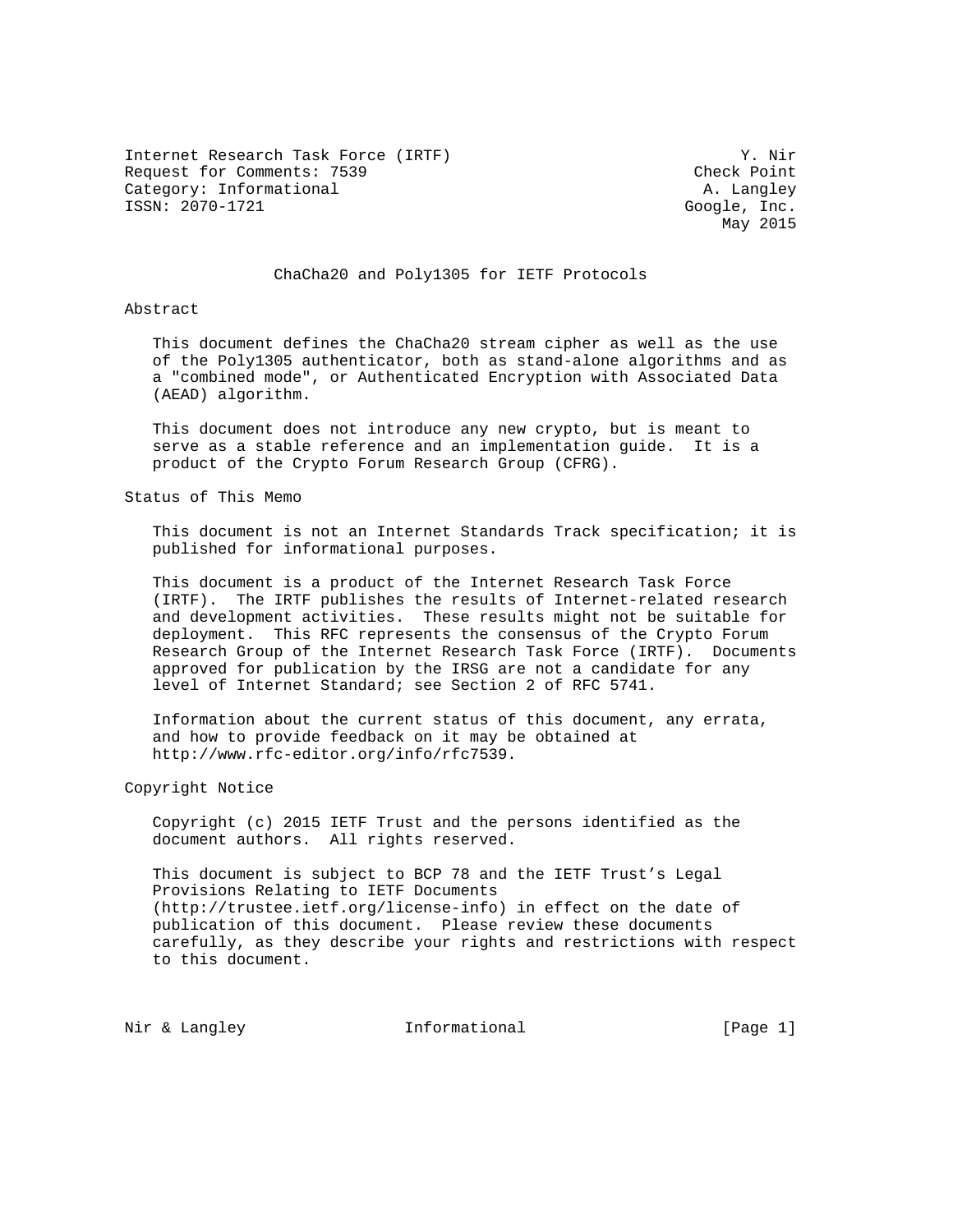# Table of Contents

|  | 1.1. Conventions Used in This Document 4                  |
|--|-----------------------------------------------------------|
|  |                                                           |
|  |                                                           |
|  | 2.1.1. Test Vector for the ChaCha Quarter Round 5         |
|  | 2.2. A Quarter Round on the ChaCha State 5                |
|  | 2.2.1. Test Vector for the Quarter Round on the           |
|  |                                                           |
|  |                                                           |
|  | 2.3.1. The ChaCha20 Block Function in Pseudocode 8        |
|  | 2.3.2. Test Vector for the ChaCha20 Block Function  9     |
|  | 2.4. The ChaCha20 Encryption Algorithm 10                 |
|  | 2.4.1. The ChaCha20 Encryption Algorithm in Pseudocode 11 |
|  | 2.4.2. Example and Test Vector for the ChaCha20 Cipher 11 |
|  |                                                           |
|  | 2.5.1. The Poly1305 Algorithms in Pseudocode 15           |
|  | 2.5.2. Poly1305 Example and Test Vector 15                |
|  | 2.6. Generating the Poly1305 Key Using ChaCha20 17        |
|  | 2.6.1. Poly1305 Key Generation in Pseudocode 18           |
|  | 2.6.2. Poly1305 Key Generation Test Vector 18             |
|  | 2.7. A Pseudorandom Function for Crypto Suites based on   |
|  |                                                           |
|  |                                                           |
|  | 2.8.1. Pseudocode for the AEAD Construction 21            |
|  | 2.8.2. Example and Test Vector for                        |
|  | AEAD_CHACHA20_POLY1305 22                                 |
|  |                                                           |
|  |                                                           |
|  |                                                           |
|  |                                                           |
|  |                                                           |
|  |                                                           |
|  | A.1. The ChaCha20 Block Functions 29                      |
|  |                                                           |
|  | A.3. Poly1305 Message Authentication Code 34              |
|  | A.4. Poly1305 Key Generation Using ChaCha20 40            |
|  | A.5. ChaCha20-Poly1305 AEAD Decryption 41                 |
|  | Appendix B. Performance Measurements of ChaCha20 44       |
|  |                                                           |
|  |                                                           |
|  |                                                           |

Nir & Langley **Informational** [Page 2]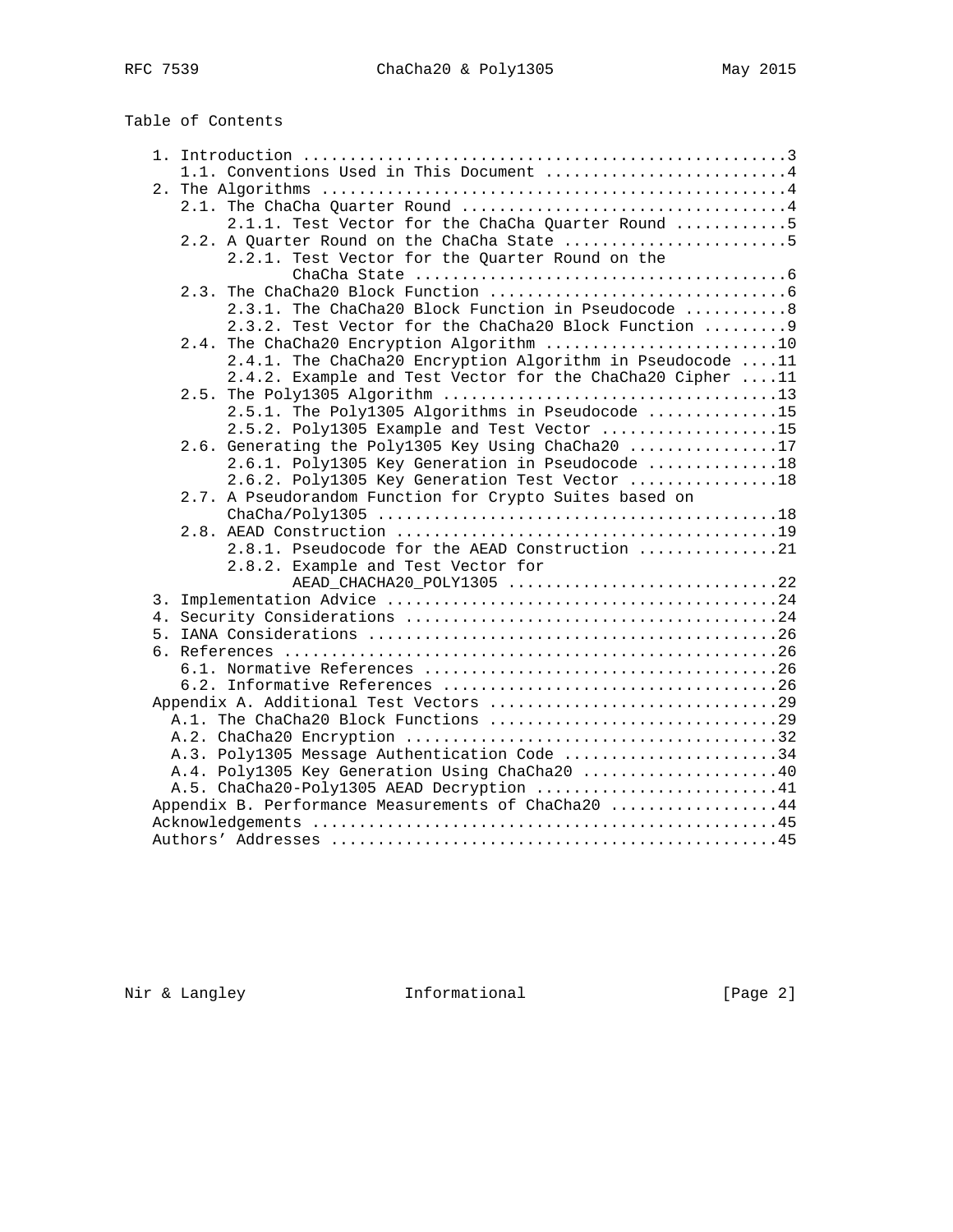# 1. Introduction

 The Advanced Encryption Standard (AES -- [FIPS-197]) has become the gold standard in encryption. Its efficient design, widespread implementation, and hardware support allow for high performance in many areas. On most modern platforms, AES is anywhere from four to ten times as fast as the previous most-used cipher, Triple Data Encryption Standard (3DES -- [SP800-67]), which makes it not only the best choice, but the only practical choice.

 There are several problems with this. If future advances in cryptanalysis reveal a weakness in AES, users will be in an unenviable position. With the only other widely supported cipher being the much slower 3DES, it is not feasible to reconfigure deployments to use 3DES. [Standby-Cipher] describes this issue and the need for a standby cipher in greater detail. Another problem is that while AES is very fast on dedicated hardware, its performance on platforms that lack such hardware is considerably lower. Yet another problem is that many AES implementations are vulnerable to cache collision timing attacks ([Cache-Collisions]).

 This document provides a definition and implementation guide for three algorithms:

- 1. The ChaCha20 cipher. This is a high-speed cipher first described in [ChaCha]. It is considerably faster than AES in software-only implementations, making it around three times as fast on platforms that lack specialized AES hardware. See Appendix B for some hard numbers. ChaCha20 is also not sensitive to timing attacks (see the security considerations in Section 4). This algorithm is described in Section 2.4
- 2. The Poly1305 authenticator. This is a high-speed message authentication code. Implementation is also straightforward and easy to get right. The algorithm is described in Section 2.5.
- 3. The CHACHA20-POLY1305 Authenticated Encryption with Associated Data (AEAD) construction, described in Section 2.8.

 This document does not introduce these new algorithms for the first time. They have been defined in scientific papers by D. J. Bernstein, which are referenced by this document. The purpose of this document is to serve as a stable reference for IETF documents making use of these algorithms.

 These algorithms have undergone rigorous analysis. Several papers discuss the security of Salsa and ChaCha ([LatinDances], [LatinDances2], [Zhenqing2012]).

Nir & Langley **Informational** [Page 3]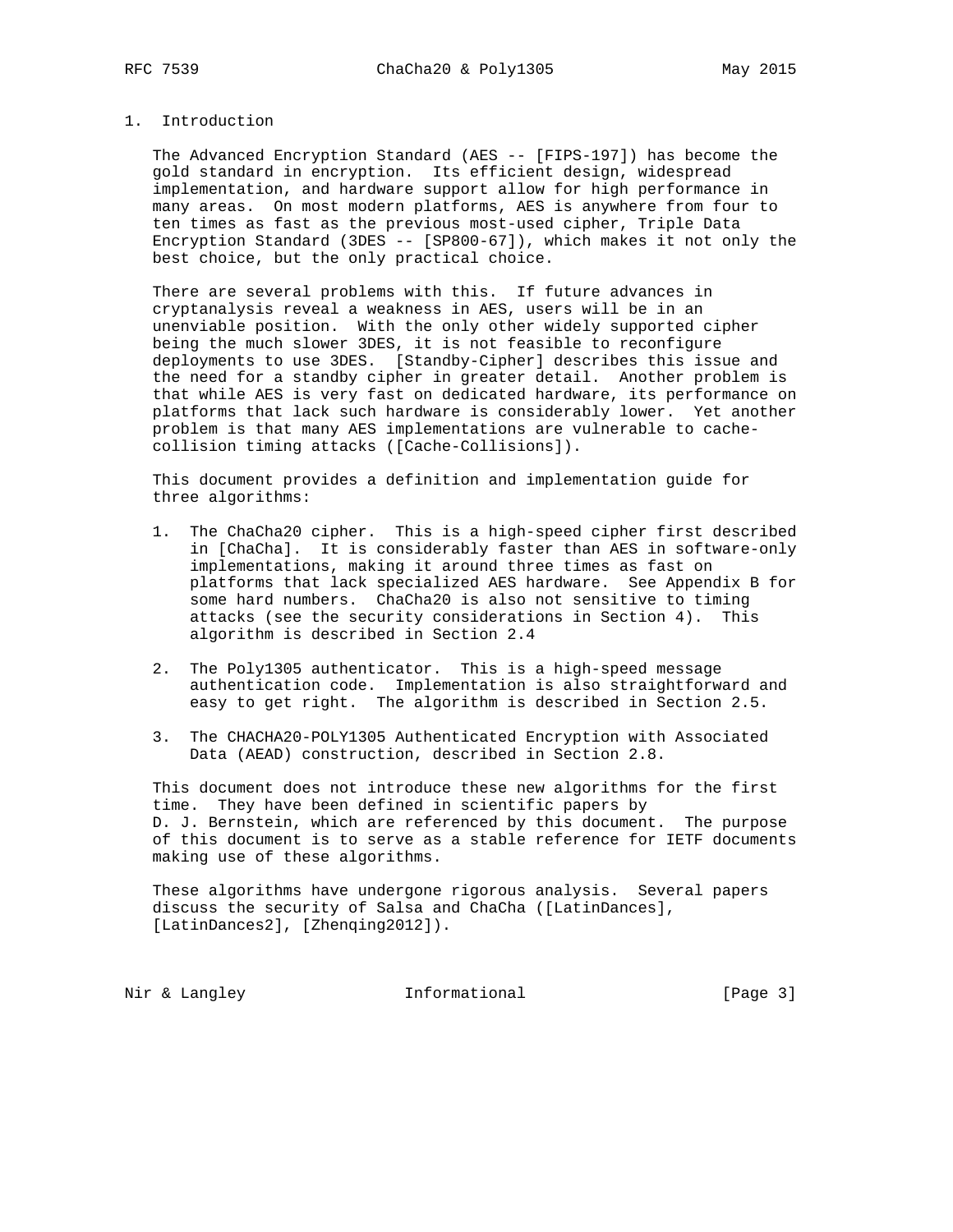This document represents the consensus of the Crypto Forum Research Group (CFRG).

1.1. Conventions Used in This Document

 The key words "MUST", "MUST NOT", "REQUIRED", "SHALL", "SHALL NOT", "SHOULD", "SHOULD NOT", "RECOMMENDED", "MAY", and "OPTIONAL" in this document are to be interpreted as described in [RFC2119].

 The description of the ChaCha algorithm will at various time refer to the ChaCha state as a "vector" or as a "matrix". This follows the use of these terms in Professor Bernstein's paper. The matrix notation is more visually convenient and gives a better notion as to why some rounds are called "column rounds" while others are called "diagonal rounds". Here's a diagram of how the matrices relate to vectors (using the C language convention of zero being the index origin).

| $\left( \right)$ | 1 | 2     | 3    |
|------------------|---|-------|------|
| 4                | 5 | 6     | 7    |
| 8                |   | 9 10  | - 11 |
| 12 <sup>°</sup>  |   | 13 14 | - 15 |

The elements in this vector or matrix are 32-bit unsigned integers.

 The algorithm name is "ChaCha". "ChaCha20" is a specific instance where 20 "rounds" (or 80 quarter rounds -- see Section 2.1) are used. Other variations are defined, with 8 or 12 rounds, but in this document we only describe the 20-round ChaCha, so the names "ChaCha" and "ChaCha20" will be used interchangeably.

2. The Algorithms

 The subsections below describe the algorithms used and the AEAD construction.

2.1. The ChaCha Quarter Round

 The basic operation of the ChaCha algorithm is the quarter round. It operates on four 32-bit unsigned integers, denoted a, b, c, and d. The operation is as follows (in C-like notation):

1.  $a == bi d^2 = ai d^2 << i = 16$ ; 2.  $c == di b \rightharpoonup = ci b \rightharpoonup = 12;$ 3.  $a == bi d^* = ai d^* << 8$ ; 4.  $c == di b \rightharpoonup = ci b \rightharpoonup *i*$ 

Nir & Langley **Informational** [Page 4]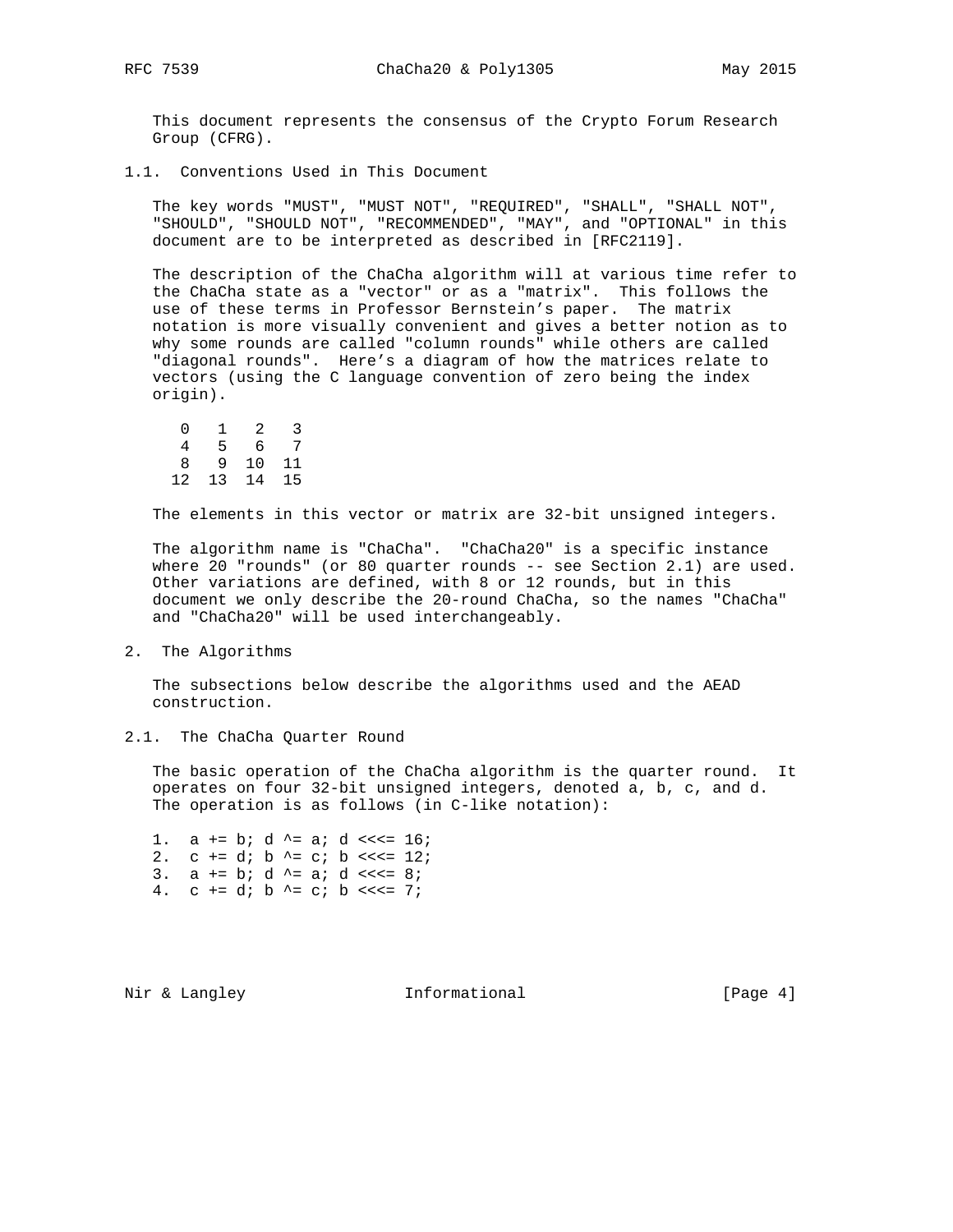Where "+" denotes integer addition modulo 2^32, "^" denotes a bitwise Exclusive OR (XOR), and "<<< n" denotes an n-bit left rotation (towards the high bits).

 For example, let's see the add, XOR, and roll operations from the fourth line with sample numbers:

```
 o a = 0x11111111
 o b = 0x01020304
 o c = 0x77777777
 o d = 0x01234567
 o c = c + d = 0x77777777 + 0x01234567 = 0x789abcde
 o b = b ^ c = 0x01020304 ^ 0x789abcde = 0x7998bfda
 o b = b <<< 7 = 0x7998bfda <<< 7 = 0xcc5fed3c
```
### 2.1.1. Test Vector for the ChaCha Quarter Round

 For a test vector, we will use the same numbers as in the example, adding something random for c.

 o a = 0x11111111 o b = 0x01020304 o c = 0x9b8d6f43 o d = 0x01234567

After running a Quarter Round on these four numbers, we get these:

 $o$  a = 0xea2a92f4 o b = 0xcb1cf8ce o c = 0x4581472e  $o$  d =  $0x5881c4bb$ 

#### 2.2. A Quarter Round on the ChaCha State

 The ChaCha state does not have four integer numbers: it has 16. So the quarter-round operation works on only four of them -- hence the name. Each quarter round operates on four predetermined numbers in the ChaCha state. We will denote by QUARTERROUND $(x,y,z,w)$  a quarter round operation on the numbers at indices x, y, z, and w of the ChaCha state when viewed as a vector. For example, if we apply QUARTERROUND(1,5,9,13) to a state, this means running the quarter round operation on the elements marked with an asterisk, while leaving the others alone:

| $\left( \right)$ | *a           | 2  | 3  |
|------------------|--------------|----|----|
| 4                | *b           | 6  | 7  |
| 8                | $^{\star}$ C | 10 | 11 |
| 12               | *d           | 14 | 15 |

Nir & Langley **Informational** [Page 5]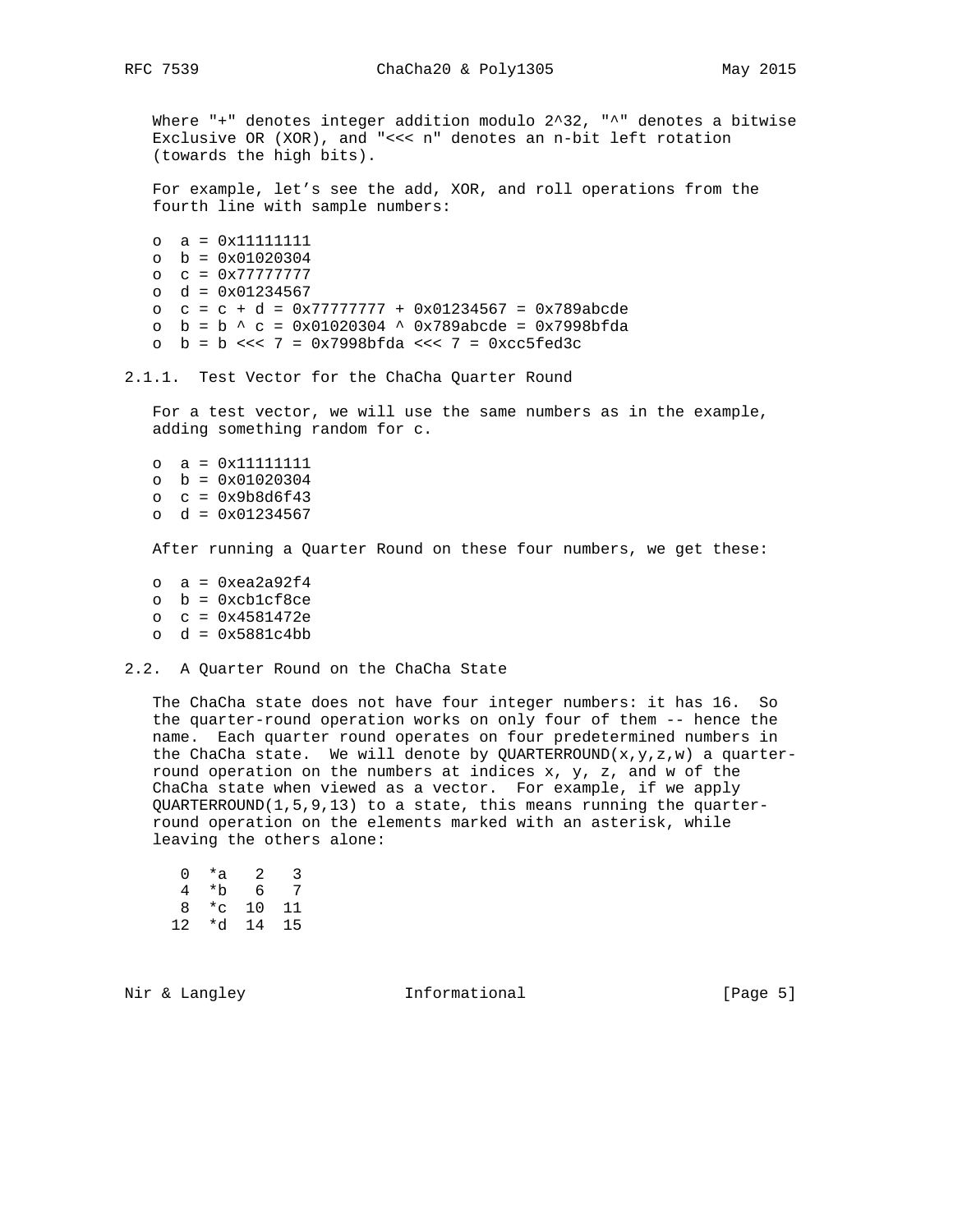Note that this run of quarter round is part of what is called a "column round".

2.2.1. Test Vector for the Quarter Round on the ChaCha State

 For a test vector, we will use a ChaCha state that was generated randomly:

Sample ChaCha State

 879531e0 c5ecf37d 516461b1 c9a62f8a 44c20ef3 3390af7f d9fc690b 2a5f714c 53372767 b00a5631 974c541a 359e9963 5c971061 3d631689 2098d9d6 91dbd320

We will apply the QUARTERROUND(2,7,8,13) operation to this state. For obvious reasons, this one is part of what is called a "diagonal round":

After applying QUARTERROUND(2,7,8,13)

 879531e0 c5ecf37d \*bdb886dc c9a62f8a 44c20ef3 3390af7f d9fc690b \*cfacafd2 \*e46bea80 b00a5631 974c541a 359e9963 5c971061 \*ccc07c79 2098d9d6 91dbd320

Note that only the numbers in positions 2, 7, 8, and 13 changed.

2.3. The ChaCha20 Block Function

 The ChaCha block function transforms a ChaCha state by running multiple quarter rounds.

The inputs to ChaCha20 are:

- o A 256-bit key, treated as a concatenation of eight 32-bit little endian integers.
- o A 96-bit nonce, treated as a concatenation of three 32-bit little endian integers.
- o A 32-bit block count parameter, treated as a 32-bit little-endian integer.

The output is 64 random-looking bytes.

Nir & Langley **Informational** [Page 6]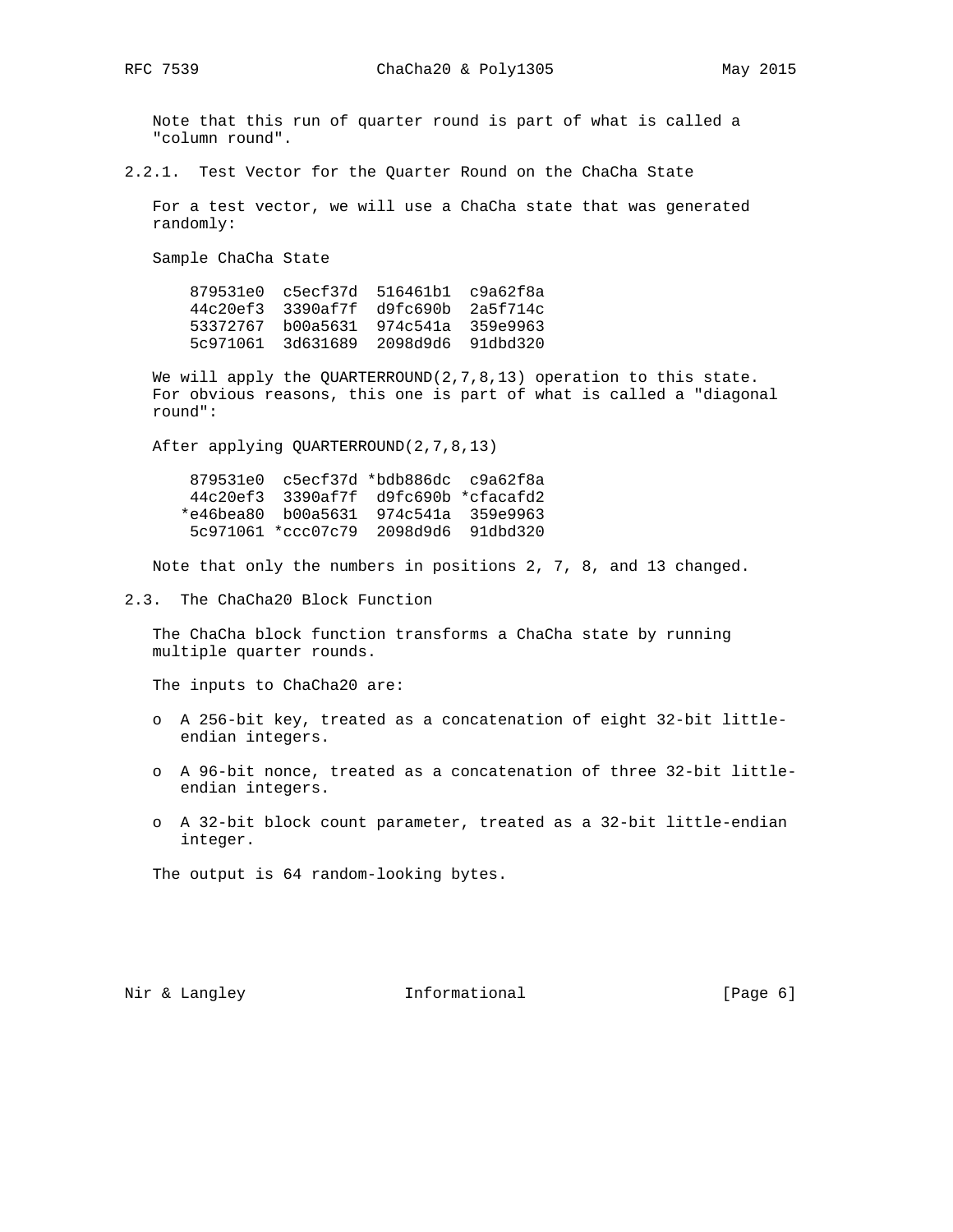The ChaCha algorithm described here uses a 256-bit key. The original algorithm also specified 128-bit keys and 8- and 12-round variants, but these are out of scope for this document. In this section, we describe the ChaCha block function.

 Note also that the original ChaCha had a 64-bit nonce and 64-bit block count. We have modified this here to be more consistent with recommendations in Section 3.2 of [RFC5116]. This limits the use of a single (key,nonce) combination to 2^32 blocks, or 256 GB, but that is enough for most uses. In cases where a single key is used by multiple senders, it is important to make sure that they don't use the same nonces. This can be assured by partitioning the nonce space so that the first 32 bits are unique per sender, while the other 64 bits come from a counter.

The ChaCha20 state is initialized as follows:

- o The first four words (0-3) are constants: 0x61707865, 0x3320646e, 0x79622d32, 0x6b206574.
- o The next eight words (4-11) are taken from the 256-bit key by reading the bytes in little-endian order, in 4-byte chunks.
- o Word 12 is a block counter. Since each block is 64-byte, a 32-bit word is enough for 256 gigabytes of data.
- o Words 13-15 are a nonce, which should not be repeated for the same key. The 13th word is the first 32 bits of the input nonce taken as a little-endian integer, while the 15th word is the last 32 bits.

|  |                             | cadadace acadada acadada acadada     |
|--|-----------------------------|--------------------------------------|
|  | kkkkkkkk kkkkkkkkk kkkkkkkk | kkkkkkkk                             |
|  |                             | kkkkkkkk kkkkkkkkk kkkkkkkk kkkkkkkk |
|  | bbbbbbbb nnnnnnnn nnnnnnnn  | nnnnnnn                              |

c=constant k=key b=blockcount n=nonce

 ChaCha20 runs 20 rounds, alternating between "column rounds" and "diagonal rounds". Each round consists of four quarter-rounds, and they are run as follows. Quarter rounds 1-4 are part of a "column" round, while 5-8 are part of a "diagonal" round:

| 1. OUARTERROUND (0, 4, 8,12)    |  |  |
|---------------------------------|--|--|
| 2. QUARTERROUND ( 1, 5, 9,13)   |  |  |
| 3. OUARTERROUND (2, 6,10,14)    |  |  |
| 4. OUARTERROUND ( 3, 7, 11, 15) |  |  |
| 5. OUARTERROUND ( 0, 5,10,15)   |  |  |

Nir & Langley **Informational** [Page 7]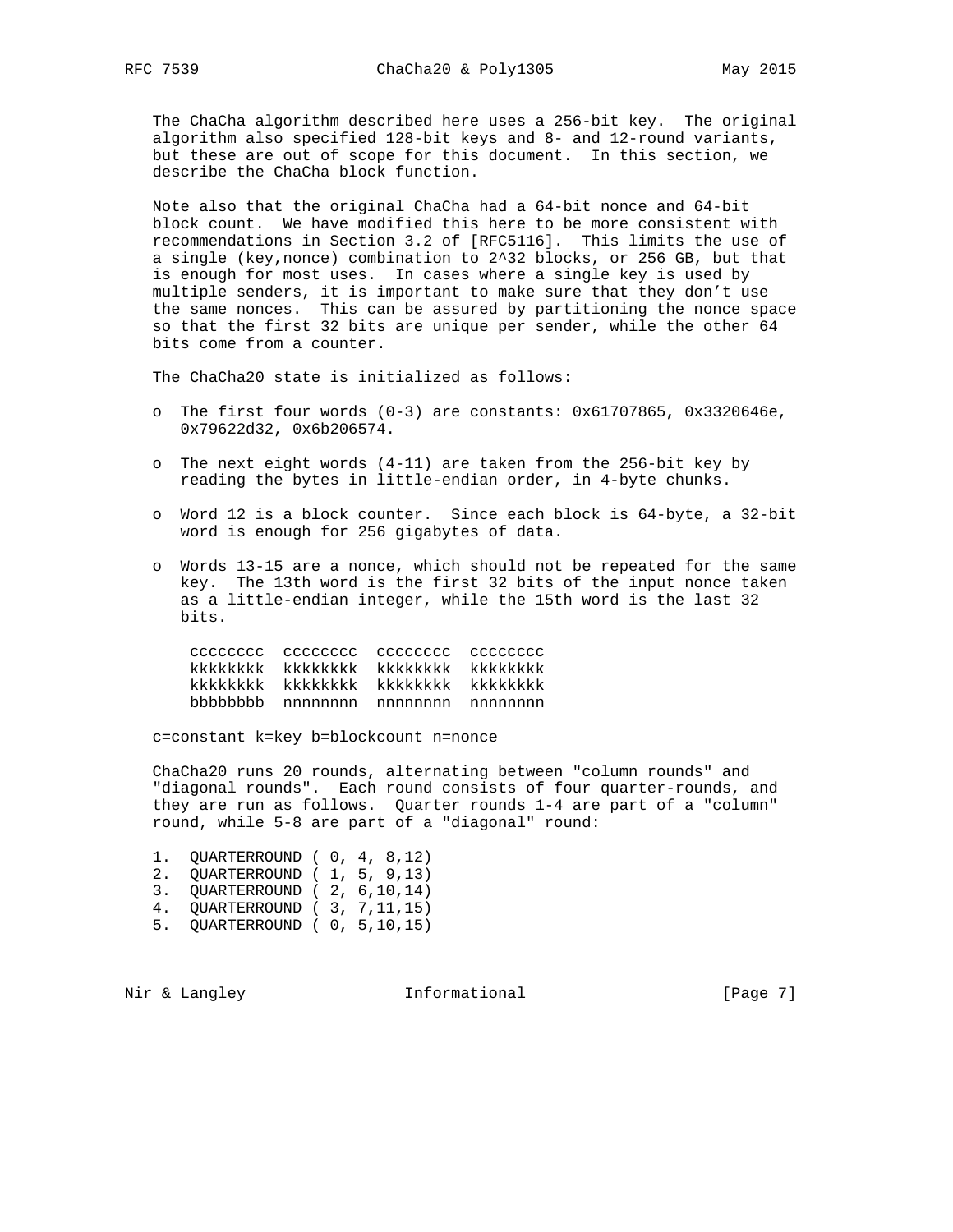6. QUARTERROUND ( 1, 6,11,12) 7. QUARTERROUND ( 2, 7, 8,13) 8. QUARTERROUND ( 3, 4, 9,14)

 At the end of 20 rounds (or 10 iterations of the above list), we add the original input words to the output words, and serialize the result by sequencing the words one-by-one in little-endian order.

 Note: "addition" in the above paragraph is done modulo 2^32. In some machine languages, this is called carryless addition on a 32-bit word.

2.3.1. The ChaCha20 Block Function in Pseudocode

 Note: This section and a few others contain pseudocode for the algorithm explained in a previous section. Every effort was made for the pseudocode to accurately reflect the algorithm as described in the preceding section. If a conflict is still present, the textual explanation and the test vectors are normative.

```
 inner_block (state):
         Qround(state, 0, 4, 8,12)
         Qround(state, 1, 5, 9,13)
         Qround(state, 2, 6,10,14)
         Qround(state, 3, 7,11,15)
 Qround(state, 0, 5,10,15)
 Qround(state, 1, 6,11,12)
         Qround(state, 2, 7, 8,13)
         Qround(state, 3, 4, 9,14)
         end
      chacha20_block(key, counter, nonce):
         state = constants | key | counter | nonce
         working_state = state
         for i=1 upto 10
            inner_block(working_state)
            end
         state += working_state
         return serialize(state)
         end
```
Nir & Langley **Informational** [Page 8]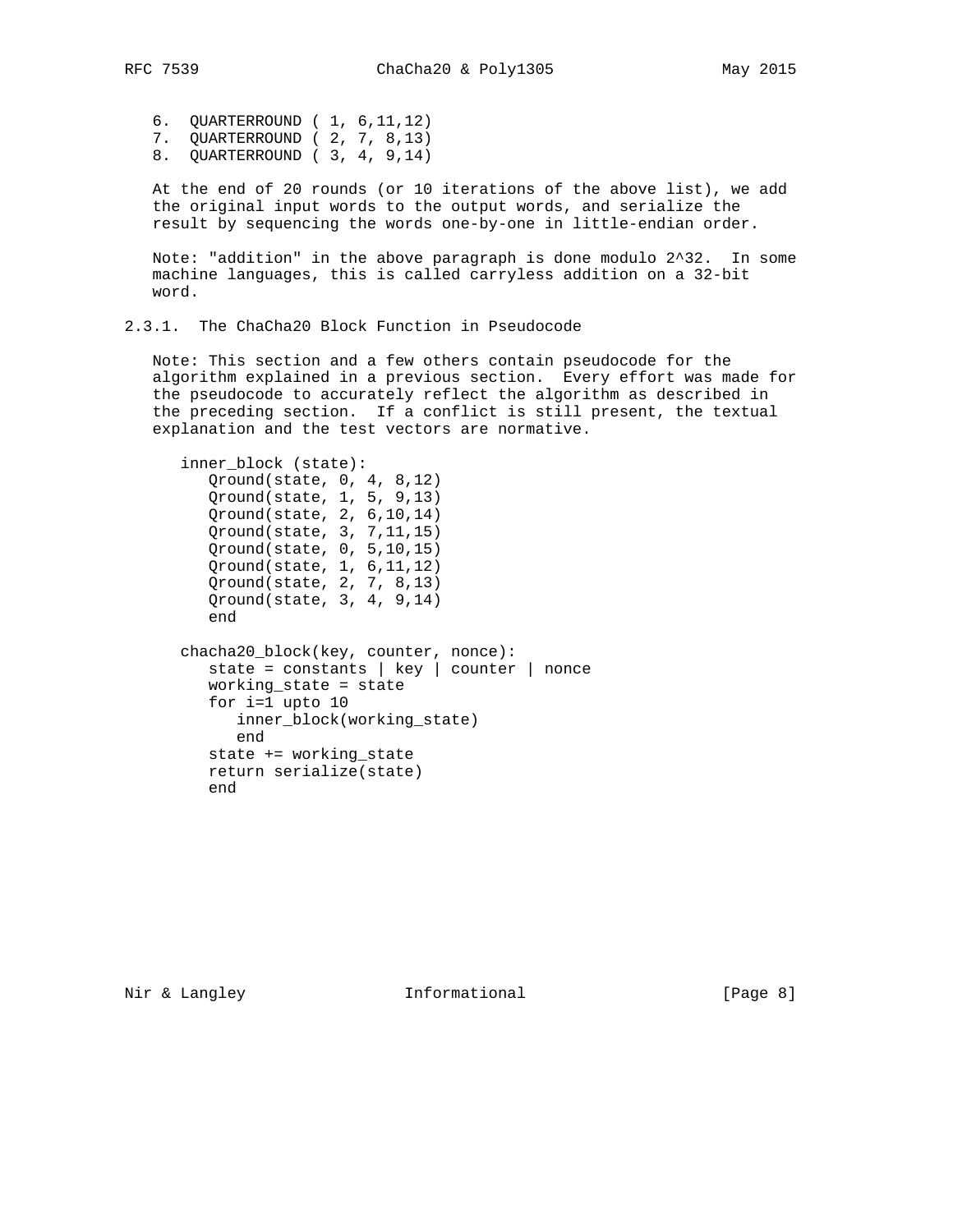2.3.2. Test Vector for the ChaCha20 Block Function

 For a test vector, we will use the following inputs to the ChaCha20 block function:

- o Key = 00:01:02:03:04:05:06:07:08:09:0a:0b:0c:0d:0e:0f:10:11:12:13: 14:15:16:17:18:19:1a:1b:1c:1d:1e:1f. The key is a sequence of octets with no particular structure before we copy it into the ChaCha state.
- o Nonce = (00:00:00:09:00:00:00:4a:00:00:00:00)
- o Block Count = 1.

After setting up the ChaCha state, it looks like this:

ChaCha state with the key setup.

|          | 61707865 3320646e 79622d32 |                   | 6b206574 |
|----------|----------------------------|-------------------|----------|
| 03020100 | 07060504                   | 0b0a0908          | 0f0e0d0c |
| 13121110 | 17161514                   | 1b1a1918          | lfleldlc |
| 00000001 | 09000000                   | 4a000000 00000000 |          |

 After running 20 rounds (10 column rounds interleaved with 10 "diagonal rounds"), the ChaCha state looks like this:

ChaCha state after 20 rounds

| 837778ab e238d763 a67ae21e 5950bb2f         |  |
|---------------------------------------------|--|
| $c4f2d0c7$ $fc62bb2f$ $8fa018fc$ $3f5ec7b7$ |  |
| 335271c2 f29489f3 eabda8fc 82e46ebd         |  |
| $dl9c12b4$ b04e16de 9e83d0cb 4e3c50a2       |  |
|                                             |  |

 Finally, we add the original state to the result (simple vector or matrix addition), giving this:

ChaCha state at the end of the ChaCha20 operation

| e4e7f110 |                                       | 15593bd1 1fdd0f50 c47120a3 |  |
|----------|---------------------------------------|----------------------------|--|
|          | $c7f4d1c7$ 0368c033 9aaa2204 4e6cd4c3 |                            |  |
|          | 466482d2 09aa9f07 05d7c214 a2028bd9   |                            |  |
|          | $d19c12b5$ b94e16de e883d0cb 4e3c50a2 |                            |  |

Nir & Langley **Informational** [Page 9]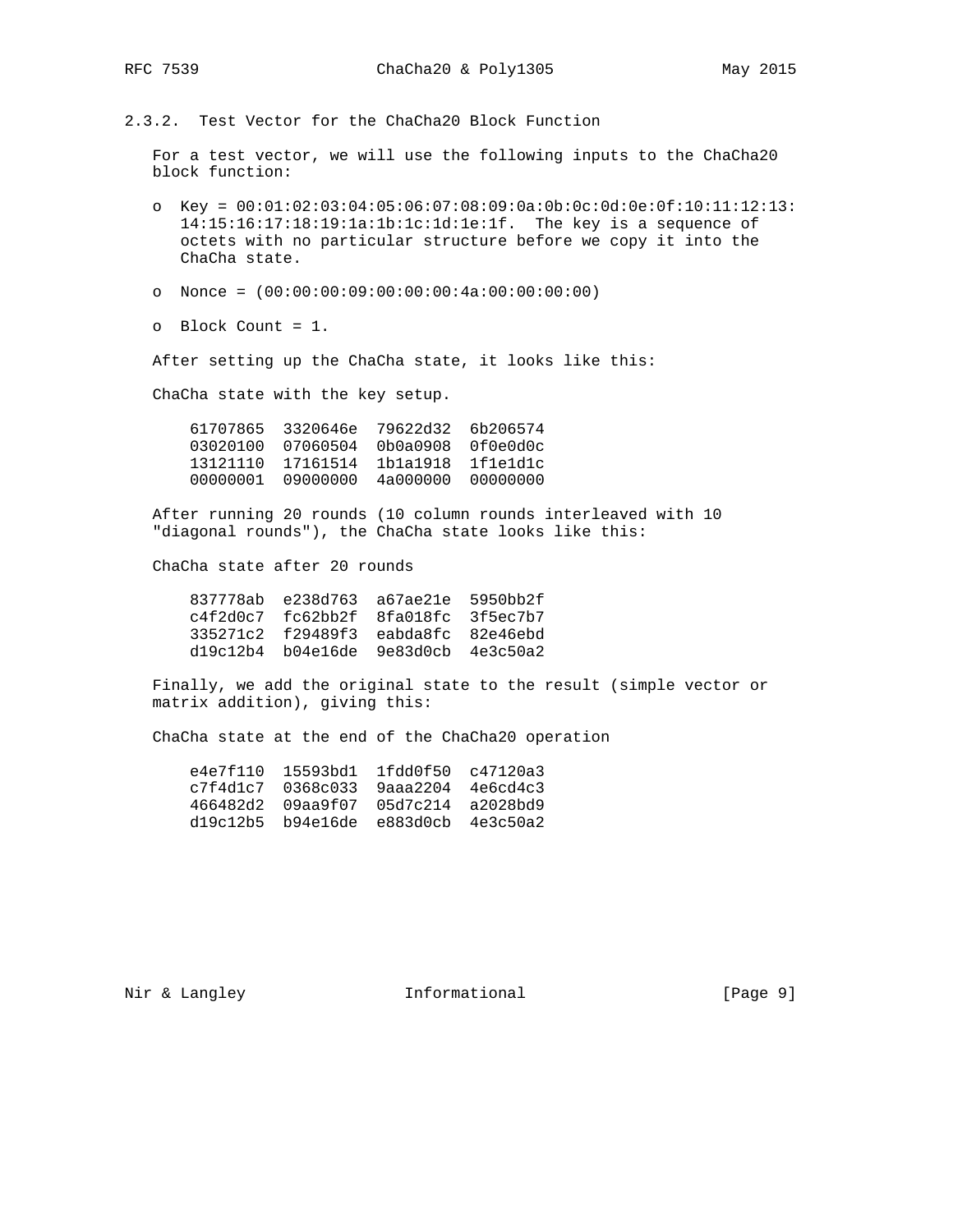After we serialize the state, we get this:

Serialized Block:

 000 10 f1 e7 e4 d1 3b 59 15 50 0f dd 1f a3 20 71 c4 .....;Y.P.... q. 016 c7 d1 f4 c7 33 c0 68 03 04 22 aa 9a c3 d4 6c 4e ....3.h.."....lN 032 d2 82 64 46 07 9f aa 09 14 c2 d7 05 d9 8b 02 a2 ..dF............ 048 b5 12 9c d1 de 16 4e b9 cb d0 83 e8 a2 50 3c 4e ......N......P<N

2.4. The ChaCha20 Encryption Algorithm

 ChaCha20 is a stream cipher designed by D. J. Bernstein. It is a refinement of the Salsa20 algorithm, and it uses a 256-bit key.

 ChaCha20 successively calls the ChaCha20 block function, with the same key and nonce, and with successively increasing block counter parameters. ChaCha20 then serializes the resulting state by writing the numbers in little-endian order, creating a keystream block.

 Concatenating the keystream blocks from the successive blocks forms a keystream. The ChaCha20 function then performs an XOR of this keystream with the plaintext. Alternatively, each keystream block can be XORed with a plaintext block before proceeding to create the next block, saving some memory. There is no requirement for the plaintext to be an integral multiple of 512 bits. If there is extra keystream from the last block, it is discarded. Specific protocols MAY require that the plaintext and ciphertext have certain length. Such protocols need to specify how the plaintext is padded and how much padding it receives.

The inputs to ChaCha20 are:

- o A 256-bit key
- o A 32-bit initial counter. This can be set to any number, but will usually be zero or one. It makes sense to use one if we use the zero block for something else, such as generating a one-time authenticator key as part of an AEAD algorithm.
- o A 96-bit nonce. In some protocols, this is known as the Initialization Vector.
- o An arbitrary-length plaintext

 The output is an encrypted message, or "ciphertext", of the same length.

Nir & Langley **Informational** [Page 10]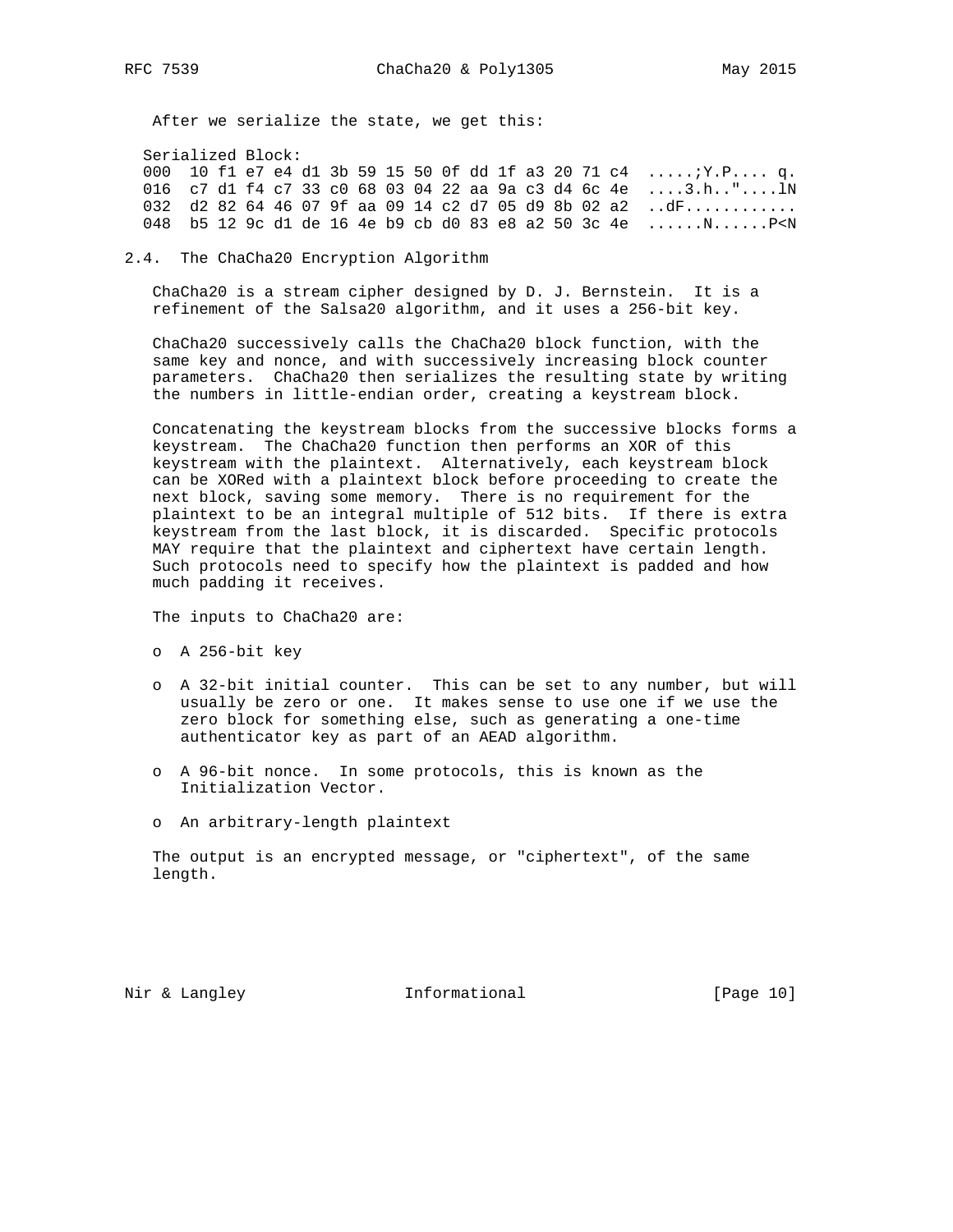Decryption is done in the same way. The ChaCha20 block function is used to expand the key into a keystream, which is XORed with the ciphertext giving back the plaintext.

- 2.4.1. The ChaCha20 Encryption Algorithm in Pseudocode
	- chacha20\_encrypt(key, counter, nonce, plaintext): for  $j = 0$  upto floor(len(plaintext)/64)-1 key\_stream = chacha20\_block(key, counter+j, nonce) block = plaintext $[(j*64)...(j*64+63)]$  encrypted\_message += block ^ key\_stream end if  $((len(plaintext)  $\text{6 } 64) := 0)$$  j = floor(len(plaintext)/64) key\_stream = chacha20\_block(key, counter+j, nonce) block = plaintext[(j\*64)..len(plaintext)-1] encrypted\_message += (block^key\_stream)[0..len(plaintext)%64] end return encrypted\_message end
- 2.4.2. Example and Test Vector for the ChaCha20 Cipher

 For a test vector, we will use the following inputs to the ChaCha20 block function:

- o Key = 00:01:02:03:04:05:06:07:08:09:0a:0b:0c:0d:0e:0f:10:11:12:13: 14:15:16:17:18:19:1a:1b:1c:1d:1e:1f.
- o Nonce = (00:00:00:00:00:00:00:4a:00:00:00:00).
- o Initial Counter = 1.

 We use the following for the plaintext. It was chosen to be long enough to require more than one block, but not so long that it would make this example cumbersome (so, less than 3 blocks):

Plaintext Sunscreen:

 000 4c 61 64 69 65 73 20 61 6e 64 20 47 65 6e 74 6c Ladies and Gentl 016 65 6d 65 6e 20 6f 66 20 74 68 65 20 63 6c 61 73 emen of the clas 032 73 20 6f 66 20 27 39 39 3a 20 49 66 20 49 20 63 s of '99: If I c 048 6f 75 6c 64 20 6f 66 66 65 72 20 79 6f 75 20 6f ould offer you o 064 6e 6c 79 20 6f 6e 65 20 74 69 70 20 66 6f 72 20 nly one tip for 080 74 68 65 20 66 75 74 75 72 65 2c 20 73 75 6e 73 the future, suns 096 63 72 65 65 6e 20 77 6f 75 6c 64 20 62 65 20 69 creen would be i  $112$   $74$   $2e$  t.

Nir & Langley **Informational** [Page 11]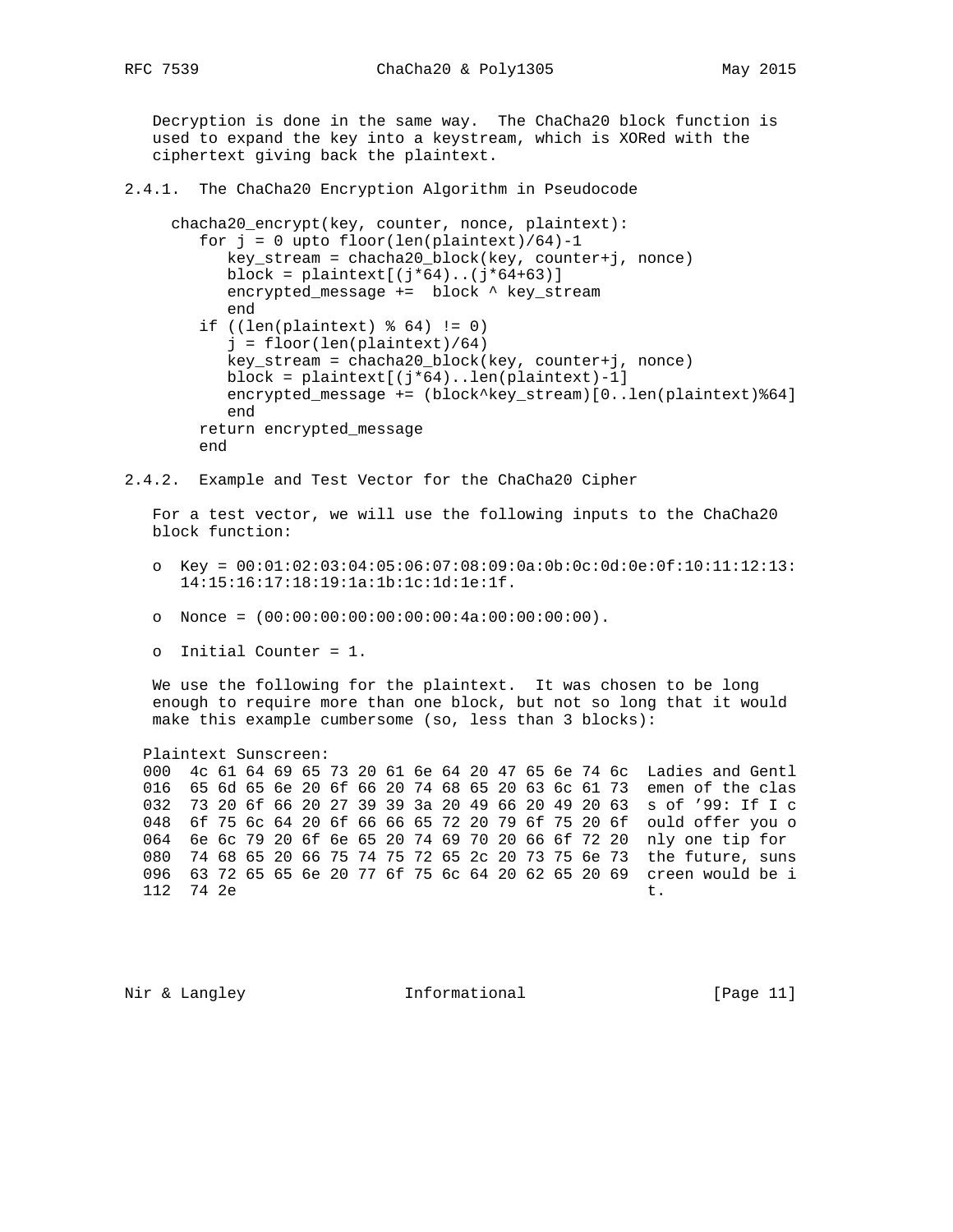The following figure shows four ChaCha state matrices:

- 1. First block as it is set up.
- 2. Second block as it is set up. Note that these blocks are only two bits apart -- only the counter in position 12 is different.
- 3. Third block is the first block after the ChaCha20 block operation.
- 4. Final block is the second block after the ChaCha20 block operation was applied.

After that, we show the keystream.

| First block setup: |                            |          |          |
|--------------------|----------------------------|----------|----------|
|                    | 61707865 3320646e 79622d32 |          | 6b206574 |
| 03020100           | 07060504                   | 0b0a0908 | 0f0e0d0c |
| 13121110           | 17161514                   | 1b1a1918 | 1f1e1d1c |
| 00000001           | 00000000                   | 4a000000 | 00000000 |
|                    |                            |          |          |

 Second block setup: 61707865 3320646e 79622d32 6b206574 03020100 07060504 0b0a0908 0f0e0d0c 13121110 17161514 1b1a1918 1f1e1d1c 00000002 00000000 4a000000 00000000

| First block after block operation: |                                     |  |
|------------------------------------|-------------------------------------|--|
|                                    | f3514f22 e1d91b40 6f27de2f ed1d63b8 |  |
|                                    | 821f138c e2062c3d ecca4f7e 78cff39e |  |
|                                    | a30a3b8a 920a6072 cd7479b5 34932bed |  |
|                                    | 40ba4c79 cd343ec6 4c2c21ea b7417df0 |  |
|                                    |                                     |  |

| Second block after block operation: |                                                   |  |
|-------------------------------------|---------------------------------------------------|--|
|                                     | 9f74a669 410f633f 28feca22 7ec44dec               |  |
|                                     | 6d34d426 738cb970 3ac5e9f3 45590cc4               |  |
|                                     | $d$ a6e8b39 892 $c$ 831a $c$ dea67 $c$ 1 2b7e1d90 |  |
|                                     | 037463f3 alla2073 e8bcfb88 edc49139               |  |
|                                     |                                                   |  |

Keystream:

 22:4f:51:f3:40:1b:d9:e1:2f:de:27:6f:b8:63:1d:ed:8c:13:1f:82:3d:2c:06 e2:7e:4f:ca:ec:9e:f3:cf:78:8a:3b:0a:a3:72:60:0a:92:b5:79:74:cd:ed:2b 93:34:79:4c:ba:40:c6:3e:34:cd:ea:21:2c:4c:f0:7d:41:b7:69:a6:74:9f:3f 63:0f:41:22:ca:fe:28:ec:4d:c4:7e:26:d4:34:6d:70:b9:8c:73:f3:e9:c5:3a c4:0c:59:45:39:8b:6e:da:1a:83:2c:89:c1:67:ea:cd:90:1d:7e:2b:f3:63

Nir & Langley **Informational** [Page 12]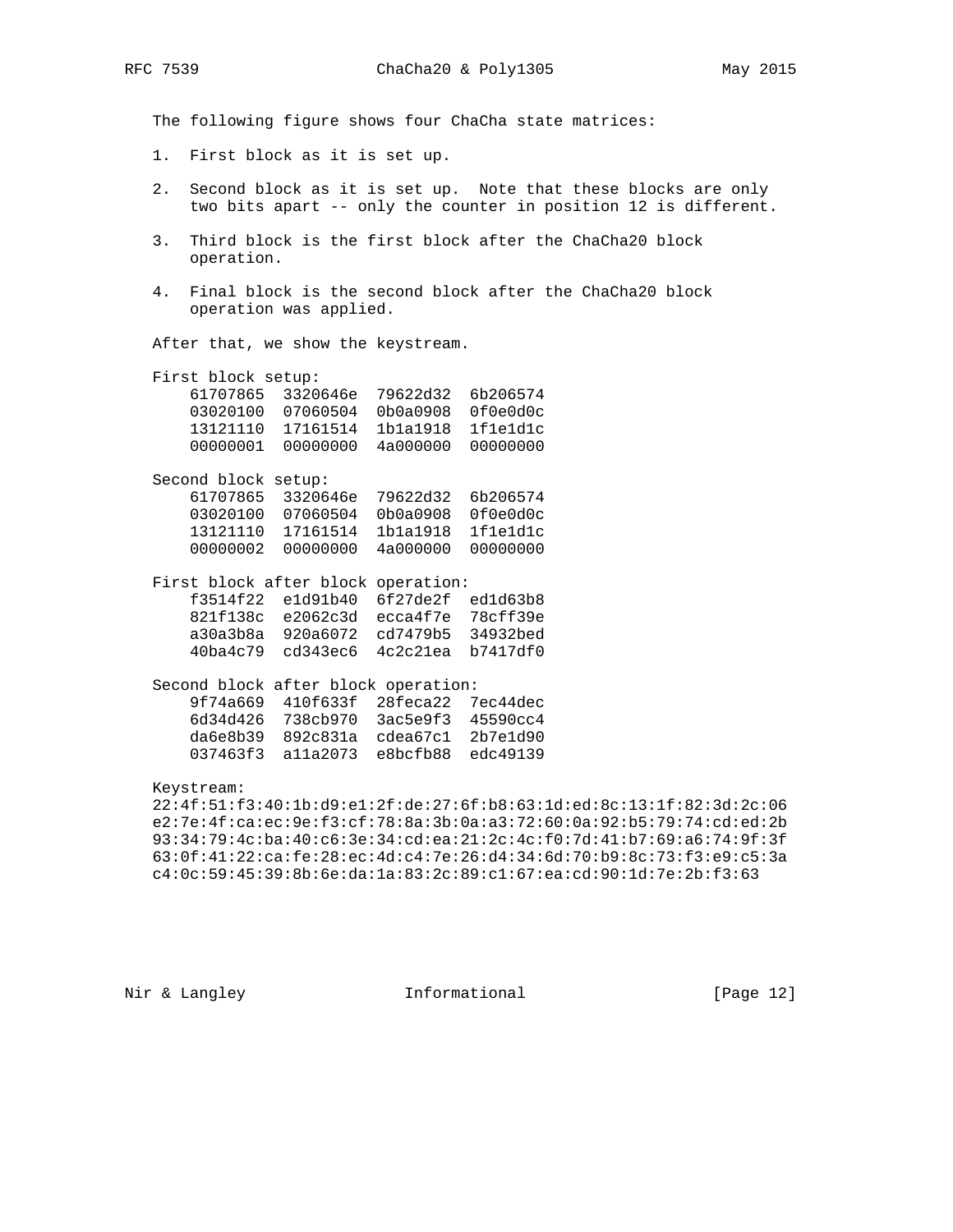Finally, we XOR the keystream with the plaintext, yielding the ciphertext:

 Ciphertext Sunscreen: 000 6e 2e 35 9a 25 68 f9 80 41 ba 07 28 dd 0d 69 81 n.5.%h..A..(..i. 016 e9 7e 7a ec 1d 43 60 c2 0a 27 af cc fd 9f ae 0b .˜z..C'..'...... 032 f9 1b 65 c5 52 47 33 ab 8f 59 3d ab cd 62 b3 57 ..e.RG3..Y=..b.W 048 16 39 d6 24 e6 51 52 ab 8f 53 0c 35 9f 08 61 d8 .9.\$.QR..S.5..a. 064 07 ca 0d bf 50 0d 6a 61 56 a3 8e 08 8a 22 b6 5e ....P.jaV....".^ 080 52 bc 51 4d 16 cc f8 06 81 8c e9 1a b7 79 37 36 R.QM.........y76 096 5a f9 0b bf 74 a3 5b e6 b4 0b 8e ed f2 78 5e 42 Z...t.[......x^B  $112 \t 87 \t 4d$  . M

2.5. The Poly1305 Algorithm

 Poly1305 is a one-time authenticator designed by D. J. Bernstein. Poly1305 takes a 32-byte one-time key and a message and produces a 16-byte tag. This tag is used to authenticate the message.

 The original article ([Poly1305]) is titled "The Poly1305-AES message-authentication code", and the MAC function there requires a 128-bit AES key, a 128-bit "additional key", and a 128-bit (non secret) nonce. AES is used there for encrypting the nonce, so as to get a unique (and secret) 128-bit string, but as the paper states, "There is nothing special about AES here. One can replace AES with an arbitrary keyed function from an arbitrary set of nonces to 16-byte strings."

 Regardless of how the key is generated, the key is partitioned into two parts, called "r" and "s". The pair (r,s) should be unique, and MUST be unpredictable for each invocation (that is why it was originally obtained by encrypting a nonce), while "r" MAY be constant, but needs to be modified as follows before being used: ("r" is treated as a 16-octet little-endian number):

- o  $r[3]$ ,  $r[7]$ ,  $r[11]$ , and  $r[15]$  are required to have their top four bits clear (be smaller than 16)
- o  $r[4]$ ,  $r[8]$ , and  $r[12]$  are required to have their bottom two bits clear (be divisible by 4)

Nir & Langley **Informational** [Page 13]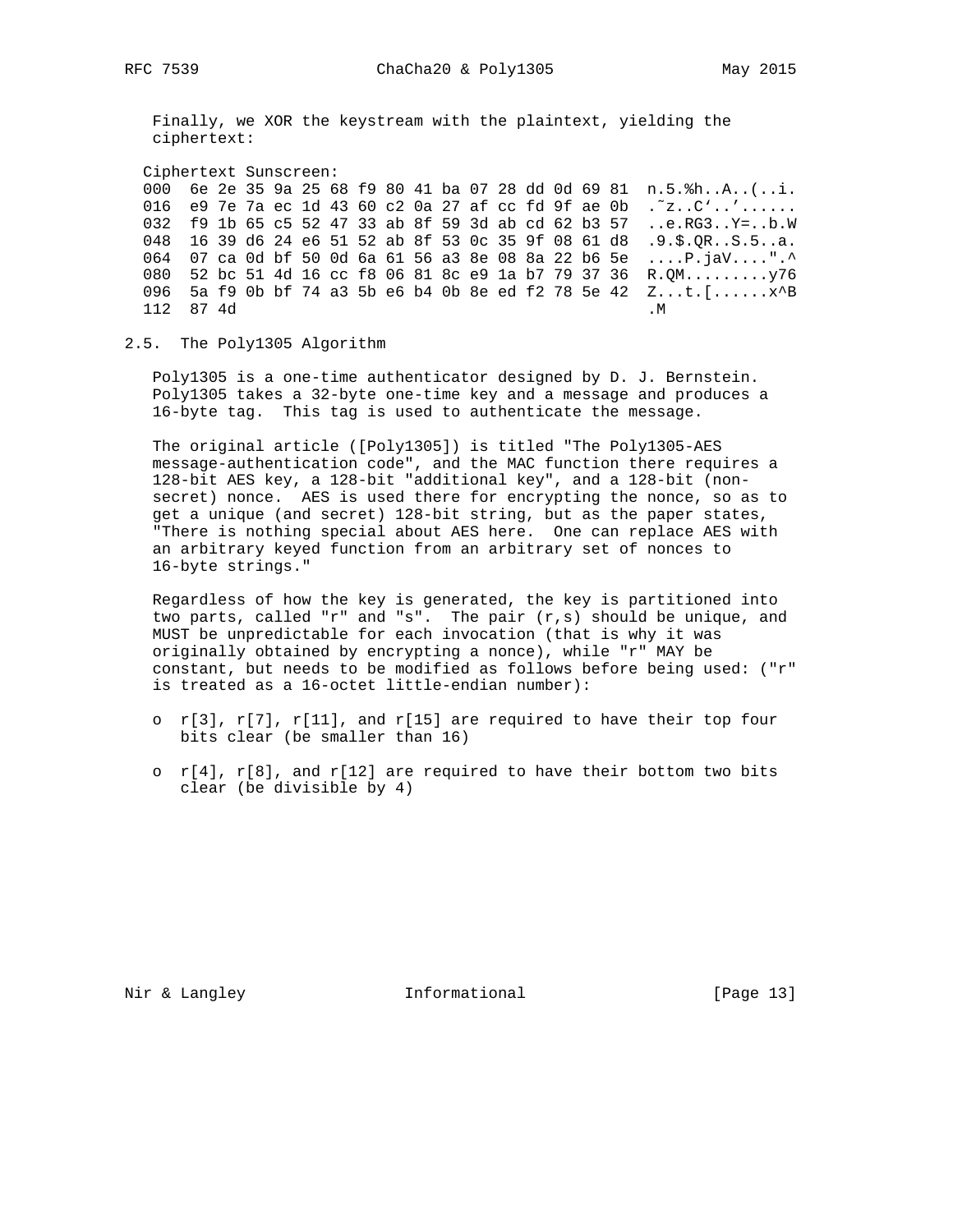```
 The following sample code clamps "r" to be appropriate:
    /*
    Adapted from poly1305aes_test_clamp.c version 20050207
    D. J. Bernstein
    Public domain.
    */
    #include "poly1305aes_test.h"
    void poly1305aes_test_clamp(unsigned char r[16])
\{ \cdot \cdot \cdot \cdot \cdot \cdot \cdot \cdot \cdot \cdot \cdot \cdot \cdot \cdot \cdot \cdot \cdot \cdot \cdot \cdot \cdot \cdot \cdot \cdot \cdot \cdot \cdot \cdot \cdot \cdot \cdot \cdot \cdot \cdot \cdot \cdot 
      r[3] &= 15;
      r[7] &= 15;
      r[11] &= 15;
     r[15] &= 15;
      r[4] &= 252;
      r[8] &= 252;
      r[12] &= 252;
    }
    The "s" should be unpredictable, but it is perfectly acceptable to
    generate both "r" and "s" uniquely each time. Because each of them
    is 128 bits, pseudorandomly generating them (see Section 2.6) is also
    acceptable.
    The inputs to Poly1305 are:
    o A 256-bit one-time key
    o An arbitrary length message
    The output is a 128-bit tag.
    First, the "r" value should be clamped.
    Next, set the constant prime "P" be 2^130-5:
    3fffffffffffffffffffffffffffffffb. Also set a variable "accumulator"
    to zero.
    Next, divide the message into 16-byte blocks. The last one might be
    shorter:
    o Read the block as a little-endian number.
```
Nir & Langley **Informational** [Page 14]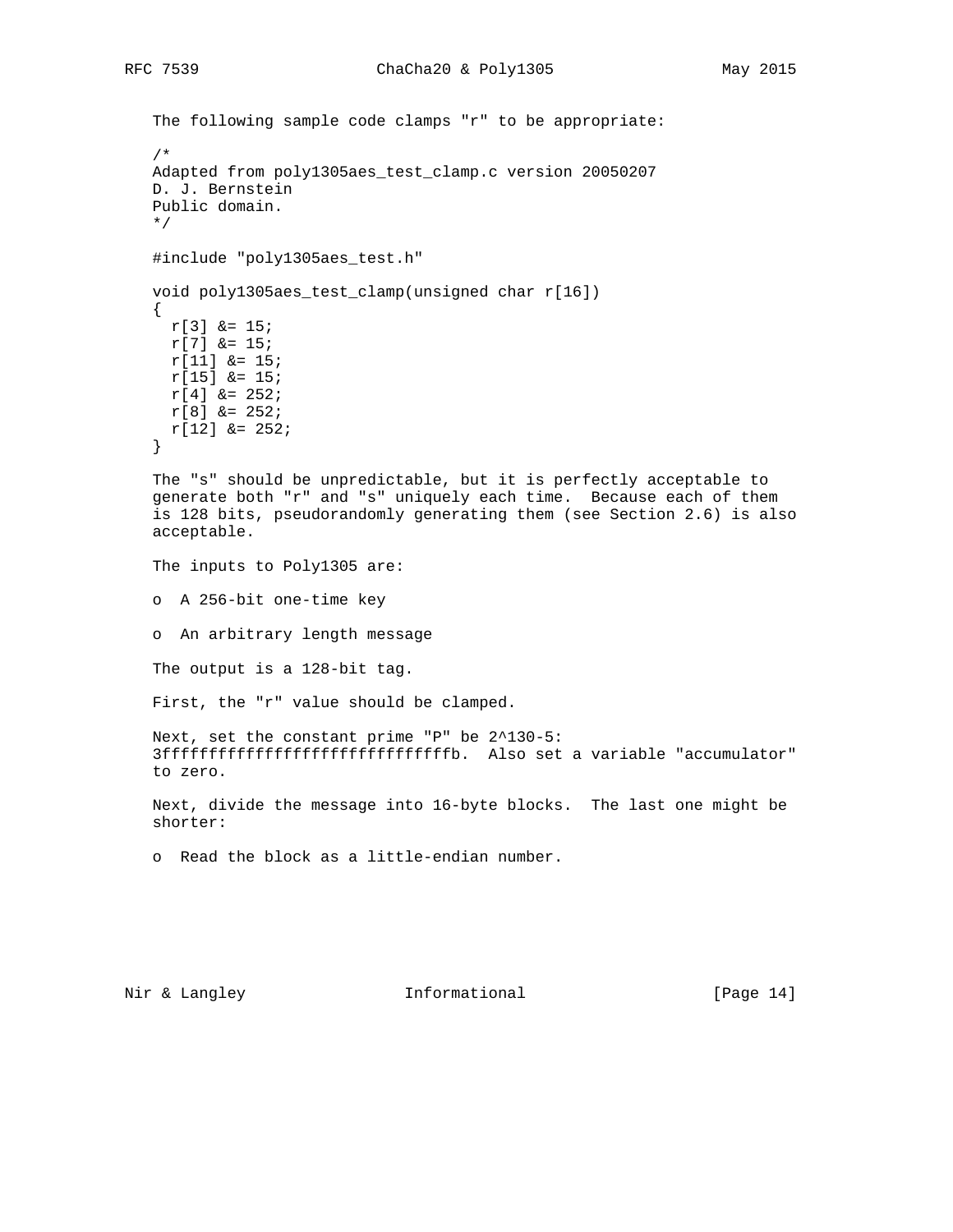- o Add one bit beyond the number of octets. For a 16-byte block, this is equivalent to adding 2^128 to the number. For the shorter block, it can be  $2^120$ ,  $2^112$ , or any power of two that is evenly divisible by 8, all the way down to 2^8.
- o If the block is not 17 bytes long (the last block), pad it with zeros. This is meaningless if you are treating the blocks as numbers.
- o Add this number to the accumulator.
- o Multiply by "r".
- o Set the accumulator to the result modulo p. To summarize: Acc = ((Acc+block)\*r) % p.

 Finally, the value of the secret key "s" is added to the accumulator, and the 128 least significant bits are serialized in little-endian order to form the tag.

2.5.1. The Poly1305 Algorithms in Pseudocode

```
clamp(r): r &= 0x0fffffffcoffffffcofffffffcoffffffefffff poly1305_mac(msg, key):
   r = (le\_bytes_to_name(key[0..15])clamp(r) s = le_num(key[16..31])
    accumulator = 0
   p = (1 < 130) - 5 for i=1 upto ceil(msg length in bytes / 16)
     n = le_bytes_to_name(msg[((i-1)*16)...(i*16)] [0x01]) a += n
      a = (r * a) & p
       end
   a == s return num_to_16_le_bytes(a)
    end
```
2.5.2. Poly1305 Example and Test Vector

 For our example, we will dispense with generating the one-time key using AES, and assume that we got the following keying material:

- o Key Material: 85:d6:be:78:57:55:6d:33:7f:44:52:fe:42:d5:06:a8:01:0 3:80:8a:fb:0d:b2:fd:4a:bf:f6:af:41:49:f5:1b
- o s as an octet string: 01:03:80:8a:fb:0d:b2:fd:4a:bf:f6:af:41:49:f5:1b

|  | Nir & Langley | Informational | [Page 15] |  |
|--|---------------|---------------|-----------|--|
|  |               |               |           |  |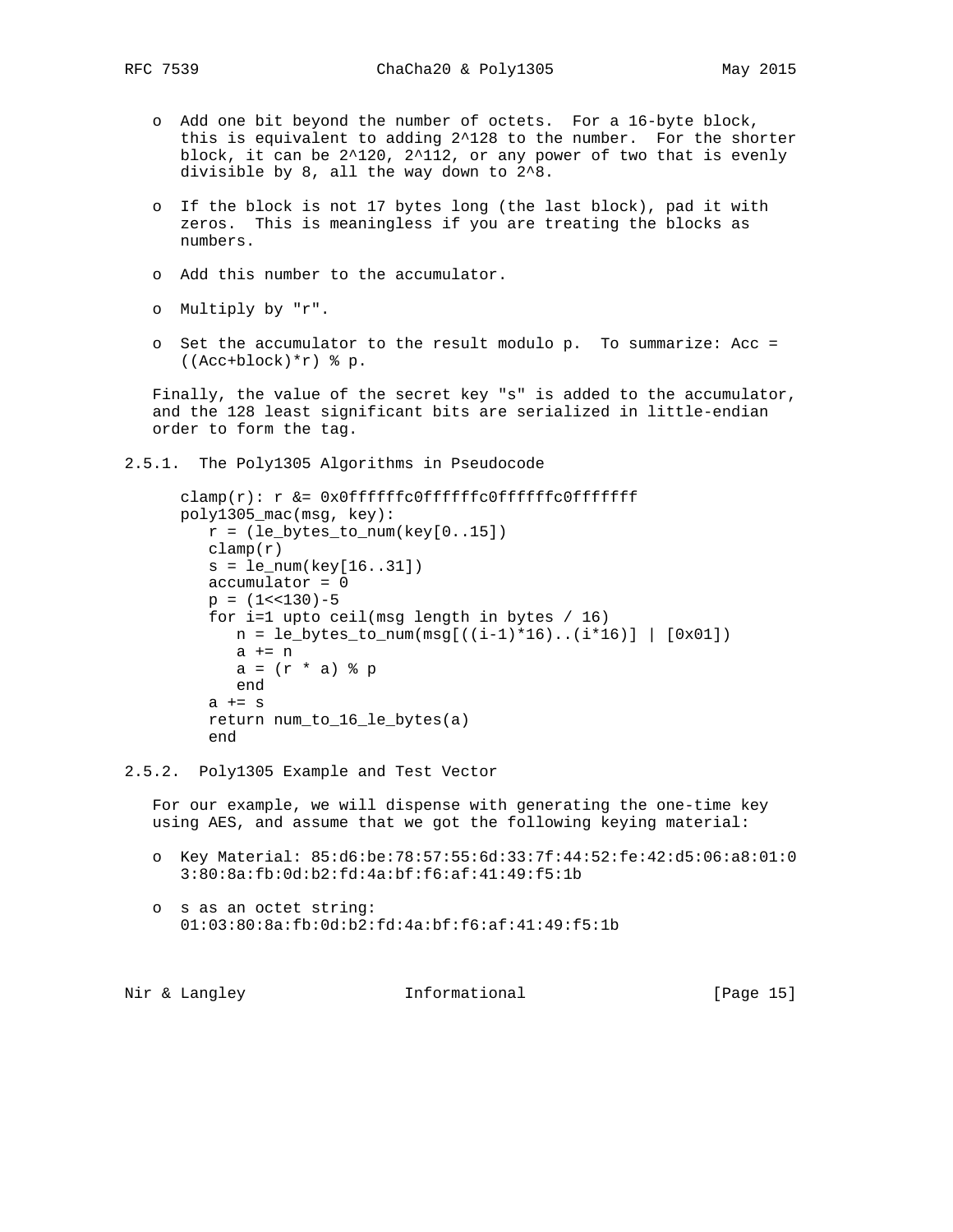o s as a 128-bit number: 1bf54941aff6bf4afdb20dfb8a800301 o r before clamping: 85:d6:be:78:57:55:6d:33:7f:44:52:fe:42:d5:06:a8 o Clamped r as a number: 806d5400e52447c036d555408bed685 For our message, we'll use a short text: Message to be Authenticated: 000 43 72 79 70 74 6f 67 72 61 70 68 69 63 20 46 6f Cryptographic Fo 016 72 75 6d 20 52 65 73 65 61 72 63 68 20 47 72 6f rum Research Gro 032 75 70 up Since Poly1305 works in 16-byte chunks, the 34-byte message divides into three blocks. In the following calculation, "Acc" denotes the accumulator and "Block" the current block: Block #1  $Acc = 00$  Block = 6f4620636968706172676f7470797243 Block with 0x01 byte = 016f4620636968706172676f7470797243 Acc + block = 016f4620636968706172676f7470797243  $(Acc+Block) * r =$  b83fe991ca66800489155dcd69e8426ba2779453994ac90ed284034da565ecf Acc =  $((Acc+Block)*r)$  % P =  $2c88c77849d64ae9147ddeb88e69c83fc$  Block #2 Acc = 2c88c77849d64ae9147ddeb88e69c83fc Block = 6f7247206863726165736552206d7572 Block with 0x01 byte = 016f7247206863726165736552206d7572 Acc + block = 437febea505c820f2ad5150db0709f96e  $(Acc+Block) * r =$  21dcc992d0c659ba4036f65bb7f88562ae59b32c2b3b8f7efc8b00f78e548a26 Acc =  $((\text{Acc+Block})*p = 2d8adaf23b0337fa7cccfb4ea344b30de)$  Last Block Acc = 2d8adaf23b0337fa7cccfb4ea344b30de Block = 7075 Block with 0x01 byte = 017075 Acc + block = 2d8adaf23b0337fa7cccfb4ea344ca153  $(\text{Acc} + \text{Block})$  \*  $r =$  16d8e08a0f3fe1de4fe4a15486aca7a270a29f1e6c849221e4a6798b8e45321f ((Acc + Block) \* r) % P = 28d31b7caff946c77c8844335369d03a7

Nir & Langley **Informational** [Page 16]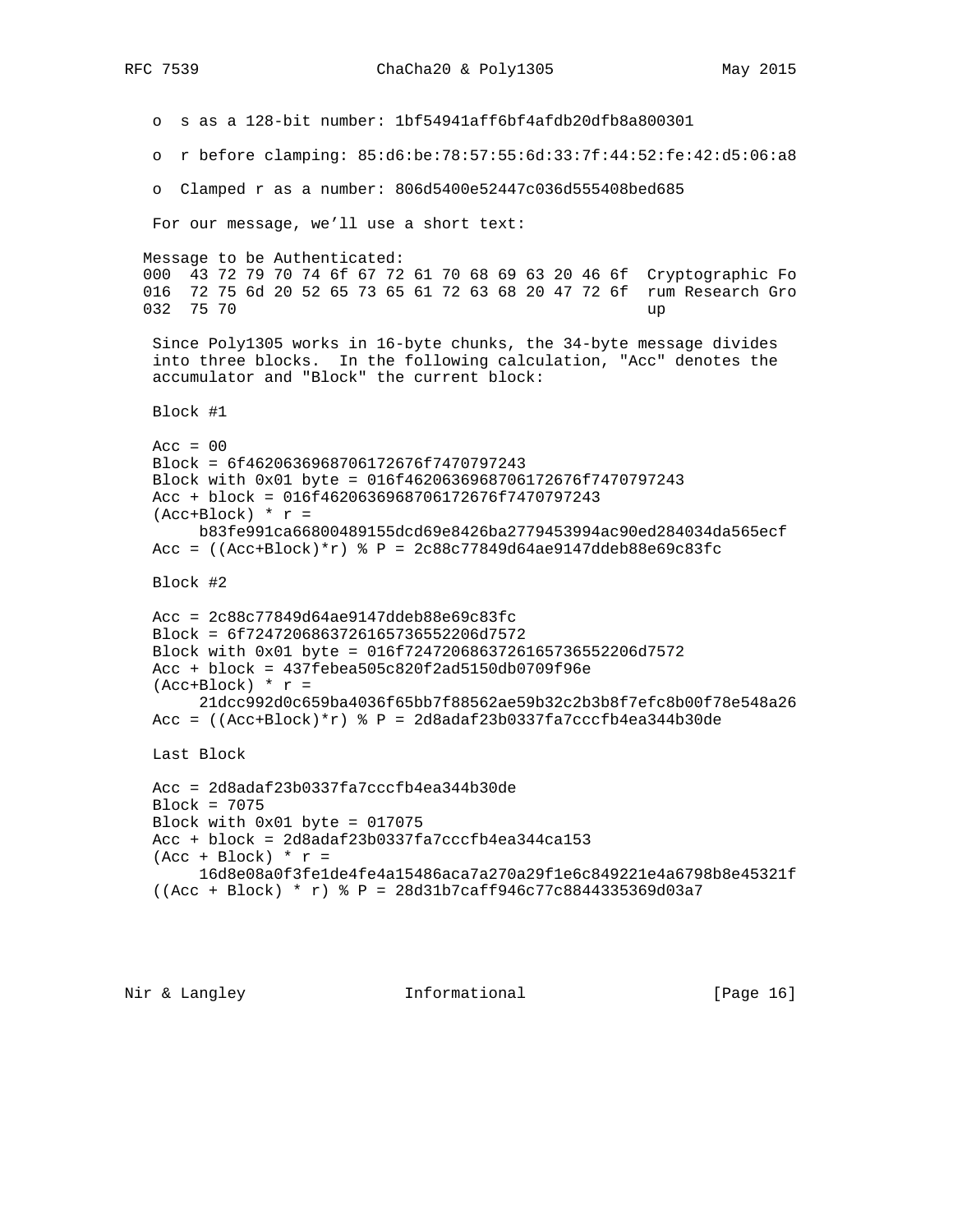Adding s, we get this number, and serialize if to get the tag:

 $Acc + s = 2a927010caf8b2bc2c6365130c11d06a8$ 

Tag: a8:06:1d:c1:30:51:36:c6:c2:2b:8b:af:0c:01:27:a9

2.6. Generating the Poly1305 Key Using ChaCha20

 As said in Section 2.5, it is acceptable to generate the one-time Poly1305 pseudorandomly. This section defines such a method.

To generate such a key pair  $(r,s)$ , we will use the ChaCha20 block function described in Section 2.3. This assumes that we have a 256-bit session key for the Message Authentication Code (MAC) function, such as SK\_ai and SK\_ar in Internet Key Exchange Protocol version 2 (IKEv2) ([RFC7296]), the integrity key in the Encapsulating Security Payload (ESP) and Authentication Header (AH), or the client\_write\_MAC\_key and server\_write\_MAC\_key in TLS. Any document that specifies the use of Poly1305 as a MAC algorithm for some protocol must specify that 256 bits are allocated for the integrity key. Note that in the AEAD construction defined in Section 2.8, the same key is used for encryption and key generation, so the use of SK\_a\* or \*\_write\_MAC\_key is only for stand-alone Poly1305.

 The method is to call the block function with the following parameters:

- o The 256-bit session integrity key is used as the ChaCha20 key.
- o The block counter is set to zero.
- o The protocol will specify a 96-bit or 64-bit nonce. This MUST be unique per invocation with the same key, so it MUST NOT be randomly generated. A counter is a good way to implement this, but other methods, such as a Linear Feedback Shift Register (LFSR) are also acceptable. ChaCha20 as specified here requires a 96-bit nonce. So if the provided nonce is only 64-bit, then the first 32 bits of the nonce will be set to a constant number. This will usually be zero, but for protocols with multiple senders it may be different for each sender, but should be the same for all invocations of the function with the same key by a particular sender.

 After running the block function, we have a 512-bit state. We take the first 256 bits or the serialized state, and use those as the one time Poly1305 key: the first 128 bits are clamped and form "r", while the next 128 bits become "s". The other 256 bits are discarded.

Nir & Langley **Informational** [Page 17]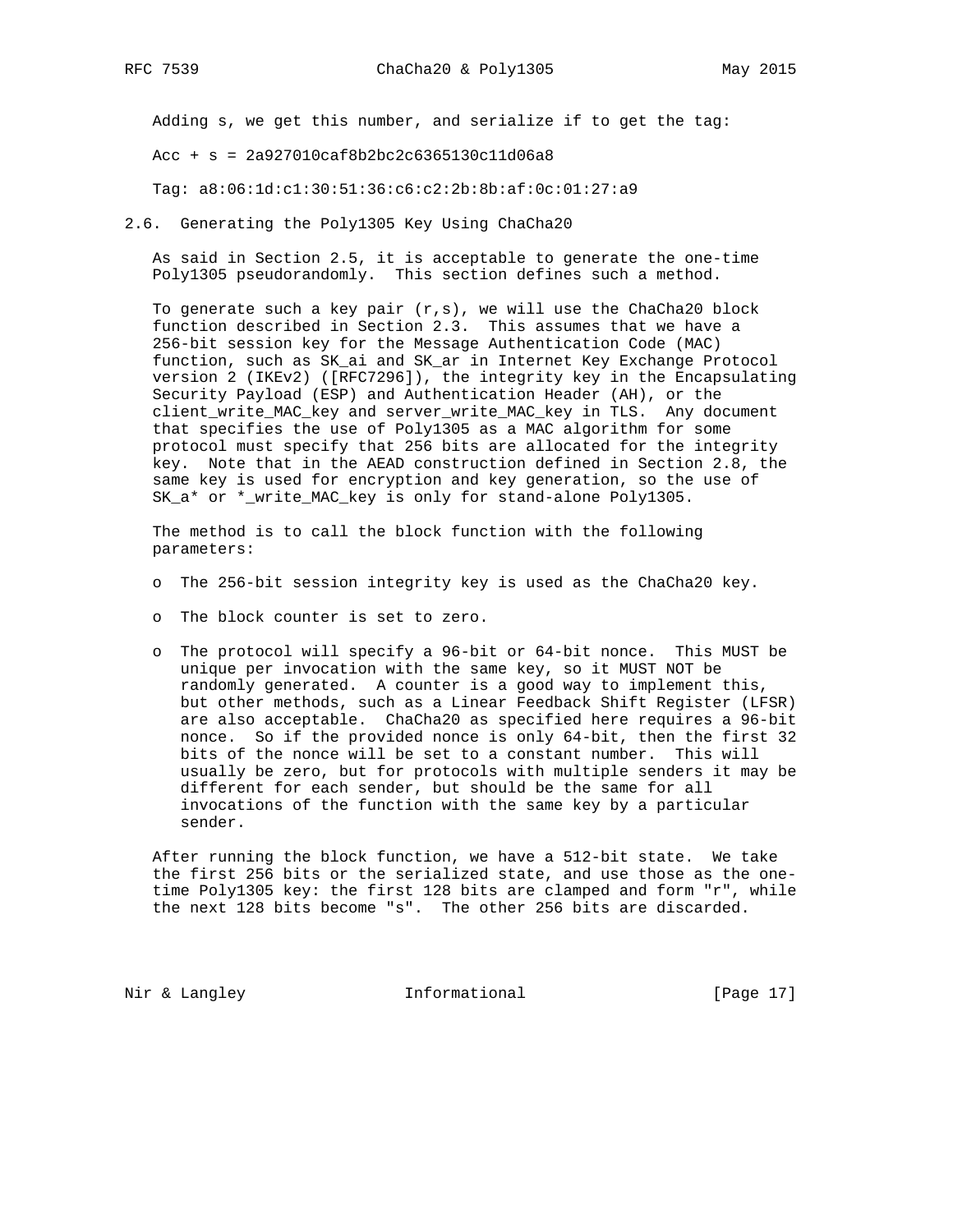Note that while many protocols have provisions for a nonce for encryption algorithms (often called Initialization Vectors, or IVs), they usually don't have such a provision for the MAC function. In that case, the per-invocation nonce will have to come from somewhere else, such as a message counter. 2.6.1. Poly1305 Key Generation in Pseudocode poly1305\_key\_gen(key,nonce): counter = 0 block = chacha20\_block(key,counter,nonce) return block[0..31] end 2.6.2. Poly1305 Key Generation Test Vector For this example, we'll set: Key: 000 80 81 82 83 84 85 86 87 88 89 8a 8b 8c 8d 8e 8f ............... 016 90 91 92 93 94 95 96 97 98 99 9a 9b 9c 9d 9e 9f ............... Nonce: 000 00 00 00 00 00 01 02 03 04 05 06 07 ............ The ChaCha state setup with key, nonce, and block counter zero: 61707865 3320646e 79622d32 6b206574 83828180 87868584 8b8a8988 8f8e8d8c 93929190 97969594 9b9a9998 9f9e9d9c 00000000 00000000 03020100 07060504 The ChaCha state after 20 rounds: 8ba0d58a cc815f90 27405081 7194b24a 37b633a8 a50dfde3 e2b8db08 46a6d1fd 7da03782 9183a233 148ad271 b46773d1 3cc1875a 8607def1 ca5c3086 7085eb87 Output bytes: 000 8a d5 a0 8b 90 5f 81 cc 81 50 40 27 4a b2 94 71 .....\_...P@'J..q 016 a8 33 b6 37 e3 fd 0d a5 08 db b8 e2 fd d1 a6 46 .3.7...........F And that output is also the 32-byte one-time key used for Poly1305. 2.7. A Pseudorandom Function for Crypto Suites based on ChaCha/Poly1305 Some protocols, such as IKEv2 ([RFC7296]), require a Pseudorandom Function (PRF), mostly for key derivation. In the IKEv2 definition, a PRF is a function that accepts a variable-length key and a Nir & Langley **Informational** [Page 18]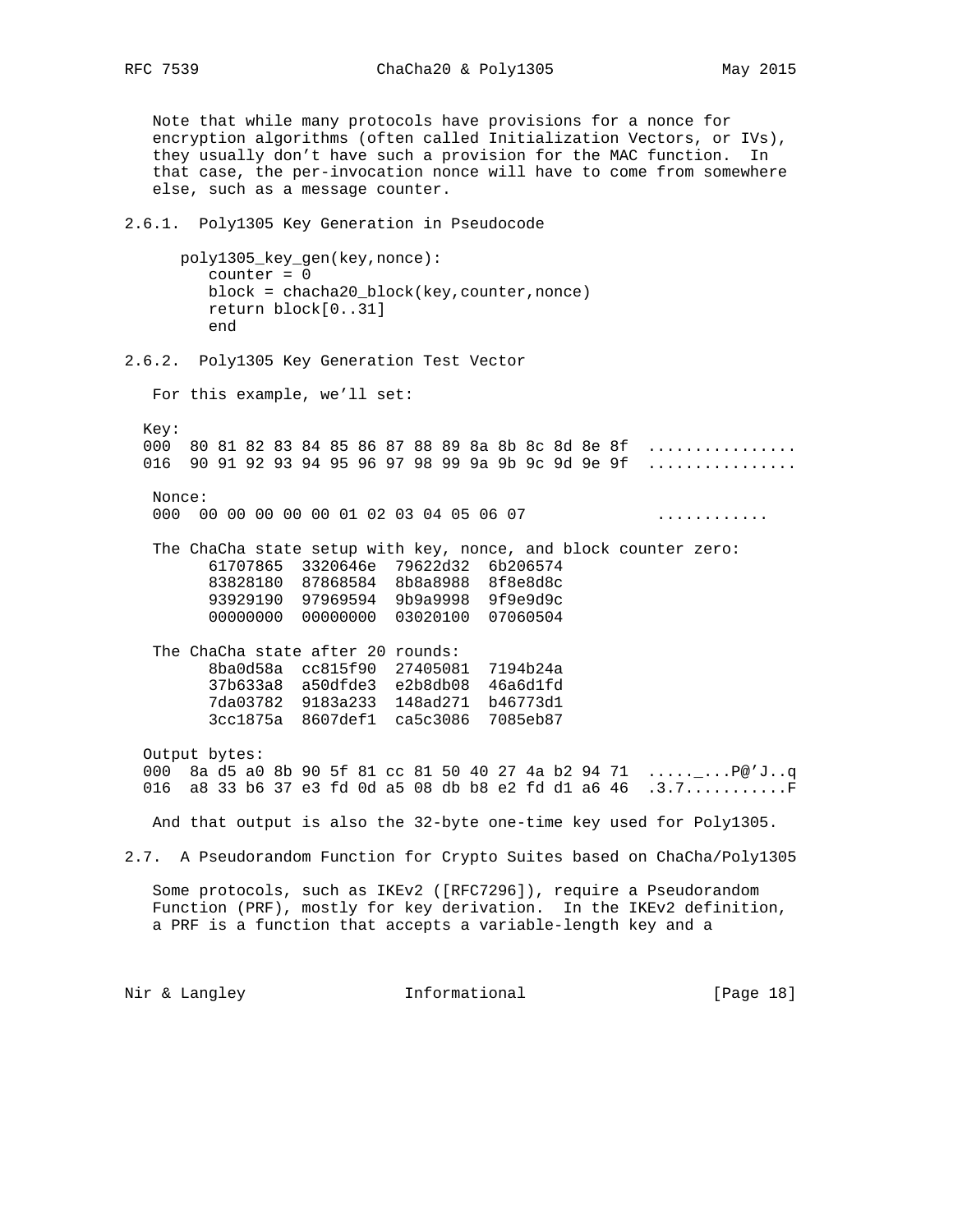variable-length input, and returns a fixed-length output. Most commonly, Hashed MAC (HMAC) constructions are used for this purpose, and often the same function is used for both message authentication and PRF.

 Poly1305 is not a suitable choice for a PRF. Poly1305 prohibits using the same key twice, whereas the PRF in IKEv2 is used multiple times with the same key. Additionally, unlike HMAC, Poly1305 is biased, so using it for key derivation would reduce the security of the symmetric encryption.

 Chacha20 could be used as a key-derivation function, by generating an arbitrarily long keystream. However, that is not what protocols such as IKEv2 require.

 For this reason, this document does not specify a PRF and recommends that crypto suites use some other PRF such as PRF\_HMAC\_SHA2\_256 (see Section 2.1.2 of [RFC4868]).

2.8. AEAD Construction

 AEAD\_CHACHA20\_POLY1305 is an authenticated encryption with additional data algorithm. The inputs to AEAD\_CHACHA20\_POLY1305 are:

- o A 256-bit key
- o A 96-bit nonce -- different for each invocation with the same key
- o An arbitrary length plaintext
- o Arbitrary length additional authenticated data (AAD)

 Some protocols may have unique per-invocation inputs that are not 96 bits in length. For example, IPsec may specify a 64-bit nonce. In such a case, it is up to the protocol document to define how to transform the protocol nonce into a 96-bit nonce, for example, by concatenating a constant value.

 The ChaCha20 and Poly1305 primitives are combined into an AEAD that takes a 256-bit key and 96-bit nonce as follows:

- o First, a Poly1305 one-time key is generated from the 256-bit key and nonce using the procedure described in Section 2.6.
- o Next, the ChaCha20 encryption function is called to encrypt the plaintext, using the same key and nonce, and with the initial counter set to 1.

Nir & Langley **Informational** [Page 19]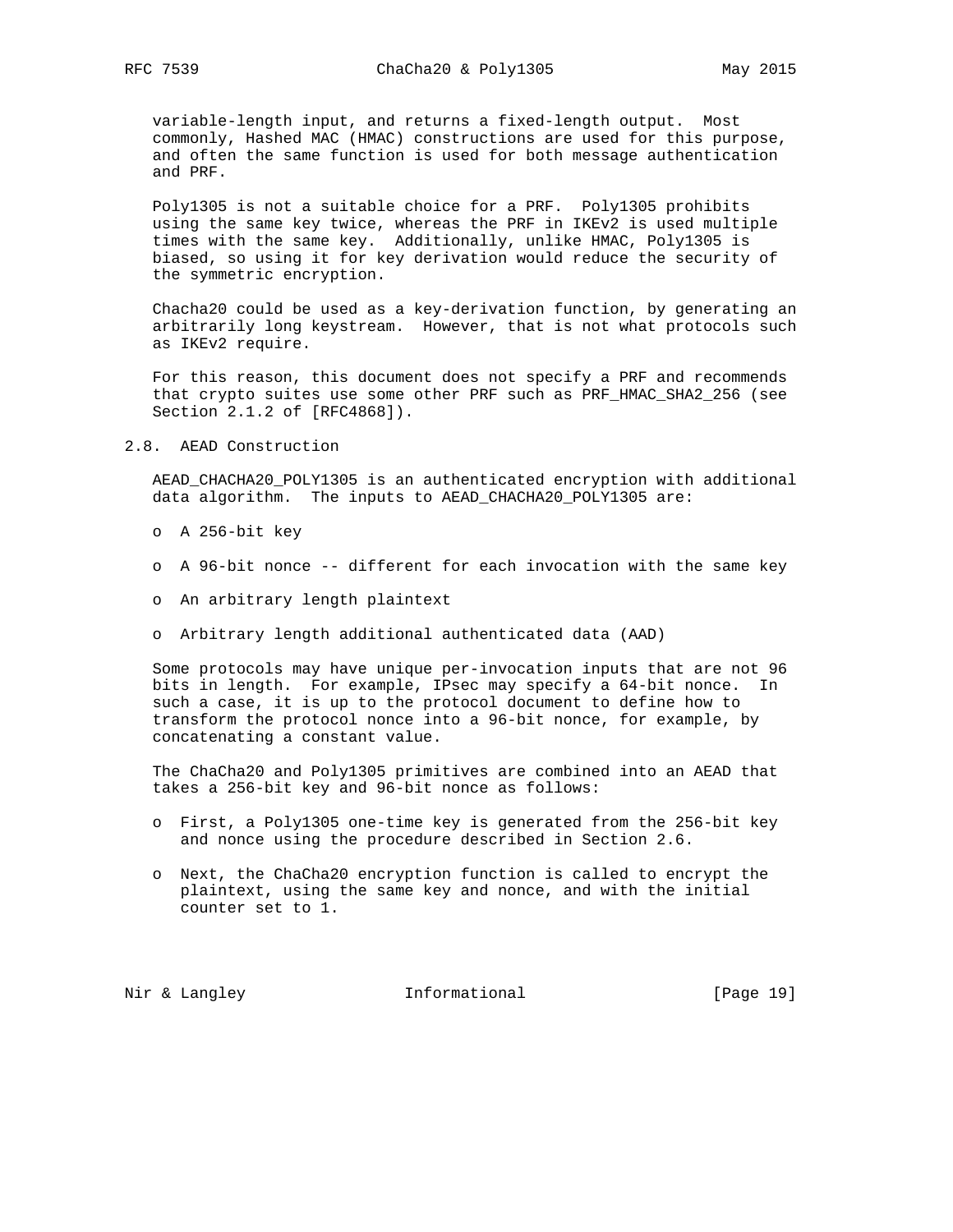- o Finally, the Poly1305 function is called with the Poly1305 key calculated above, and a message constructed as a concatenation of the following:
	- \* The AAD
	- \* padding1 -- the padding is up to 15 zero bytes, and it brings the total length so far to an integral multiple of 16. If the length of the AAD was already an integral multiple of 16 bytes, this field is zero-length.
	- \* The ciphertext
	- \* padding2 -- the padding is up to 15 zero bytes, and it brings the total length so far to an integral multiple of 16. If the length of the ciphertext was already an integral multiple of 16 bytes, this field is zero-length.
	- \* The length of the additional data in octets (as a 64-bit little-endian integer).
	- \* The length of the ciphertext in octets (as a 64-bit little endian integer).

The output from the AEAD is twofold:

- o A ciphertext of the same length as the plaintext.
- o A 128-bit tag, which is the output of the Poly1305 function.

Decryption is similar with the following differences:

- o The roles of ciphertext and plaintext are reversed, so the ChaCha20 encryption function is applied to the ciphertext, producing the plaintext.
- o The Poly1305 function is still run on the AAD and the ciphertext, not the plaintext.
- o The calculated tag is bitwise compared to the received tag. The message is authenticated if and only if the tags match.
- A few notes about this design:
- 1. The amount of encrypted data possible in a single invocation is 2^32-1 blocks of 64 bytes each, because of the size of the block counter field in the ChaCha20 block function. This gives a total of 247,877,906,880 bytes, or nearly 256 GB. This should be

Nir & Langley **Informational** [Page 20]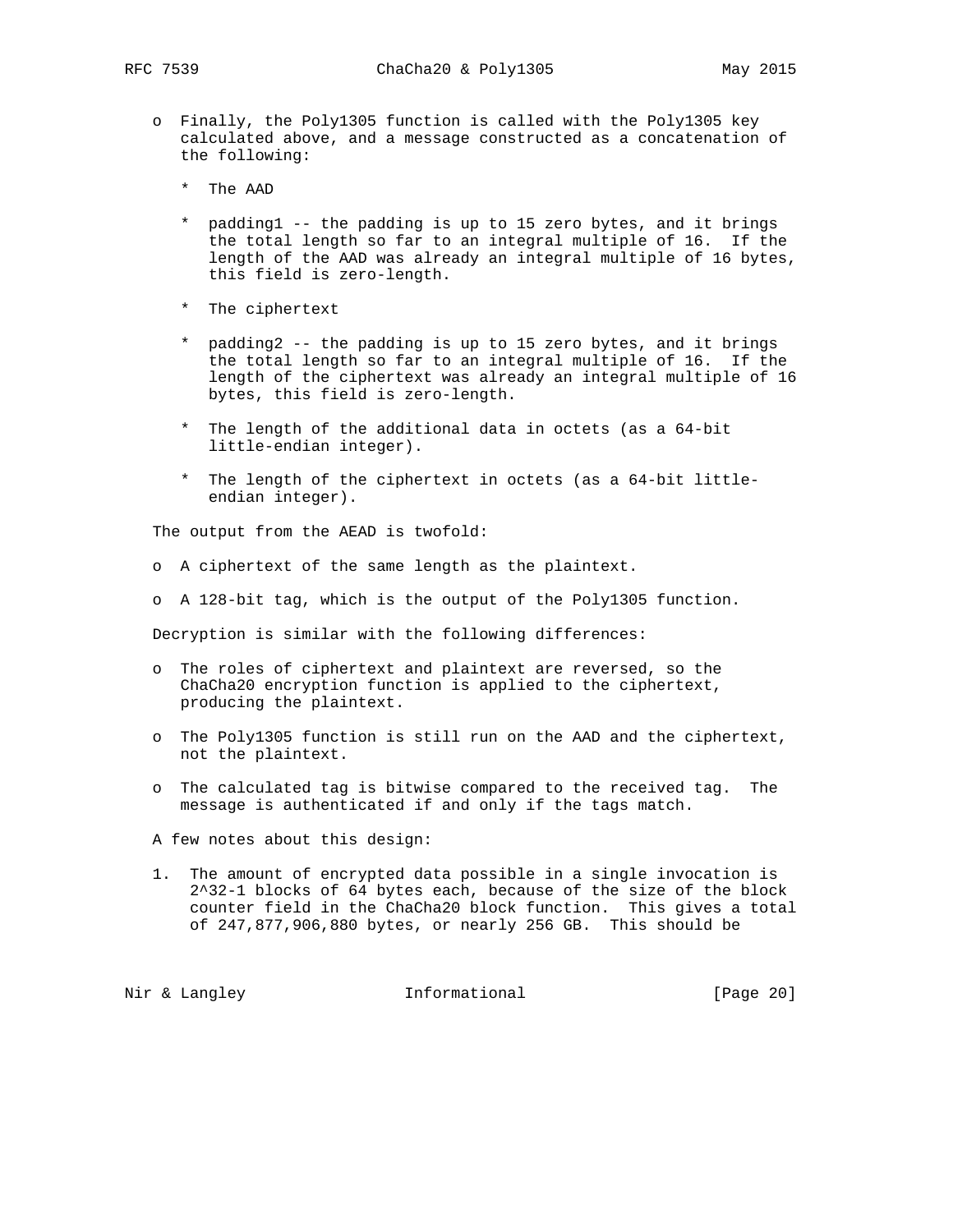enough for traffic protocols such as IPsec and TLS, but may be too small for file and/or disk encryption. For such uses, we can return to the original design, reduce the nonce to 64 bits, and use the integer at position 13 as the top 32 bits of a 64-bit block counter, increasing the total message size to over a million petabytes (1,180,591,620,717,411,303,360 bytes to be exact).

 2. Despite the previous item, the ciphertext length field in the construction of the buffer on which Poly1305 runs limits the ciphertext (and hence, the plaintext) size to 2^64 bytes, or sixteen thousand petabytes (18,446,744,073,709,551,616 bytes to be exact).

 The AEAD construction in this section is a novel composition of ChaCha20 and Poly1305. A security analysis of this composition is given in [Procter].

 Here is a list of the parameters for this construction as defined in Section 4 of RFC 5116:

- o K\_LEN (key length) is 32 octets.
- o P\_MAX (maximum size of the plaintext) is 247,877,906,880 bytes, or nearly 256 GB.
- o A\_MAX (maximum size of the associated data) is set to 2^64-1 octets by the length field for associated data.
- o N\_MIN = N\_MAX = 12 octets.
- o C\_MAX = P\_MAX + tag length = 247,877,906,896 octets.

 Distinct AAD inputs (as described in Section 3.3 of RFC 5116) shall be concatenated into a single input to AEAD\_CHACHA20\_POLY1305. It is up to the application to create a structure in the AAD input if it is needed.

2.8.1. Pseudocode for the AEAD Construction

```
pad16(x):if (len(x) \; 8 \; 16) == 0 then return NULL
      else return copies(0, 16-(len(x)*16)) end
```
Nir & Langley **Informational** [Page 21]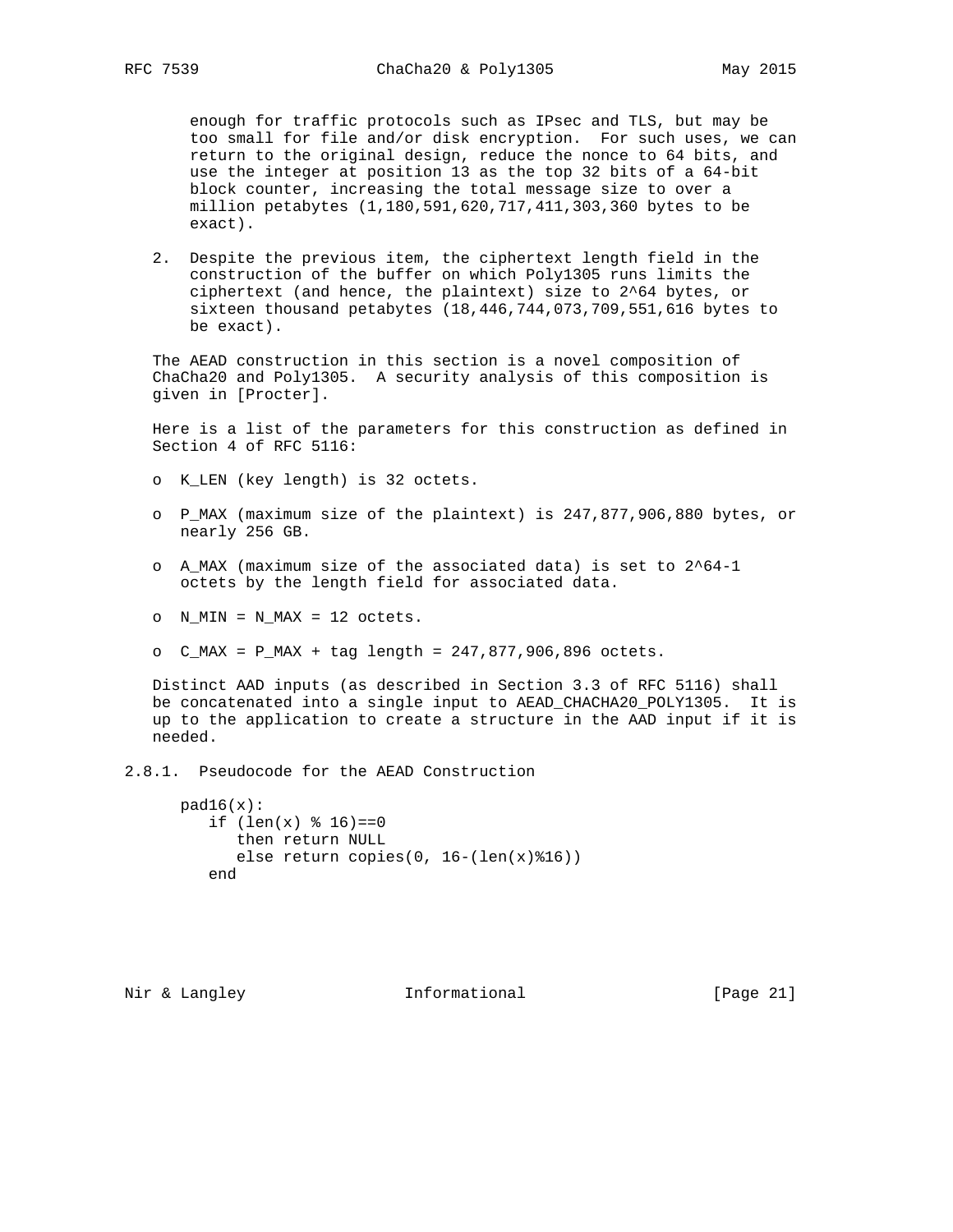chacha20\_aead\_encrypt(aad, key, iv, constant, plaintext):  $none = constant \mid iv$  otk = poly1305\_key\_gen(key, nonce) ciphertext = chacha20\_encrypt(key, 1, nonce, plaintext)  $mac\_data = aad \mid pad16(aad)$  mac\_data |= ciphertext | pad16(ciphertext)  $mac\_data$  =  $num_to_4_le\_bytes(aad.length)$  $mac\_data$  =  $num_to_4_le\_bytes(ciphertext.length)$  tag = poly1305\_mac(mac\_data, otk) return (ciphertext, tag)

### 2.8.2. Example and Test Vector for AEAD\_CHACHA20\_POLY1305

```
 For a test vector, we will use the following inputs to the
 AEAD_CHACHA20_POLY1305 function:
```
 Plaintext: 000 4c 61 64 69 65 73 20 61 6e 64 20 47 65 6e 74 6c Ladies and Gentl 016 65 6d 65 6e 20 6f 66 20 74 68 65 20 63 6c 61 73 emen of the clas 032 73 20 6f 66 20 27 39 39 3a 20 49 66 20 49 20 63 s of '99: If I c 048 6f 75 6c 64 20 6f 66 66 65 72 20 79 6f 75 20 6f ould offer you o 064 6e 6c 79 20 6f 6e 65 20 74 69 70 20 66 6f 72 20 nly one tip for 080 74 68 65 20 66 75 74 75 72 65 2c 20 73 75 6e 73 the future, suns 096 63 72 65 65 6e 20 77 6f 75 6c 64 20 62 65 20 69 creen would be i 112 74 2e t. AAD: 000 50 51 52 53 c0 c1 c2 c3 c4 c5 c6 c7 PQRS........ Key: 000 80 81 82 83 84 85 86 87 88 89 8a 8b 8c 8d 8e 8f ................ 016 90 91 92 93 94 95 96 97 98 99 9a 9b 9c 9d 9e 9f ................ IV: 000 40 41 42 43 44 45 46 47 @ABCDEFG

 32-bit fixed-common part: 000 07 00 00 00 ....

 Setup for generating Poly1305 one-time key (sender id=7): 61707865 3320646e 79622d32 6b206574 83828180 87868584 8b8a8988 8f8e8d8c 93929190 97969594 9b9a9998 9f9e9d9c 00000000 00000007 43424140 47464544

Nir & Langley **Informational** [Page 22]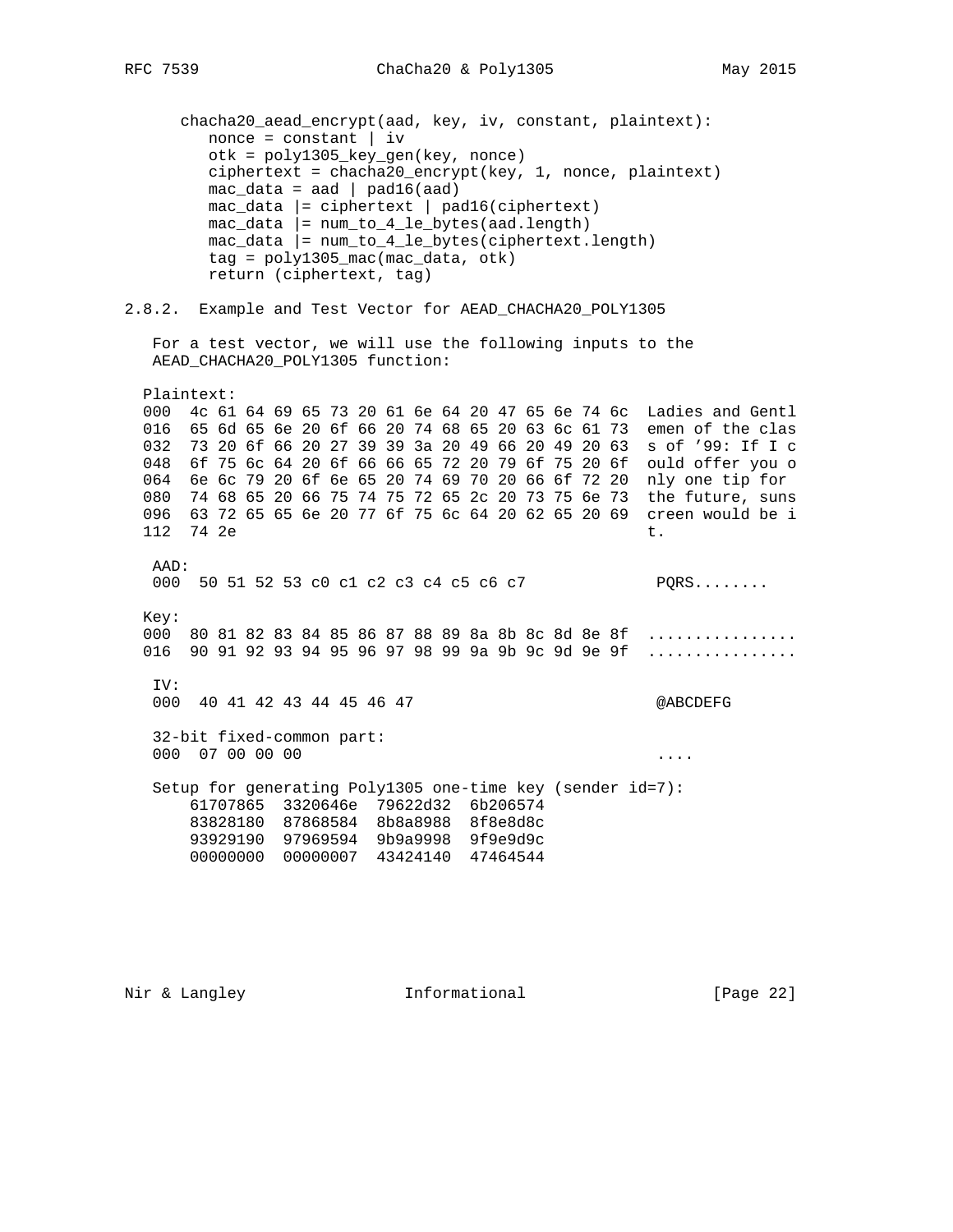After generating Poly1305 one-time key: 252bac7b af47b42d 557ab609 8455e9a4 73d6e10a ebd97510 7875932a ff53d53e<br>decc7ea2 b44ddbad e49c17d1 d8430bc9 8c94b7bc 8b7d4b4b 3927f67d 1669a432 Poly1305 Key: 000 7b ac 2b 25 2d b4 47 af 09 b6 7a 55 a4 e9 55 84 {.+%-.G...zU..U. 016 0a e1 d6 73 10 75 d9 eb 2a 93 75 78 3e d5 53 ff ...s.u..\*.ux>.S. Poly1305  $r = 455e9a4057ab6080f47b42c052bac7b$ Poly1305 s = ff53d53e7875932aebd9751073d6e10a keystream bytes: 9f:7b:e9:5d:01:fd:40:ba:15:e2:8f:fb:36:81:0a:ae: cl:c0:88:3f:09:01:6e:de:dd:8a:d0:87:55:82:03:a5: 4e:9e:cb:38:ac:8e:5e:2b:b8:da:b2:0f:fa:db:52:e8: 75:04:b2:6e:be:69:6d:4f:60:a4:85:cf:11:b8:1b:59:  $fc:bl:c4:5f:42:19:ee:ac:ec:6a:de:c3:4e:66:69:78:$ 8e:db:41:c4:9c:a3:01:e1:27:e0:ac:ab:3b:44:b9:cf: 5c:86:bb:95:e0:6b:0d:f2:90:1a:b6:45:e4:ab:e6:22:  $15:38$ Ciphertext: 000 d3 la 8d 34 64 8e 60 db 7b 86 af bc 53 ef 7e c2 ...4d.'.{...S.". 016 a4 ad ed 51 29 6e 08 fe a9 e2 b5 a7 36 ee 62 d6 ... Q  $n$ ......... 6.b.<br>032 3d be a4 5e 8c a9 67 12 82 fa fb 69 da 92 72 8b =..^..g....i..r. 048 la 71 de 0a 9e 06 0b 29 05 d6 a5 b6 7e cd 3b 36 .q.....)....~..6 064 92 dd bd 7f 2d 77 8b 8c 98 03 ae e3 28 09 1b 58 ...-w......(..X<br>080 fa b3 24 e4 fa d6 75 94 55 85 80 8b 48 31 d7 bc ..\$...u.U...H1.. 096 3f f4 de f0 8e 4b 7a 9d e5 76 d2 65 86 ce c6 4b ?....Kz..v.e...K 112 61 16 a. AEAD Construction for Poly1305: 000 50 51 52 53 c0 c1 c2 c3 c4 c5 c6 c7 00 00 00 00 PQRS............ 016 d3 1a 8d 34 64 8e 60 db 7b 86 af bc 53 ef 7e c2 ...4d.'.{...S.". 032 a4 ad ed 51 29 6e 08 fe a9 e2 b5 a7 36 ee 62 d6 ... Q)n....... 6.b. 048 3d be a4 5e 8c a9 67 12 82 fa fb 69 da 92 72 8b = ..^..g....i..r. 064 la 71 de 0a 9e 06 0b 29 05 d6 a5 b6 7e cd 3b 36 .q.....).... ". i6 080 92 dd bd 7f 2d 77 8b 8c 98 03 ae e3 28 09 1b 58 ....-w......(..X 096 fa b3 24 e4 fa d6 75 94 55 85 80 8b 48 31 d7 bc ..\$...u.U...Hl.. 112 3f f4 de f0 8e 4b 7a 9d e5 76 d2 65 86 ce c6 4b ?....Kz..v.e...K 

Note the four zero bytes in line 000 and the 14 zero bytes in line 128

Nir & Langley Thformational

[Page 23]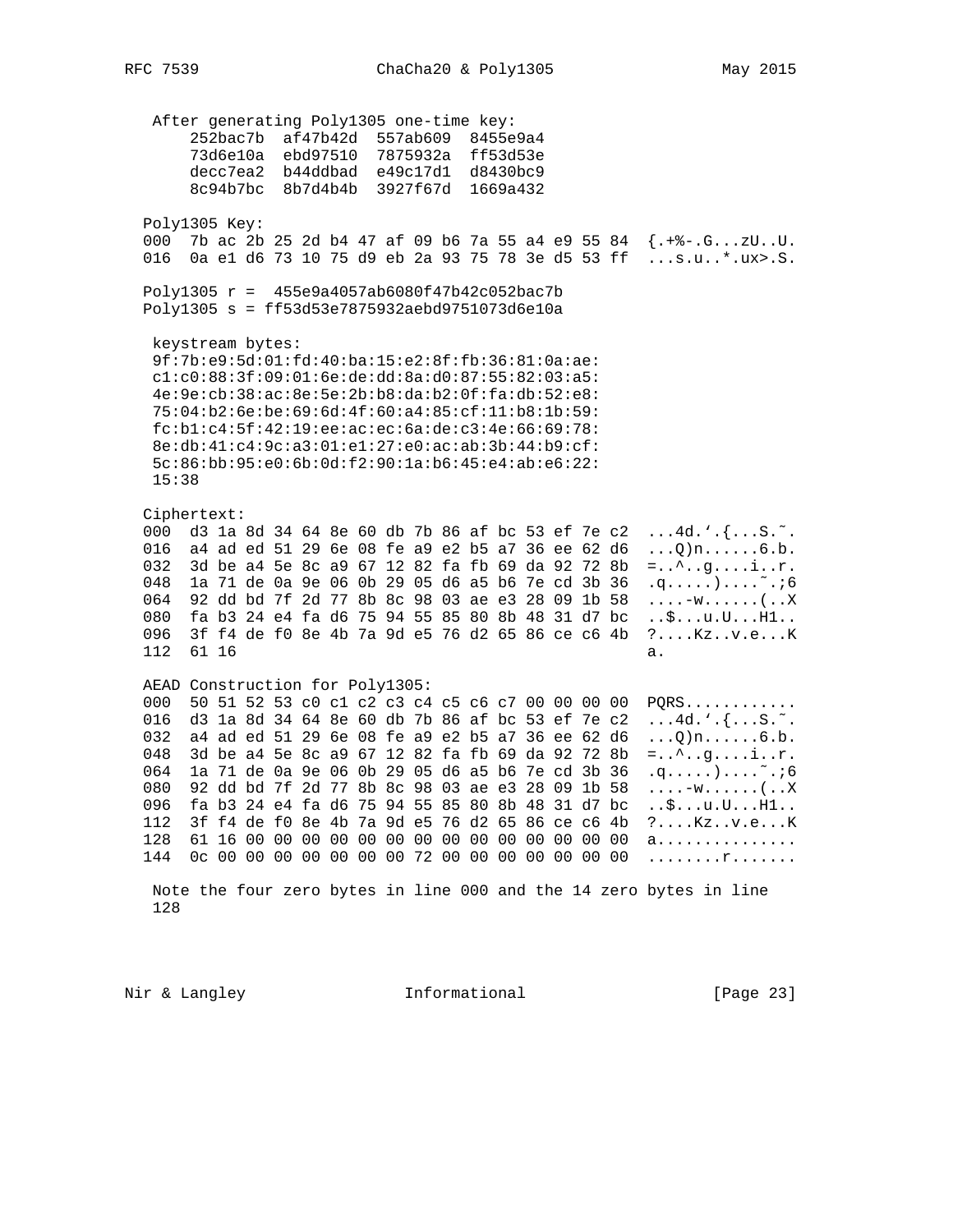Tag: 1a:e1:0b:59:4f:09:e2:6a:7e:90:2e:cb:d0:60:06:91

3. Implementation Advice

 Each block of ChaCha20 involves 16 move operations and one increment operation for loading the state, 80 each of XOR, addition and Roll operations for the rounds, 16 more add operations and 16 XOR operations for protecting the plaintext. Section 2.3 describes the ChaCha block function as "adding the original input words". This implies that before starting the rounds on the ChaCha state, we copy it aside, only to add it in later. This is correct, but we can save a few operations if we instead copy the state and do the work on the copy. This way, for the next block you don't need to recreate the state, but only to increment the block counter. This saves approximately 5.5% of the cycles.

 It is not recommended to use a generic big number library such as the one in OpenSSL for the arithmetic operations in Poly1305. Such libraries use dynamic allocation to be able to handle an integer of any size, but that flexibility comes at the expense of performance as well as side-channel security. More efficient implementations that run in constant time are available, one of them in D. J. Bernstein's own library, NaCl ([NaCl]). A constant-time but not optimal approach would be to naively implement the arithmetic operations for 288-bit integers, because even a naive implementation will not exceed 2^288 in the multiplication of (acc+block) and r. An efficient constant time implementation can be found in the public domain library poly1305-donna ([Poly1305\_Donna]).

4. Security Considerations

The ChaCha20 cipher is designed to provide 256-bit security.

 The Poly1305 authenticator is designed to ensure that forged messages are rejected with a probability of  $1-(n/(2^102))$  for a 16n-byte message, even after sending 2^64 legitimate messages, so it is SUF-CMA (strong unforgeability against chosen-message attacks) in the terminology of [AE].

 Proving the security of either of these is beyond the scope of this document. Such proofs are available in the referenced academic papers ([ChaCha], [Poly1305], [LatinDances], [LatinDances2], and [Zhenqing2012]).

 The most important security consideration in implementing this document is the uniqueness of the nonce used in ChaCha20. Counters and LFSRs are both acceptable ways of generating unique nonces, as is

Nir & Langley **Informational** [Page 24]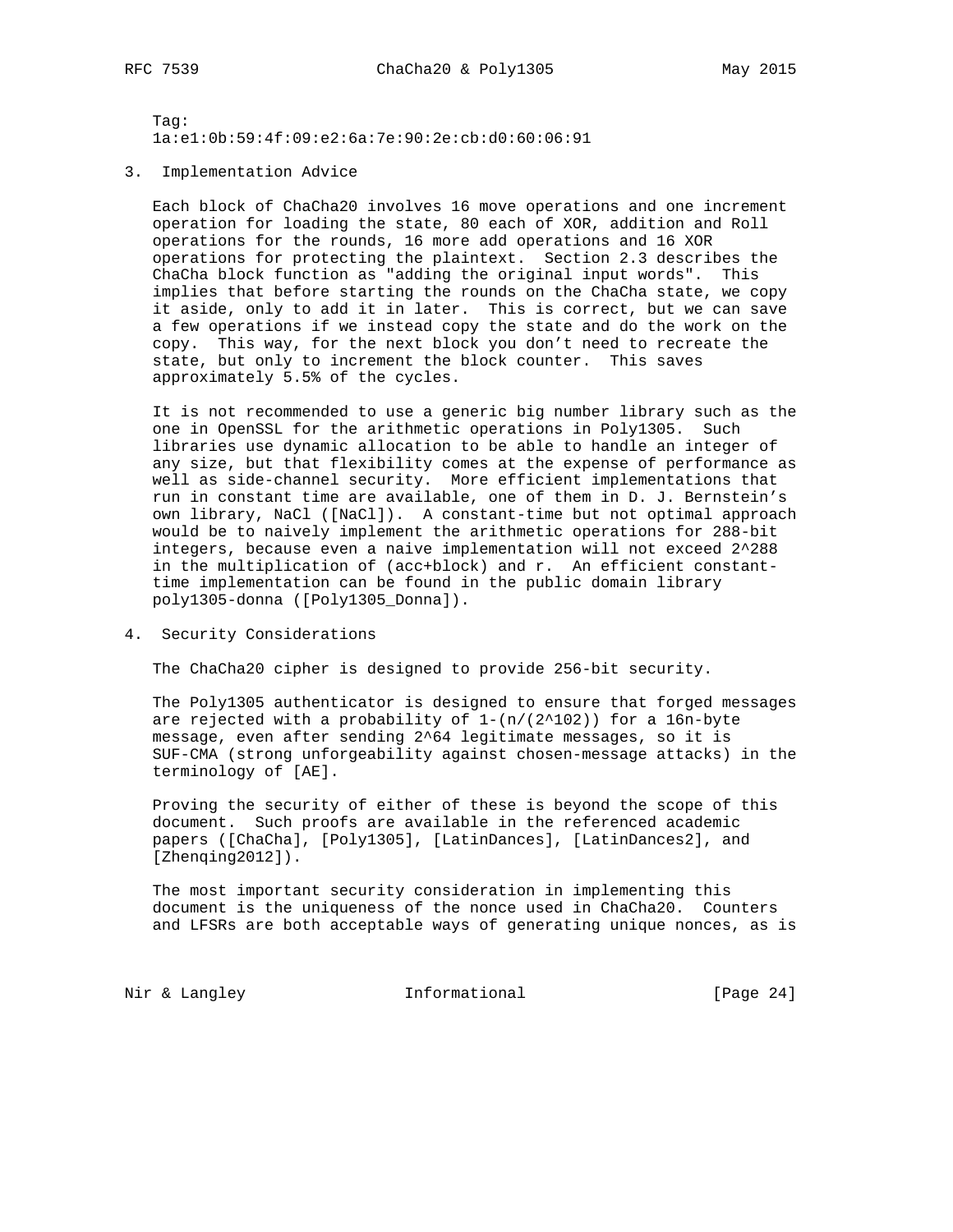encrypting a counter using a 64-bit cipher such as DES. Note that it is not acceptable to use a truncation of a counter encrypted with a 128-bit or 256-bit cipher, because such a truncation may repeat after a short time.

 Consequences of repeating a nonce: If a nonce is repeated, then both the one-time Poly1305 key and the keystream are identical between the messages. This reveals the XOR of the plaintexts, because the XOR of the plaintexts is equal to the XOR of the ciphertexts.

 The Poly1305 key MUST be unpredictable to an attacker. Randomly generating the key would fulfill this requirement, except that Poly1305 is often used in communications protocols, so the receiver should know the key. Pseudorandom number generation such as by encrypting a counter is acceptable. Using ChaCha with a secret key and a nonce is also acceptable.

 The algorithms presented here were designed to be easy to implement in constant time to avoid side-channel vulnerabilities. The operations used in ChaCha20 are all additions, XORs, and fixed rotations. All of these can and should be implemented in constant time. Access to offsets into the ChaCha state and the number of operations do not depend on any property of the key, eliminating the chance of information about the key leaking through the timing of cache misses.

 For Poly1305, the operations are addition, multiplication. and modulus, all on numbers with greater than 128 bits. This can be done in constant time, but a naive implementation (such as using some generic big number library) will not be constant time. For example, if the multiplication is performed as a separate operation from the modulus, the result will sometimes be under 2^256 and sometimes be above 2^256. Implementers should be careful about timing side channels for Poly1305 by using the appropriate implementation of these operations.

 Validating the authenticity of a message involves a bitwise comparison of the calculated tag with the received tag. In most use cases, nonces and AAD contents are not "used up" until a valid message is received. This allows an attacker to send multiple identical messages with different tags until one passes the tag comparison. This is hard if the attacker has to try all 2^128 possible tags one by one. However, if the timing of the tag comparison operation reveals how long a prefix of the calculated and received tags is identical, the number of messages can be reduced significantly. For this reason, with online protocols,

Nir & Langley **Informational** [Page 25]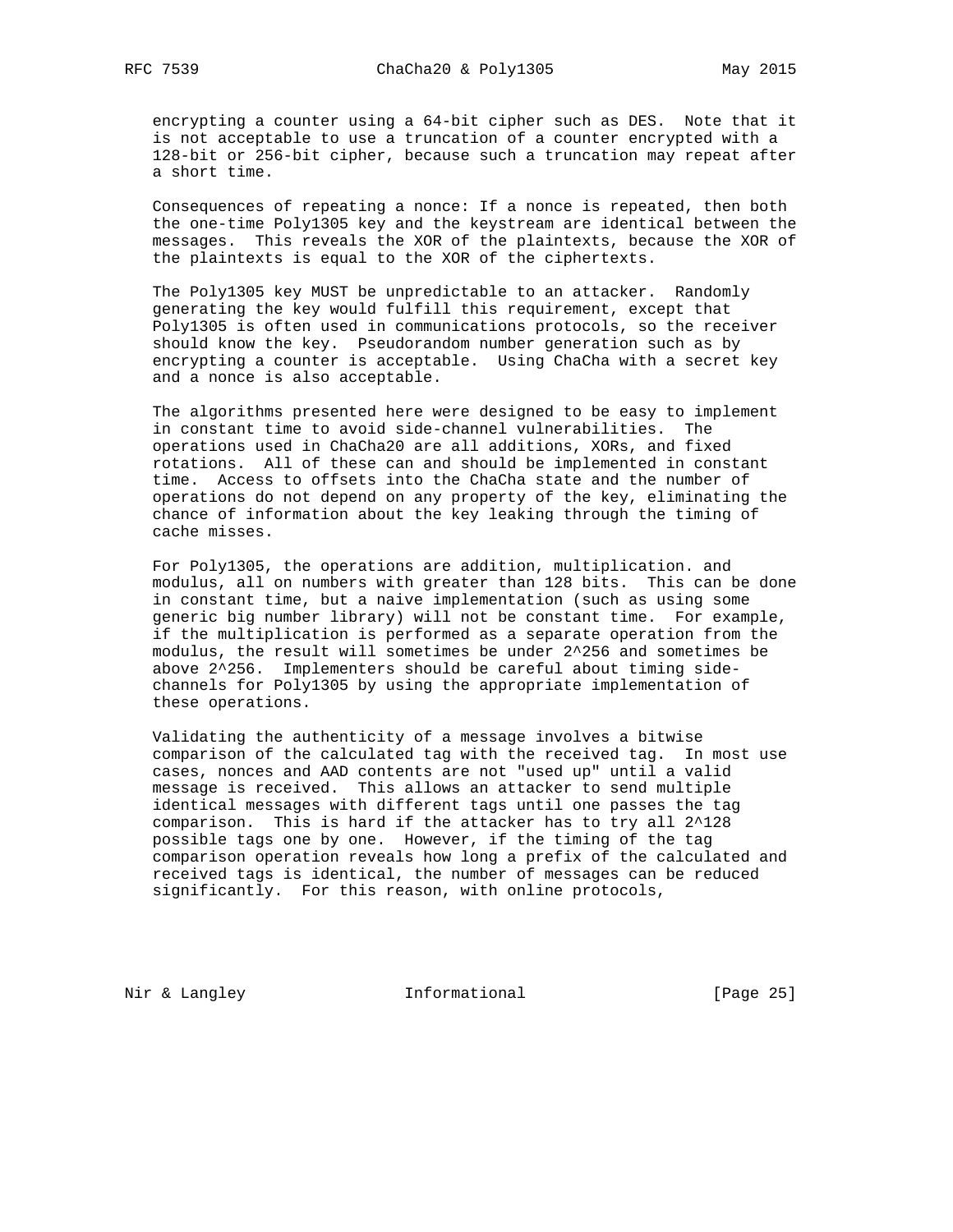implementation MUST use a constant-time comparison function rather

 than relying on optimized but insecure library functions such as the C language's memcmp().

5. IANA Considerations

 IANA has assigned an entry in the "Authenticated Encryption with Associated Data (AEAD) Parameters" registry with 29 as the Numeric ID, "AEAD\_CHACHA20\_POLY1305" as the name, and this document as reference.

- 6. References
- 6.1. Normative References
	- [ChaCha] Bernstein, D., "ChaCha, a variant of Salsa20", January 2008, <http://cr.yp.to/chacha/chacha-20080128.pdf>.
	- [Poly1305] Bernstein, D., "The Poly1305-AES message-authentication code", March 2005, <http://cr.yp.to/mac/poly1305-20050329.pdf>.
	- [RFC2119] Bradner, S., "Key words for use in RFCs to Indicate Requirement Levels", BCP 14, RFC 2119, DOI 10.17487/RFC2119, March 1997, <http://www.rfc-editor.org/info/rfc2119>.
- 6.2. Informative References
	- [AE] Bellare, M. and C. Namprempre, "Authenticated Encryption: Relations among notions and analysis of the generic composition paradigm", September 2008, <http://dl.acm.org/citation.cfm?id=1410269>.

## [Cache-Collisions] Bonneau, J. and I. Mironov, "Cache-Collision Timing Attacks Against AES", 2006, <http://research.microsoft.com/pubs/64024/aes-timing.pdf>.

 [FIPS-197] National Institute of Standards and Technology, "Advanced Encryption Standard (AES)", FIPS PUB 197, November 2001, <http://csrc.nist.gov/publications/fips/fips197/ fips-197.pdf>.

Nir & Langley **Informational** [Page 26]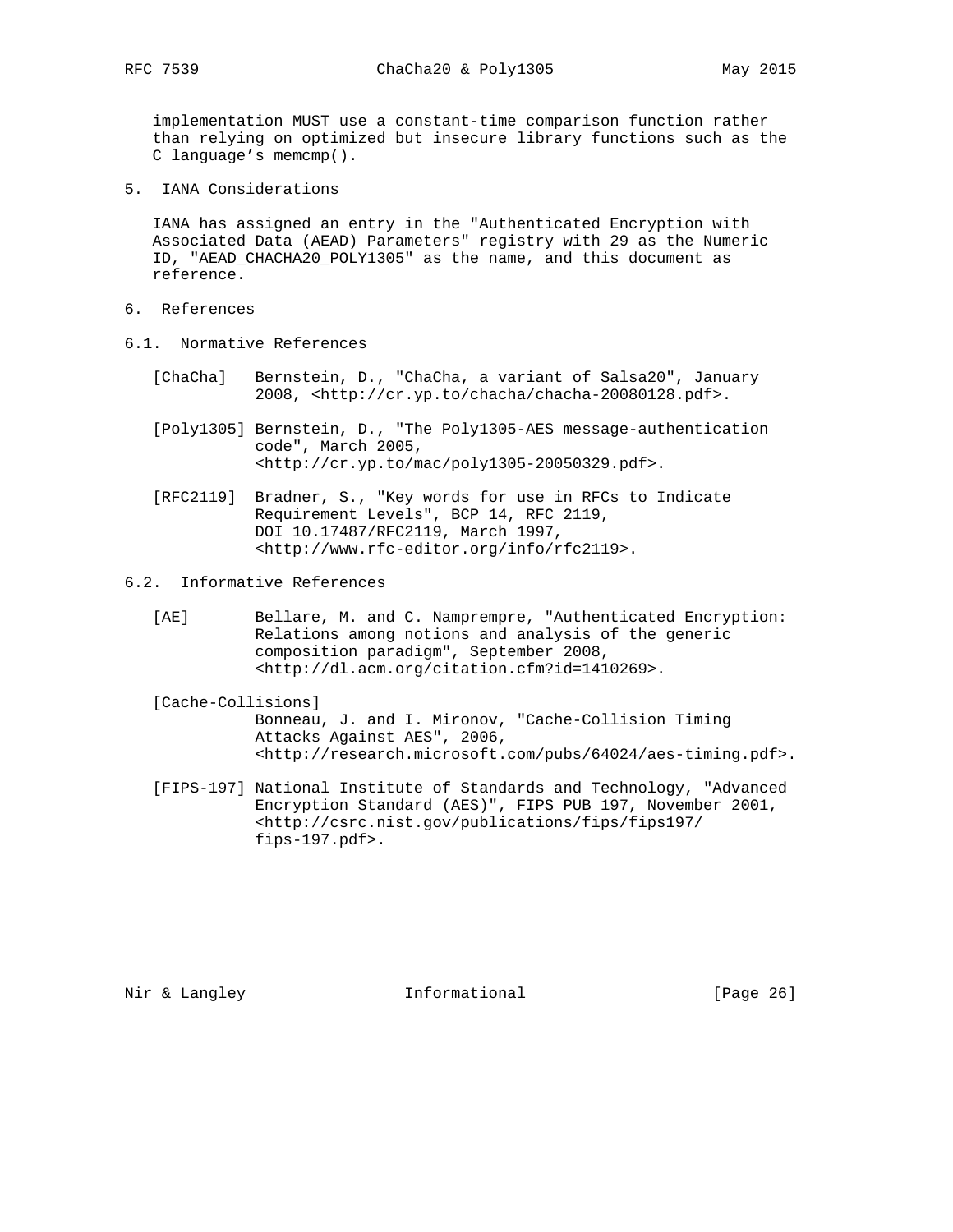[LatinDances] Aumasson, J., Fischer, S., Khazaei, S., Meier, W., and C. Rechberger, "New Features of Latin Dances: Analysis of Salsa, ChaCha, and Rumba", December 2007, <http://cr.yp.to/rumba20/newfeatures-20071218.pdf>. [LatinDances2] Ishiguro, T., Kiyomoto, S., and Y. Miyake, "Modified version of 'Latin Dances Revisited: New Analytic Results of Salsa20 and ChaCha'", February 2012,

 [NaCl] Bernstein, D., Lange, T., and P. Schwabe, "NaCl: Networking and Cryptography library", July 2012, <http://nacl.cr.yp.to>.

<https://eprint.iacr.org/2012/065.pdf>.

- [Poly1305\_Donna] Floodyberry, A., "poly1305-donna", February 2014, <https://github.com/floodyberry/poly1305-donna>.
- [Procter] Procter, G., "A Security Analysis of the Composition of ChaCha20 and Poly1305", August 2014, <http://eprint.iacr.org/2014/613.pdf>.
- [RFC4868] Kelly, S. and S. Frankel, "Using HMAC-SHA-256, HMAC-SHA- 384, and HMAC-SHA-512 with IPsec", RFC 4868, DOI 10.17487/RFC4868, May 2007, <http://www.rfc-editor.org/info/rfc4868>.
- [RFC5116] McGrew, D., "An Interface and Algorithms for Authenticated Encryption", RFC 5116, DOI 10.17487/RFC5116, January 2008, <http://www.rfc-editor.org/info/rfc5116>.
- [RFC7296] Kaufman, C., Hoffman, P., Nir, Y., Eronen, P., and T. Kivinen, "Internet Key Exchange Protocol Version 2 (IKEv2)", STD 79, RFC 7296, DOI 10.17487/RFC7296, October 2014, <http://www.rfc-editor.org/info/rfc7296>.
- [SP800-67] National Institute of Standards and Technology, "Recommendation for the Triple Data Encryption Algorithm (TDEA) Block Cipher", NIST 800-67, January 2012, <http://csrc.nist.gov/publications/nistpubs/800-67-Rev1/ SP-800-67-Rev1.pdf>.

Nir & Langley **Informational** [Page 27]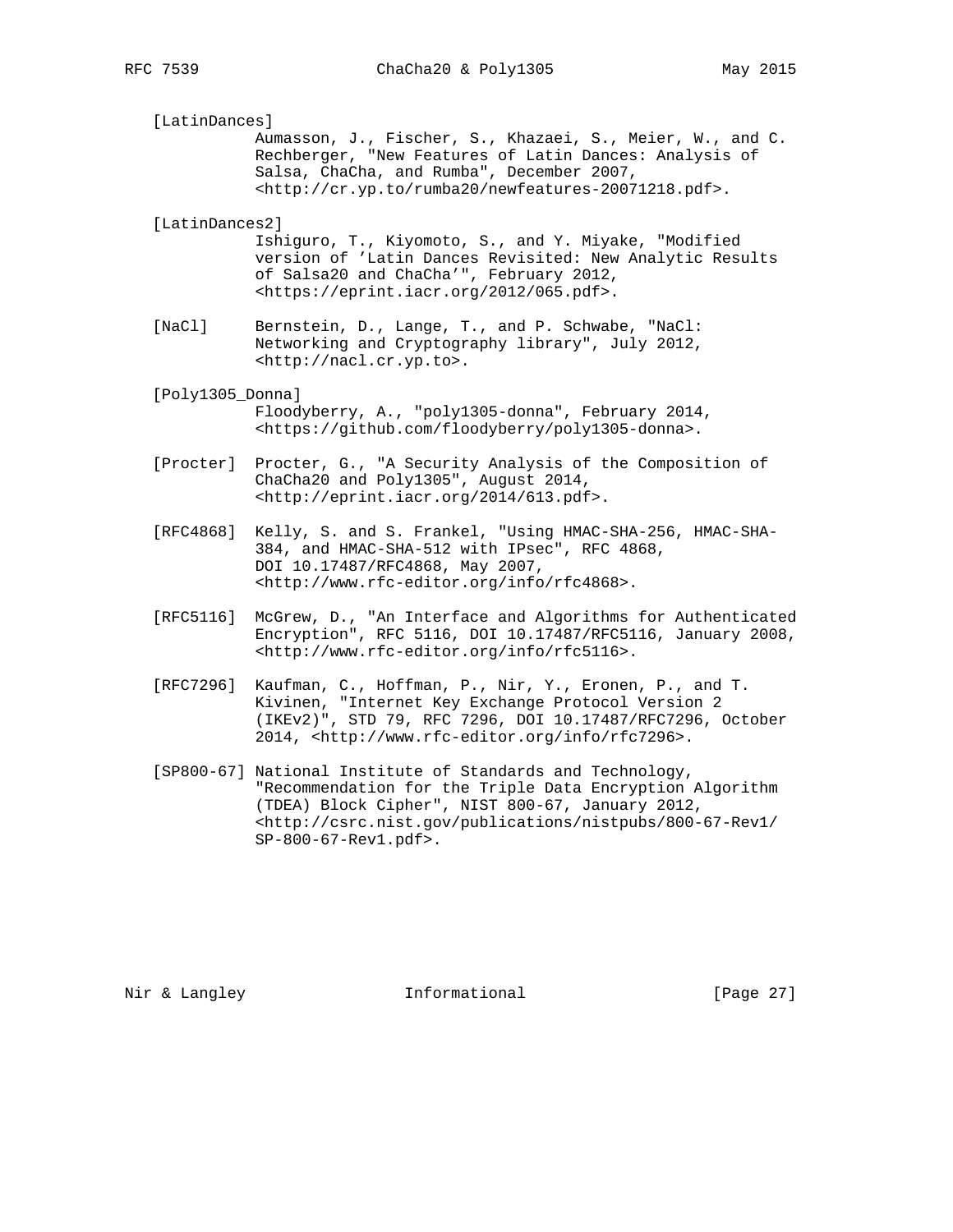# [Standby-Cipher]

 McGrew, D., Grieco, A., and Y. Sheffer, "Selection of Future Cryptographic Standards", Work in Progress, draft-mcgrew-standby-cipher-00, January 2013.

[Zhenqing2012]

 Zhenqing, S., Bin, Z., Dengguo, F., and W. Wenling, "Improved Key Recovery Attacks on Reduced-Round Salsa20 and ChaCha\*", 2012.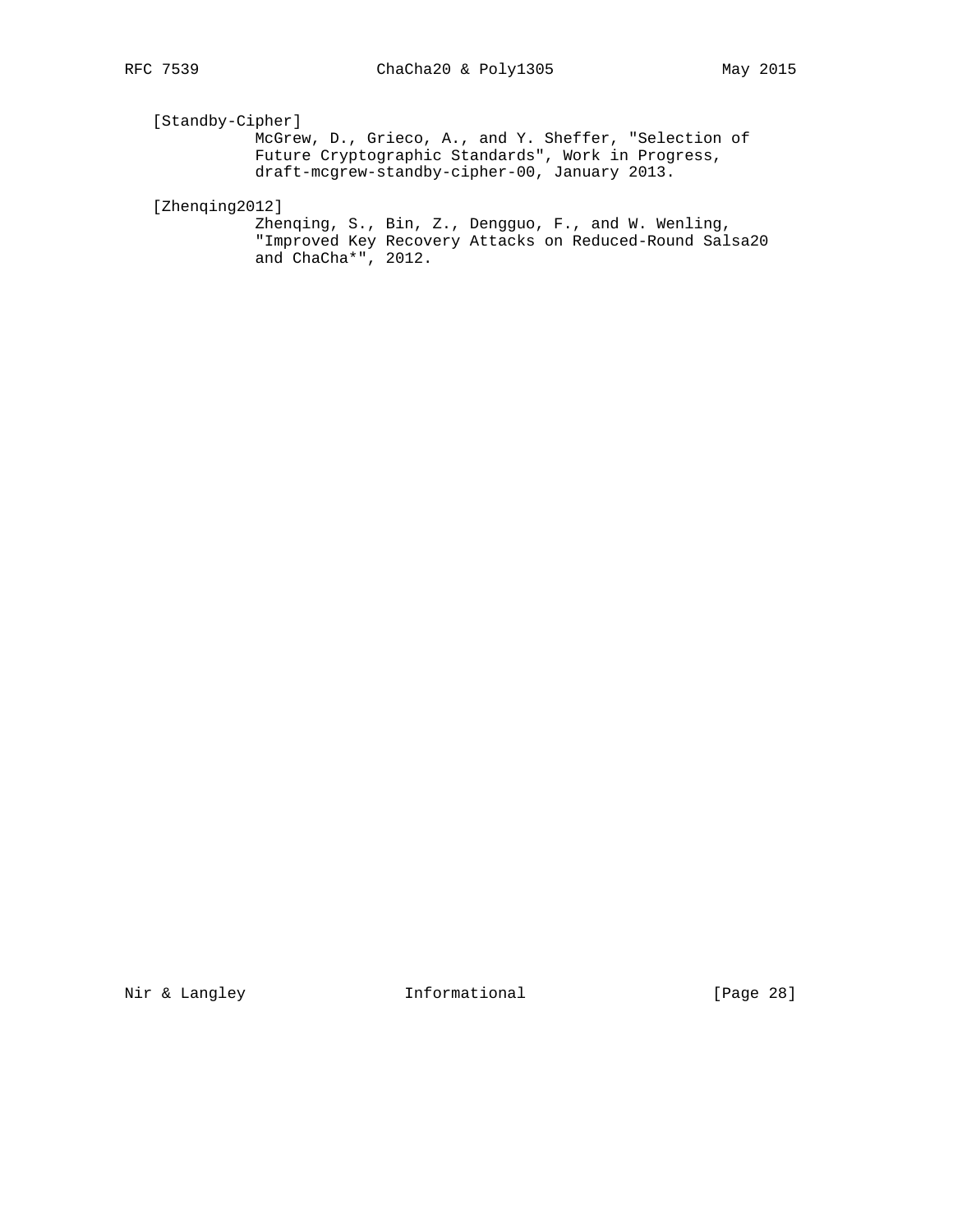Appendix A. Additional Test Vectors

 The subsections of this appendix contain more test vectors for the algorithms in the sub-sections of Section 2.

A.1. The ChaCha20 Block Functions

 Test Vector #1: ==============

 Key: 000 00 00 00 00 00 00 00 00 00 00 00 00 00 00 00 00 ................ 016 00 00 00 00 00 00 00 00 00 00 00 00 00 00 00 00 ................

 Nonce: 000 00 00 00 00 00 00 00 00 00 00 00 00 ............

Block Counter = 0

 ChaCha state at the end ade0b876 903df1a0 e56a5d40 28bd8653 b819d2bd 1aed8da0 ccef36a8 c70d778b 7c5941da 8d485751 3fe02477 374ad8b8 f4b8436a 1ca11815 69b687c3 8665eeb2

 Keystream: 000 76 b8 e0 ad a0 f1 3d 90 40 5d 6a e5 53 86 bd 28 v.....=.@]j.S..( 016 bd d2 19 b8 a0 8d ed 1a a8 36 ef cc 8b 77 0d c7 .........6...w.. 032 da 41 59 7c 51 57 48 8d 77 24 e0 3f b8 d8 4a 37 .AY|QWH.w\$.?..J7 048 6a 43 b8 f4 15 18 a1 1c c3 87 b6 69 b2 ee 65 86 jC.........i..e.

Nir & Langley **Informational** [Page 29]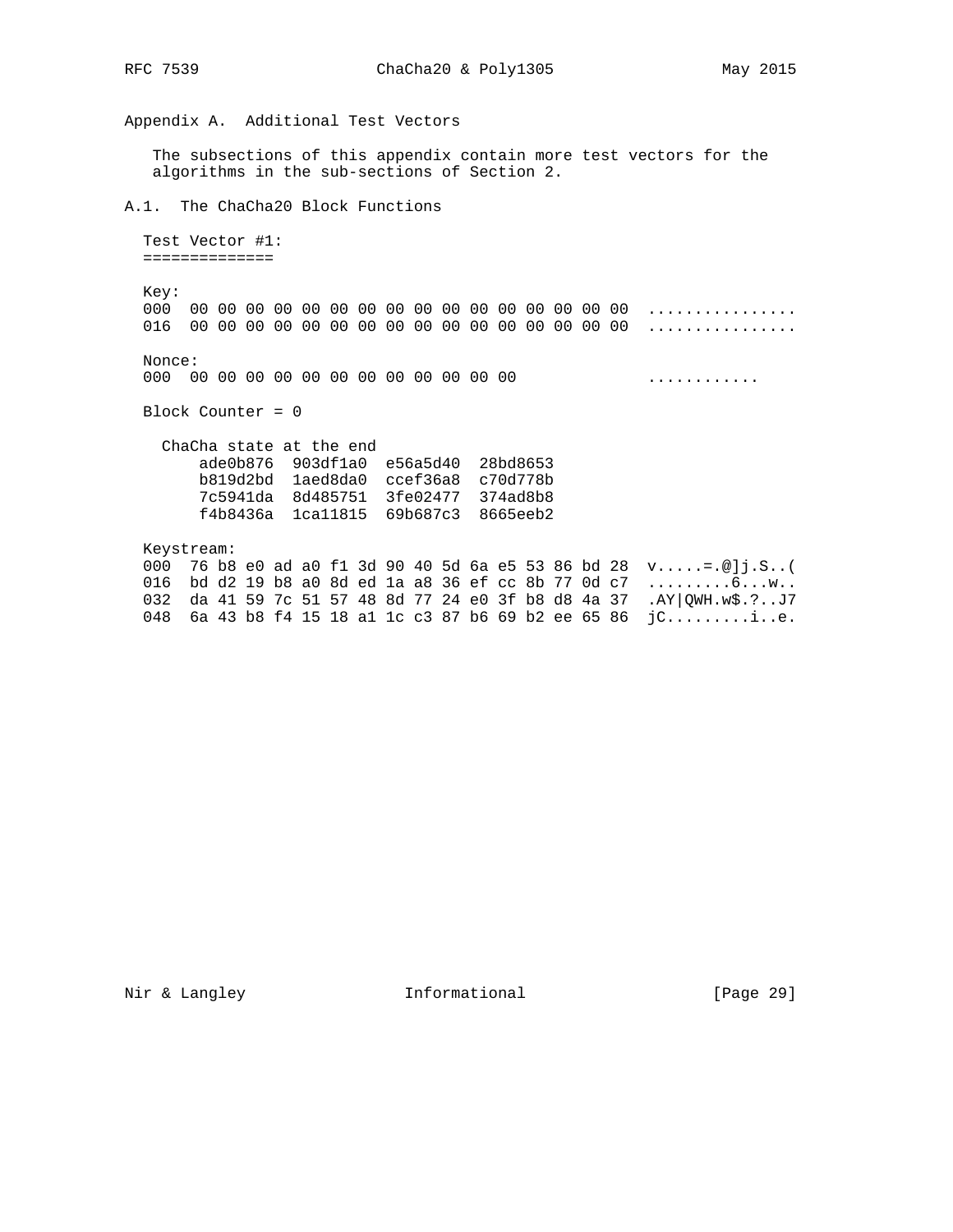Test Vector #2: ============== Key: 000 00 00 00 00 00 00 00 00 00 00 00 00 00 00 00 00 ................ 016 00 00 00 00 00 00 00 00 00 00 00 00 00 00 00 00 ................ Nonce: 000 00 00 00 00 00 00 00 00 00 00 00 00 ............ Block Counter = 1 ChaCha state at the end bee7079f 7a385155 7c97ba98 0d082d73 a0290fcb 6965e348 3e53c612 ed7aee32 7621b729 434ee69c b03371d5 d539d874 281fed31 45fb0a51 1f0ae1ac 6f4d794b Keystream: 000 9f 07 e7 be 55 51 38 7a 98 ba 97 7c 73 2d 08 0d ....UQ8z...|s-.. 016 cb 0f 29 a0 48 e3 65 69 12 c6 53 3e 32 ee 7a ed ..).H.ei..S>2.z. 032 29 b7 21 76 9c e6 4e 43 d5 71 33 b0 74 d8 39 d5 ).!v..NC.q3.t.9. 048 31 ed 1f 28 51 0a fb 45 ac e1 0a 1f 4b 79 4d 6f 1..(Q..E....KyMo Test Vector #3: ============== Key: 000 00 00 00 00 00 00 00 00 00 00 00 00 00 00 00 00 ................ 016 00 00 00 00 00 00 00 00 00 00 00 00 00 00 00 01 ................ Nonce: 000 00 00 00 00 00 00 00 00 00 00 00 00 ............ Block Counter = 1 ChaCha state at the end 2452eb3a 9249f8ec 8d829d9b ddd4ceb1 e8252083 60818b01 f38422b8 5aaa49c9 bb00ca8e da3ba7b4 c4b592d1 fdf2732f 4436274e 2561b3c8 ebdd4aa6 a0136c00 Keystream: 000 3a eb 52 24 ec f8 49 92 9b 9d 82 8d bl ce d4 dd :.R\$..I......... 016 83 20 25 e8 01 8b 81 60 b8 22 84 f3 c9 49 aa 5a . %....'."...I.Z 032 8e ca 00 bb b4 a7 3b da d1 92 b5 c4 2f 73 f2 fd  $\dots \dots \dots$ 048 4e 27 36 44 c8 b3 61 25 a6 4a dd eb 00 6c 13 a0 N'6D..a%.J...l..

Nir & Langley **Informational** [Page 30]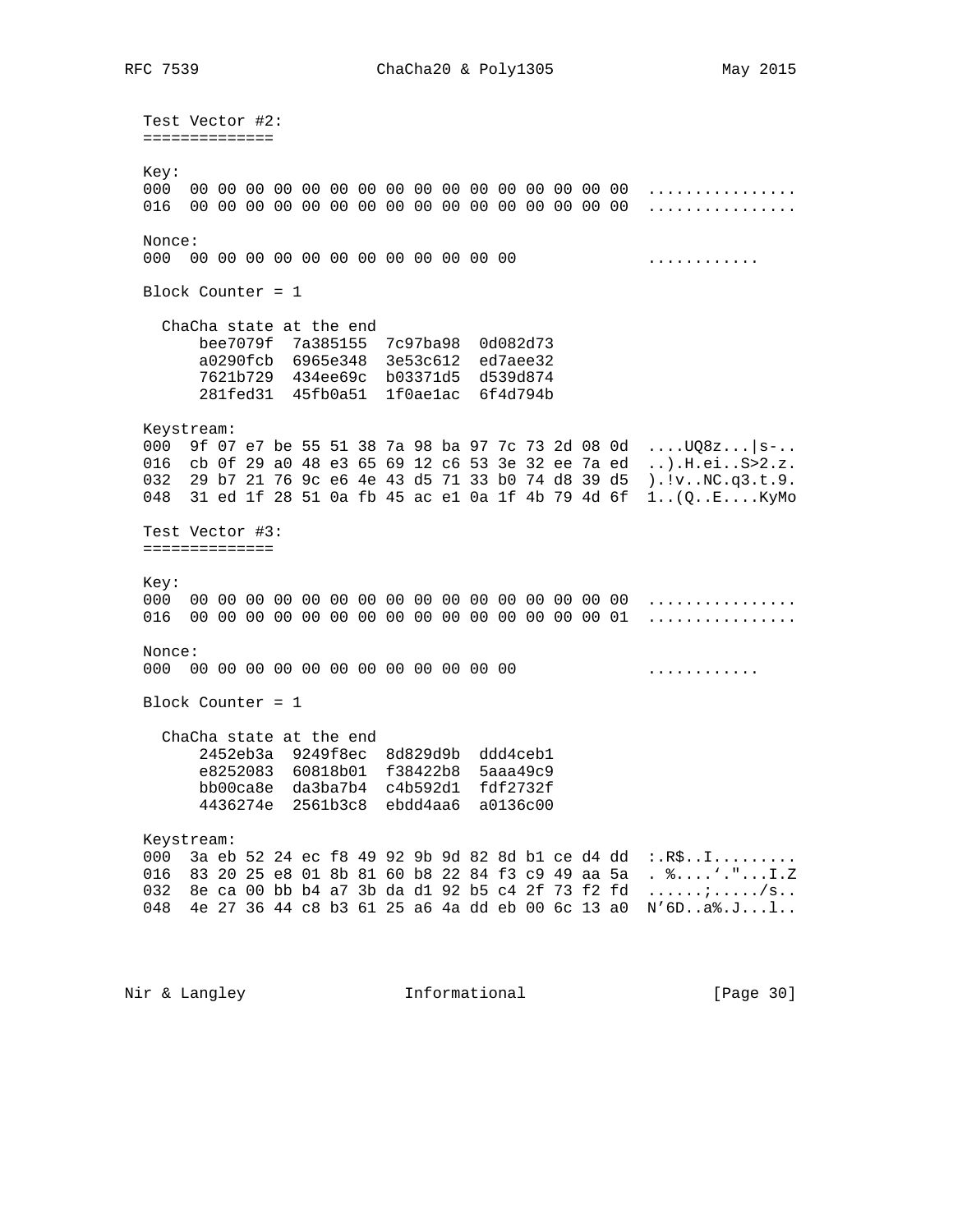Test Vector #4: ============== Key: 000 00 ff 00 00 00 00 00 00 00 00 00 00 00 00 00 00 ................ 016 00 00 00 00 00 00 00 00 00 00 00 00 00 00 00 00 ................ Nonce: 000 00 00 00 00 00 00 00 00 00 00 00 00 ............ Block Counter = 2 ChaCha state at the end fb4dd572 4bc42ef1 df922636 327f1394 a78dea8f 5e269039 a1bebbc1 caf09aae a25ab213 48a6b46c 1b9d9bcb 092c5be6 546ca624 1bec45d5 87f47473 96f0992e Keystream: 000 72 d5 4d fb f1 2e c4 4b 36 26 92 df 94 13 7f 32 r.M....K6&.....2 016 8f ea 8d a7 39 90 26 5e c1 bb be a1 ae 9a f0 ca  $\dots$ 9.&^ $\dots$ ...... 032 13 b2 5a a2 6c b4 a6 48 cb 9b 9d 1b e6 5b 2c 09 ..Z.l..H.....[,. 048 24 a6 6c 54 d5 45 ec 1b 73 74 f4 87 2e 99 f0 96 \$.lT.E..st...... Test Vector #5: ============== Key: 000 00 00 00 00 00 00 00 00 00 00 00 00 00 00 00 00 ................ 016 00 00 00 00 00 00 00 00 00 00 00 00 00 00 00 00 ................ Nonce: 000 00 00 00 00 00 00 00 00 00 00 00 02 ............ Block Counter = 0 ChaCha state at the end 374dc6c2 3736d58c b904e24a cd3f93ef 88228b1a 96a4dfb3 5b76ab72 c727ee54 0e0e978a f3145c95 1b748ea8 f786c297 99c28f5f 628314e8 398a19fa 6ded1b53 Keystream: 000 c2 c6 4d 37 8c d5 36 37 4a e2 04 b9 ef 93 3f cd ..M7..67J.....?. 016 1a 8b 22 88 b3 df a4 96 72 ab 76 5b 54 ee 27 c7 ..".....r.v[T.'. 032 8a 97 0e 0e 95 5c 14 f3 a8 8e 74 1b 97 c2 86 f7  $\dots\lambda$ ....t..... 048 5f 8f c2 99 e8 14 83 62 fa 19 8a 39 53 1b ed 6d \_......b...9S..m

Nir & Langley **Informational** [Page 31]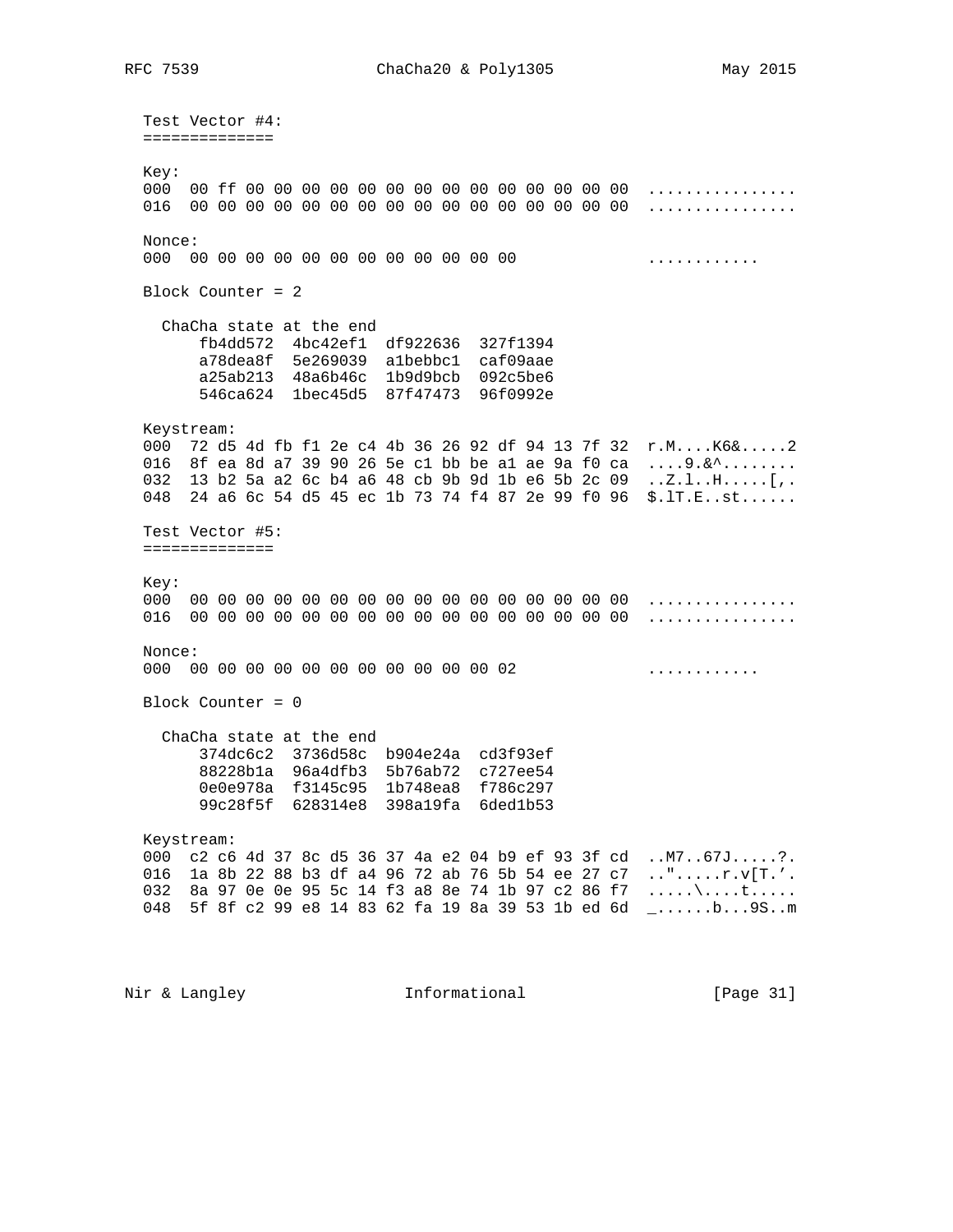A.2. ChaCha20 Encryption Test Vector #1: ============== Kev: Nonce: . . . . . . . . . . . . . Initial Block Counter = 0 Plaintext: Ciphertext: 000 76 b8 e0 ad a0 f1 3d 90 40 5d 6a e5 53 86 bd 28 v.....=.@]j.S..( 016 bd d2 19 b8 a0 8d ed 1a a8 36 ef cc 8b 77 0d c7 .........6...w.. 032 da 41 59 7c 51 57 48 8d 77 24 e0 3f b8 d8 4a 37 .AY | QWH. w\$. ?.. J7 048 6a 43 b8 f4 15 18 al 1c c3 87 b6 69 b2 ee 65 86 jC.............. Test Vector #2: ==============  $Ker:$ Nonce: 000 00 00 00 00 00 00 00 00 00 00 00 02 . . **. . . . . . . . . . . .** Initial Block Counter = 1 Plaintext: 000 41 6e 79 20 73 75 62 6d 69 73 73 69 6f 6e 20 74 Any submission t 016 6f 20 74 68 65 20 49 45 54 46 20 69 6e 74 65 6e o the IETF inten 032 64 65 64 20 62 79 20 74 68 65 20 43 6f 6e 74 72 ded by the Contr 048 69 62 75 74 6f 72 20 66 6f 72 20 70 75 62 6c 69 ibutor for publi 064 63 61 74 69 6f 6e 20 61 73 20 61 6c 6c 20 6f 72 cation as all or 080 20 70 61 72 74 20 6f 66 20 61 6e 20 49 45 54 46 part of an IETF 096 20 49 6e 74 65 72 6e 65 74 2d 44 72 61 66 74 20 Internet-Draft 112 6f 72 20 52 46 43 20 61 6e 64 20 61 6e 79 20 73 or RFC and any s 128 74 61 74 65 6d 65 6e 74 20 6d 61 64 65 20 77 69 tatement made wi

Nir & Langley Thermational

[Page 32]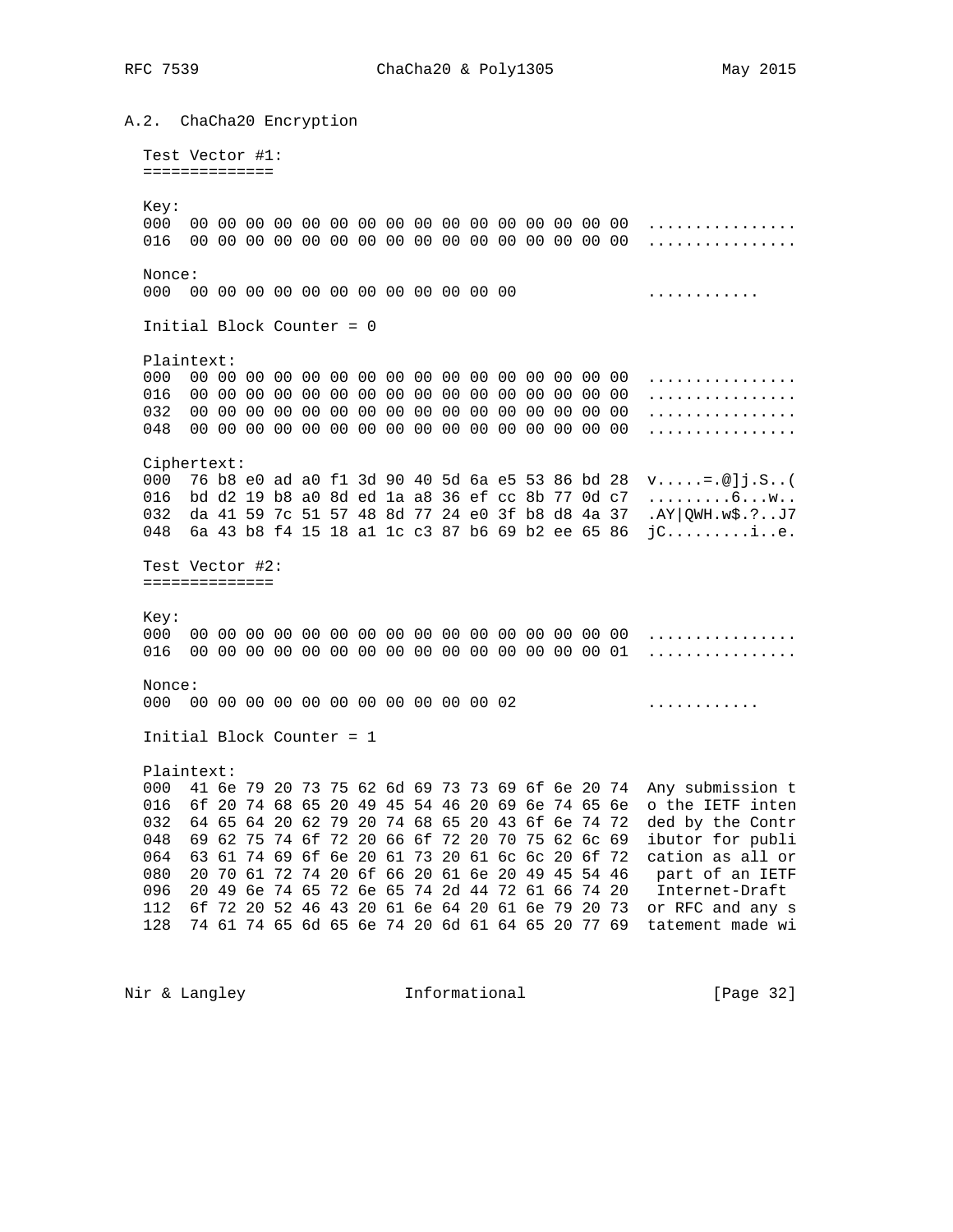| 144         |    |             |    |       |    |                                           |  |                      |  |             | 74 68 69 6e 20 74 68 65 20 63 6f 6e 74 65 78 74 |          |                | thin the context                                       |
|-------------|----|-------------|----|-------|----|-------------------------------------------|--|----------------------|--|-------------|-------------------------------------------------|----------|----------------|--------------------------------------------------------|
| 160         |    |             |    |       |    |                                           |  |                      |  |             | 20 6f 66 20 61 6e 20 49 45 54 46 20 61 63 74 69 |          |                | of an IETF acti                                        |
| 176         |    |             |    |       |    |                                           |  |                      |  |             | 76 69 74 79 20 69 73 20 63 6f 6e 73 69 64 65 72 |          |                | vity is consider                                       |
| 192         |    |             |    |       |    | 65 64 20 61 6e 20 22 49 45 54 46 20       |  |                      |  |             | 43 6f 6e 74                                     |          |                | ed an "IETF Cont                                       |
| 208         |    | 72 69 62    |    |       |    | 75 74 69 6f 6e 22 2e 20 53                |  |                      |  |             | 75 63 68                                        |          | -20            | ribution". Such                                        |
| 224         |    | 73 74 61    |    |       |    |                                           |  |                      |  |             | 74 65 6d 65 6e 74 73 20 69 6e 63 6c             |          | -75            | statements inclu                                       |
| 240         |    | 64 65       | 20 |       |    | 6f 72 61 6c 20 73 74 61 74 65             |  |                      |  |             |                                                 | 6d 65 6e |                | de oral statemen                                       |
| 256         |    | 7473        |    |       |    | 20 69 6e 20 49 45 54 46 20 73 65          |  |                      |  |             | 73                                              | 73       | -69            | ts in IETF sessi                                       |
| 272         |    |             |    |       |    | 6f 6e 73 2c 20 61                         |  | 73 20 77 65 6c 6c 20 |  |             | 61                                              | 73 20    |                | ons, as well as                                        |
| 288         |    | 77 72 69    |    |       |    | 74 74 65 6e 20 61 6e 64 20 65             |  |                      |  |             |                                                 | 6c 65 63 |                | written and elec                                       |
| 304         |    |             |    |       |    |                                           |  |                      |  |             | 74 72 6f 6e 69 63 20 63 6f 6d 6d 75 6e 69 63 61 |          |                | tronic communica                                       |
| 320         | 74 | 69          |    | 6f 6e | 73 | 20 6d 61 64 65                            |  |                      |  | 20 61 74 20 |                                                 |          | 61 6e          | tions made at an                                       |
| 336         | 79 | 20          |    |       |    | 74 69 6d 65 20 6f 72 20                   |  |                      |  |             | 70 6c 61 63 65 2c                               |          |                | y time or place,                                       |
| 352         | 20 | 77          |    |       |    |                                           |  |                      |  |             | 68 69 63 68 20 61 72 65 20 61 64 64 72 65       |          |                | which are addre                                        |
| 368         | 73 |             |    |       |    | 73 65 64 20 74 6f                         |  |                      |  |             |                                                 |          |                | ssed to                                                |
|             |    |             |    |       |    |                                           |  |                      |  |             |                                                 |          |                |                                                        |
| Ciphertext: |    |             |    |       |    |                                           |  |                      |  |             |                                                 |          |                |                                                        |
| 000         |    |             |    |       |    |                                           |  |                      |  |             | a3 fb f0 7d f3 fa 2f de 4f 37 6c a2 3e 82 73 70 |          |                | }/.071.>.sp                                            |
| 016         |    |             |    |       |    |                                           |  |                      |  |             | 41 60 5d 9f 4f 4f 57 bd 8c ff 2c 1d 4b 79 55 ec |          |                | $A'$ ].00 $W$ ,. $KyU$ .                               |
| 032         |    |             |    |       |    |                                           |  |                      |  |             | 2a 97 94 8b d3 72 29 15 c8 f3 d3 37 f7 d3 70 05 |          |                | $*$ $r)$ $7.$ p.                                       |
| 048         |    |             |    |       |    |                                           |  |                      |  |             | 0e 9e 96 d6 47 b7 c3 9f 56 e0 31 ca 5e b6 25 0d |          |                | $\ldots$ . G. $\ldots$ V. $1 \ldots$ . $\frac{1}{6}$ . |
| 064         |    |             |    |       |    |                                           |  |                      |  |             | 40 42 e0 27 85 ec ec fa 4b 4b b5 e8 ea d0 44 0e |          |                | $@B.$ ' $KK$ $D$ .                                     |
| 080         |    |             |    |       |    | 20 b6 e8 db 09 d8 81 a7 c6 13 2f 42 0e 52 |  |                      |  |             |                                                 | 79 50    |                | $\ldots \ldots \ldots$ /B.RyP                          |
| 096         |    | 42 bd fa 77 |    |       |    |                                           |  |                      |  |             | 73 d8 a9 05 14 47 b3 29 1c e1 41                |          | 1 <sup>c</sup> | $B \ldots WS \ldots G.$ ) $A.$                         |
| 112         |    |             |    |       |    |                                           |  |                      |  |             | 68 04 65 55 2a a6 c4 05 b7 76 4d 5e 87 be a8    |          | 5a             | $h.eU^*$ $vM^*$ $Z$                                    |
| 128         |    |             |    |       |    |                                           |  |                      |  |             | d0 0f 84 49 ed 8f 72 d0 d6 62 ab 05 26 91 ca 66 |          |                | $\dots$ I. $r \dots$ b. $\& \dots$ f                   |
| 144         |    |             |    |       |    |                                           |  |                      |  |             | 42 4b c8 6d 2d f8 0e a4 1f 43 ab f9 37 d3 25 9d |          |                | $BK.m-C7.$ .                                           |
| 160         |    |             |    |       |    |                                           |  |                      |  |             | c4 b2 d0 df b4 8a 6c 91 39 dd d7 f7 69 66 e9 28 |          |                | $\ldots \ldots 1.9 \ldots \text{if.}$                  |
| 176         |    |             |    |       |    |                                           |  |                      |  |             | e6 35 55 3b a7 6c 5c 87 9d 7b 35 d4 9e b2 e6 2b |          |                | $.5U$ ; $.1\backslash$ . $\{5 \ldots +$                |
| 192         |    |             |    |       |    |                                           |  |                      |  |             | 08 71 cd ac 63 89 39 e2 5e 8a 1e 0e f9 d5 28 0f |          |                |                                                        |
| 208         |    |             |    |       |    |                                           |  |                      |  |             | a8 ca 32 8b 35 1c 3c 76 59 89 cb cf 3d aa 8b 6c |          |                | $. .2.5. < vY. =1$                                     |
| 224         |    |             |    |       |    |                                           |  |                      |  |             | cc 3a af 9f 39 79 c9 2b 37 20 fc 88 dc 95 ed 84 |          |                | $\ldots$ 9y. +7                                        |
| 240         |    |             |    |       |    |                                           |  |                      |  |             | al be 05 9c 64 99 b9 fd a2 36 e7 e8 18 b0 4b 0b |          |                | $\ldots$ $\ldots$ $K$ .                                |
| 256         |    |             |    |       |    | c3 9c 1e 87 6b 19 3b fe 55 69 75          |  |                      |  | 3f 88       | 12 8c c0                                        |          |                | k.;.Uiu?                                               |
| 272         |    |             |    |       |    |                                           |  |                      |  |             | 8a aa 9b 63 d1 a1 6f 80 ef 25 54 d7 18 9c 41 1f |          |                | $\ldots$ . $\ldots$ . $\mathbb{S}$ . $\ldots$ A.       |
| 288         |    |             |    |       |    |                                           |  |                      |  |             | 58 69 ca 52 c5 b8 3f a3 6f f2 16 b9 c1 d3       |          | 00 62          | Xi.R?.ob                                               |
| 304         |    |             |    |       |    |                                           |  |                      |  |             | be bc fd 2d c5 bc e0 91 19 34 fd a7 9a 86 f6 e6 |          |                | . – 4                                                  |
| 320         |    |             |    |       |    |                                           |  |                      |  |             | 98 ce d7 59 c3 ff 9b 64 77 33 8f 3d a4 f9 cd 85 |          |                | $\ldots Y \ldots dw3 = \ldots$                         |
| 336         |    |             |    |       |    |                                           |  |                      |  |             | 14 ea 99 82 cc af b3 41 b2 38 4d d9 02 f3 d1 ab |          |                | . A . 8M                                               |
| 352         |    |             |    |       |    |                                           |  |                      |  |             | 7a c6 1d d2 9c 6f 21 ba 5b 86 2f 37 30 e3 7c fd |          |                | $z$ o!.[./70.].                                        |
| 368         |    |             |    |       |    | c4 fd 80 6c 22 f2 21                      |  |                      |  |             |                                                 |          |                | $\dots$ $1"$ $\cdot$ !                                 |
|             |    |             |    |       |    |                                           |  |                      |  |             |                                                 |          |                |                                                        |

Nir & Langley Theormational

[Page 33]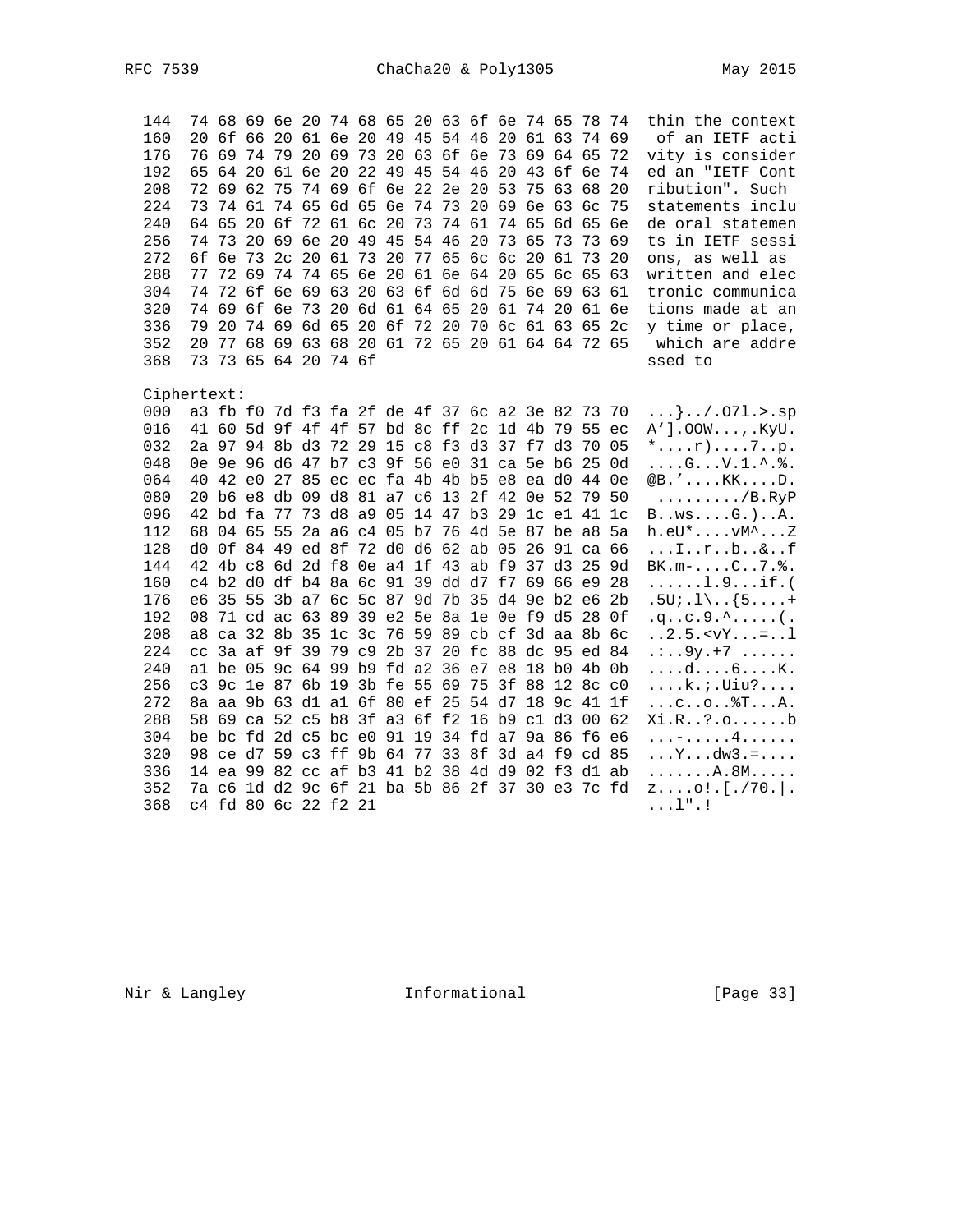Test Vector #3: ============= Key: 000 1c 92 40 a5 eb 55 d3 8a f3 33 88 86 04 f6 b5 f0 ..@..U...3...... 016 47 39 17 c1 40 2b 80 09 9d ca 5c bc 20 70 75 c0 G9..@+....\. pu. Nonce: 000 00 00 00 00 00 00 00 00 00 00 02 . . . . . . . . . . . . . Initial Block Counter = 42 Plaintext: 000 27 54 77 61 73 20 62 72 69 6c 6c 69 67 2c 20 61 'Twas brillig, a 016 6e 64 20 74 68 65 20 73 6c 69 74 68 79 20 74 6f nd the slithy to 032 76 65 73 0a 44 69 64 20 67 79 72 65 20 61 6e 64 ves. Did gyre and 048 20 67 69 6d 62 6c 65 20 69 6e 20 74 68 65 20 77 gimble in the w 064 61 62 65 3a 0a 41 6c 6c 20 6d 69 6d 73 79 20 77 abe:.All mimsy w 080 65 72 65 20 74 68 65 20 62 6f 72 6f 67 6f 76 65 ere the borogove 096 73 2c 0a 41 6e 64 20 74 68 65 20 6d 6f 6d 65 20 s,.And the mome 112 72 61 74 68 73 20 6f 75 74 67 72 61 62 65 2e raths outgrabe. Ciphertext: 000 62 e6 34 7f 95 ed 87 a4 5f fa e7 42 6f 27 a1 df b.4.....\_..Bo'.. 016 5f b6 91 10 04 4c 0d 73 11 8e ff a9 5b 01 e5 cf \_....L.s....[... 032 16 6d 3d f2 d7 21 ca f9 b2 1e 5f b1 4c 61 68 71  $\overline{m}$ =..!.....Lahq 080 1a 55 32 05 57 16 ea d6 96 25 68 f8 7d 3f 3f 77 .U2.W.... \$h. }??w 096 04 c6 a8 d1 bc d1 bf 4d 50 d6 15 4b 6d a7 31 b1 ....... MP.. Km. 1. 112 87 b5 8d fd 72 8a fa 36 75 7a 79 7a c1 88 d1 ....r..6uzyz...

A.3. Poly1305 Message Authentication Code

Notice how, in test vector #2,  $r$  is equal to zero. The part of the Poly1305 algorithm where the accumulator is multiplied by r means that with r equal zero, the tag will be equal to s regardless of the content of the text. Fortunately, all the proposed methods of generating r are such that getting this particular weak key is very unlikely.

Nir & Langley Thermational

[Page 34]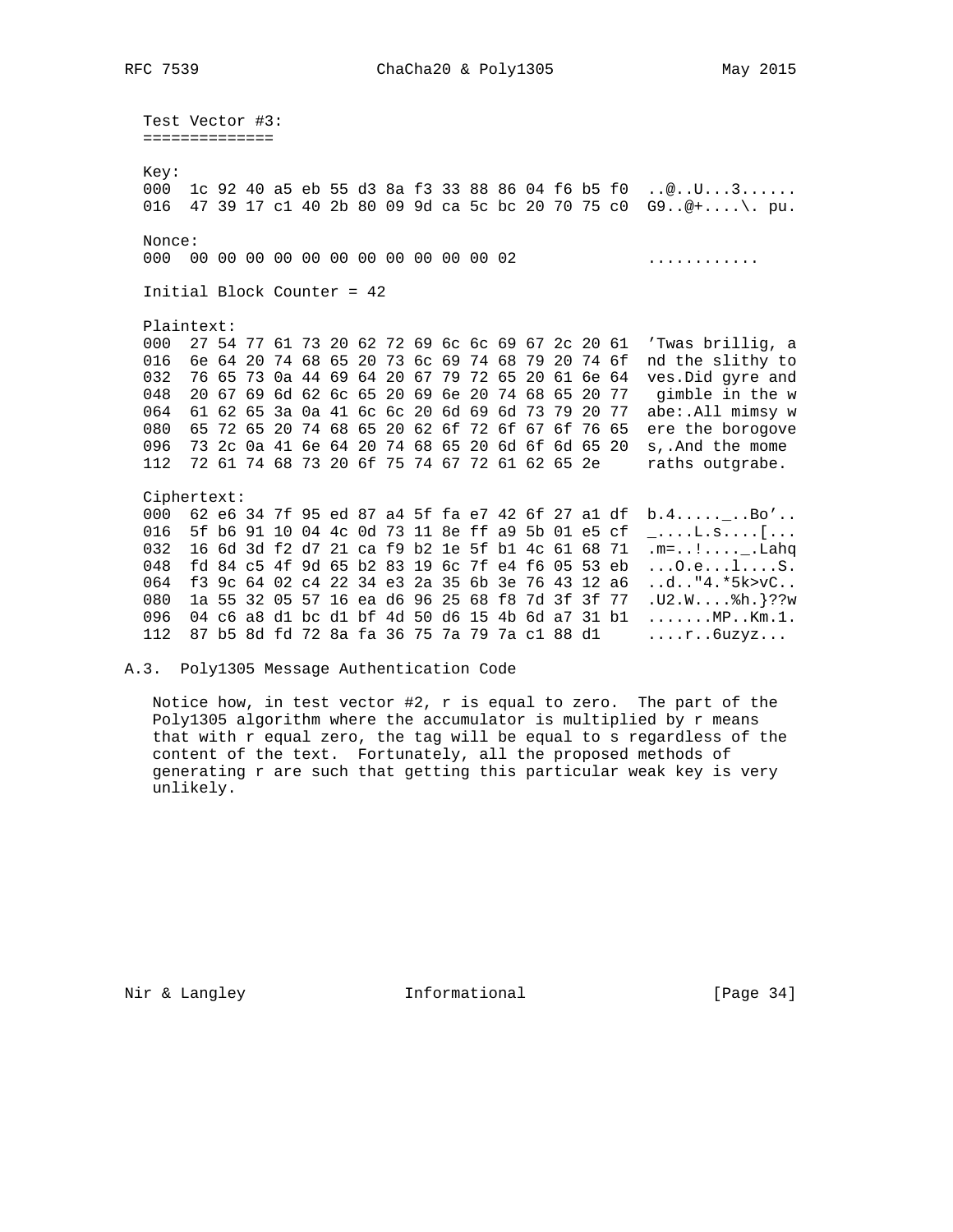Test Vector #1: ==============

 One-time Poly1305 Key: 000 00 00 00 00 00 00 00 00 00 00 00 00 00 00 00 00 ................ 016 00 00 00 00 00 00 00 00 00 00 00 00 00 00 00 00 ................ Text to MAC: 000 00 00 00 00 00 00 00 00 00 00 00 00 00 00 00 00 ................ 016 00 00 00 00 00 00 00 00 00 00 00 00 00 00 00 00 ................ 032 00 00 00 00 00 00 00 00 00 00 00 00 00 00 00 00 ................ 048 00 00 00 00 00 00 00 00 00 00 00 00 00 00 00 00 ................ Tag: 000 00 00 00 00 00 00 00 00 00 00 00 00 00 00 00 00 ................

Nir & Langley **Informational** [Page 35]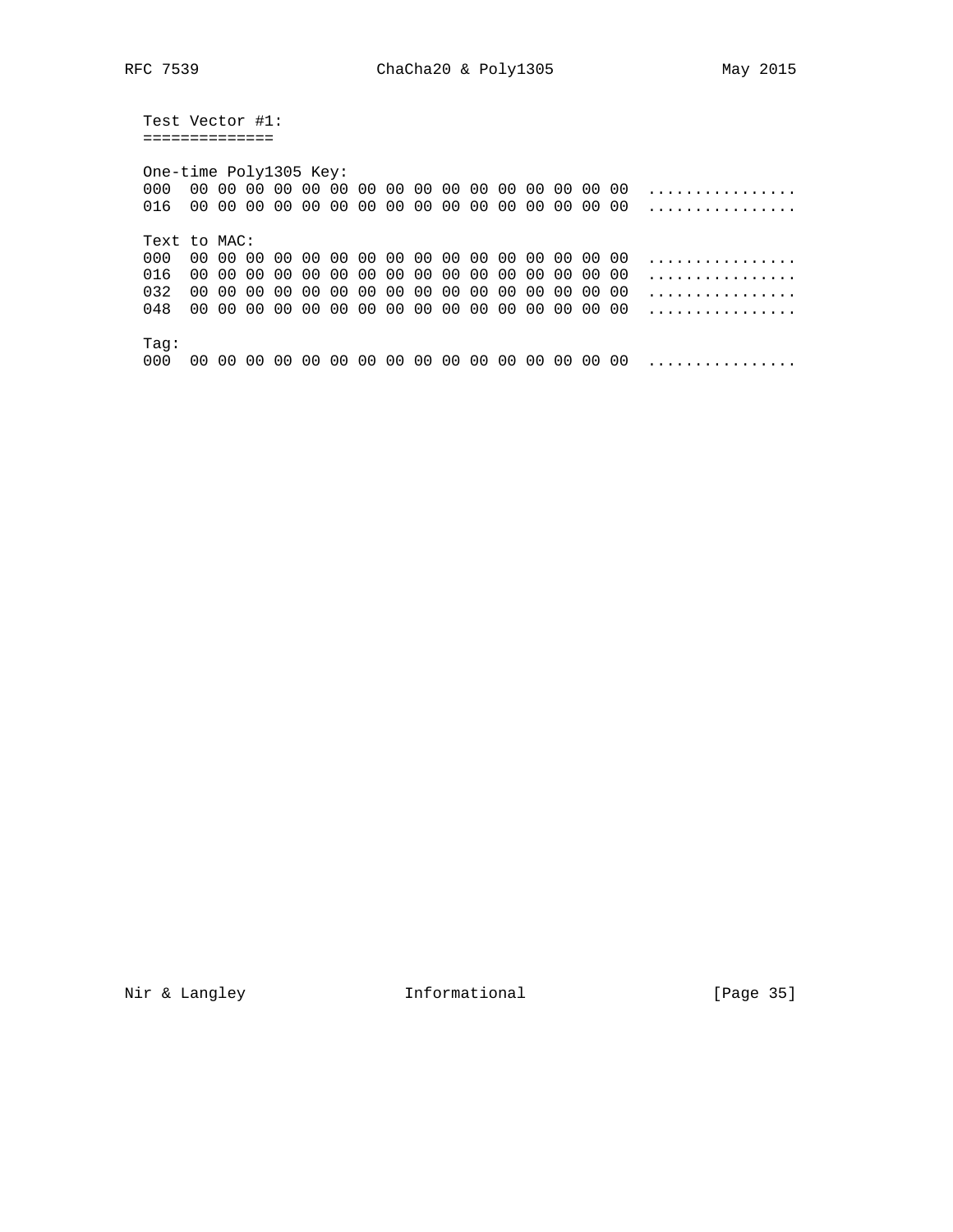Test Vector #2: ==============

| One-time Poly1305 Key: |       |          |       |       |                                                 |       |                |    |          |                               |    |       |                   |       |       |     |                                                         |
|------------------------|-------|----------|-------|-------|-------------------------------------------------|-------|----------------|----|----------|-------------------------------|----|-------|-------------------|-------|-------|-----|---------------------------------------------------------|
| 000                    |       |          |       |       |                                                 |       |                |    |          |                               |    |       |                   |       |       |     | .                                                       |
| 016                    |       |          |       |       | 36 e5 f6 b5 c5 e0 60 70 f0 ef ca 96 22 7a 86 3e |       |                |    |          |                               |    |       |                   |       |       |     | 6'p''z.                                                 |
|                        |       |          |       |       |                                                 |       |                |    |          |                               |    |       |                   |       |       |     |                                                         |
| Text to MAC:           |       |          |       |       |                                                 |       |                |    |          |                               |    |       |                   |       |       |     |                                                         |
| 000                    |       | 41 бе 79 |       | 20    | 73 75 62 6d 69 73 73 69 6f 6e 20 74             |       |                |    |          |                               |    |       |                   |       |       |     | Any submission t                                        |
| 016                    |       | 6f 20    |       | 74 68 | 65                                              |       | 20 49 45 54 46 |    |          |                               |    |       | 20 69 6e 74 65 6e |       |       |     | o the IETF inten                                        |
| 032                    |       | 64 65    | 64    | 20    | 62 79 20                                        |       |                |    | 74 68 65 |                               | 20 |       | 43 6f 6e 74 72    |       |       |     | ded by the Contr                                        |
| 048                    | 69    | 62       | 75    |       | 74 6f 72 20                                     |       |                |    |          | 66 6f 72 20                   |    |       | 70 75 62          |       | 6c 69 |     | ibutor for publi                                        |
| 064                    | 63 61 |          |       |       | 74 69 6f 6e 20                                  |       |                |    | 61 73    | 20 61 6c 6c                   |    |       |                   | 20    | 6f    | 72  | cation as all or                                        |
| 080                    | 20    | 70       | 61    | 72    | 74 20 6f 66 20 61 6e 20 49 45                   |       |                |    |          |                               |    |       |                   |       | 54 46 |     | part of an IETF                                         |
| 096                    | 20    | 49       | бе    |       | 74 65                                           |       | 72 6e 65       |    |          | 74 2d 44 72 61                |    |       |                   | 66    | 74 20 |     | Internet-Draft                                          |
| 112                    | 6f    | 72       | 20    |       | 52 46 43 20 61 6e 64 20 61 6e                   |       |                |    |          |                               |    |       |                   | 79    | 20    | 73  | or RFC and any s                                        |
| 128                    |       | 74 61    |       |       | 74 65 6d 65 6e 74 20 6d 61 64 65                |       |                |    |          |                               |    |       |                   | 20    | 77 69 |     | tatement made wi                                        |
| 144                    |       | 74 68    |       | 69 6e | 20 74 68 65 20 63 6f 6e 74 65                   |       |                |    |          |                               |    |       |                   |       | 78    | 74  | thin the context                                        |
| 160                    | 20    | 6f       | 66    | 20    | 61 6e 20 49 45 54 46 20 61 63                   |       |                |    |          |                               |    |       |                   |       | 74 69 |     | of an IETF acti                                         |
| 176                    | 76    | 69       |       |       | 74 79 20 69 73 20 63 6f 6e 73 69 64 65          |       |                |    |          |                               |    |       |                   |       |       | 72  | vity is consider                                        |
| 192                    | 65    | 64       | 20    | 61    |                                                 | 6e 20 | 22             |    |          | 49 45 54 46                   |    | 20    | 43                | 6f    | бe    | 74  | ed an "IETF Cont                                        |
| 208                    |       | 72 69    |       | 62 75 | 74 69 6f 6e 22 2e 20                            |       |                |    |          |                               |    | 53    | 75                | 63    | 68 20 |     | ribution". Such                                         |
| 224                    |       |          |       |       | 73 74 61 74 65 6d 65 6e 74 73 20 69             |       |                |    |          |                               |    |       | 6e 63             |       | 6с    | -75 | statements inclu                                        |
| 240                    |       | 64 65    | 20    | 6f    | 72 61 6c                                        |       |                | 20 | 73       | 74 61                         |    | 74 65 |                   | 6d 65 |       | 6е  | de oral statemen                                        |
| 256                    |       | 74 73    |       |       | 20 69 6e 20 49 45 54 46 20                      |       |                |    |          |                               |    | 73 65 |                   | 73    | 73 69 |     | ts in IETF sessi                                        |
| 272                    |       | 6f 6e    | 73 2c |       | 20 61 73 20 77 65 6c 6c 20                      |       |                |    |          |                               |    |       |                   | 61    | 73    | -20 | ons, as well as                                         |
| 288                    | 77    | 72       | 69    |       | 74 74 65                                        |       | 6e 20          |    |          | 61 6e 64 20                   |    |       | 65                | 6с    | 65    | 63  | written and elec                                        |
| 304                    |       |          |       |       | 74 72 6f 6e 69 63                               |       |                |    |          | 20 63 6f 6d 6d 75 6e 69       |    |       |                   |       | 63 61 |     | tronic communica                                        |
| 320                    |       |          |       |       | 74 69 6f 6e 73 20 6d 61 64 65 20 61             |       |                |    |          |                               |    |       | 74                | -20   | 61 6e |     | tions made at an                                        |
| 336                    | 79 20 |          |       |       | 74 69 6d 65                                     |       |                |    |          | 20 6f 72 20 70 6c 61 63 65 2c |    |       |                   |       |       |     | y time or place,                                        |
| 352                    | 20    | 77       |       |       | 68 69 63 68 20 61 72 65 20 61 64 64 72 65       |       |                |    |          |                               |    |       |                   |       |       |     | which are addre                                         |
| 368                    |       |          |       |       | 73 73 65 64 20 74 6f                            |       |                |    |          |                               |    |       |                   |       |       |     | ssed to                                                 |
|                        |       |          |       |       |                                                 |       |                |    |          |                               |    |       |                   |       |       |     |                                                         |
| Taq:                   |       |          |       |       |                                                 |       |                |    |          |                               |    |       |                   |       |       |     |                                                         |
| 000                    |       |          |       |       |                                                 |       |                |    |          |                               |    |       |                   |       |       |     | 36 e5 f6 b5 c5 e0 60 70 f0 ef ca 96 22 7a 86 3e 6'p"z.> |
|                        |       |          |       |       |                                                 |       |                |    |          |                               |    |       |                   |       |       |     |                                                         |

Nir & Langley Theormational

[Page 36]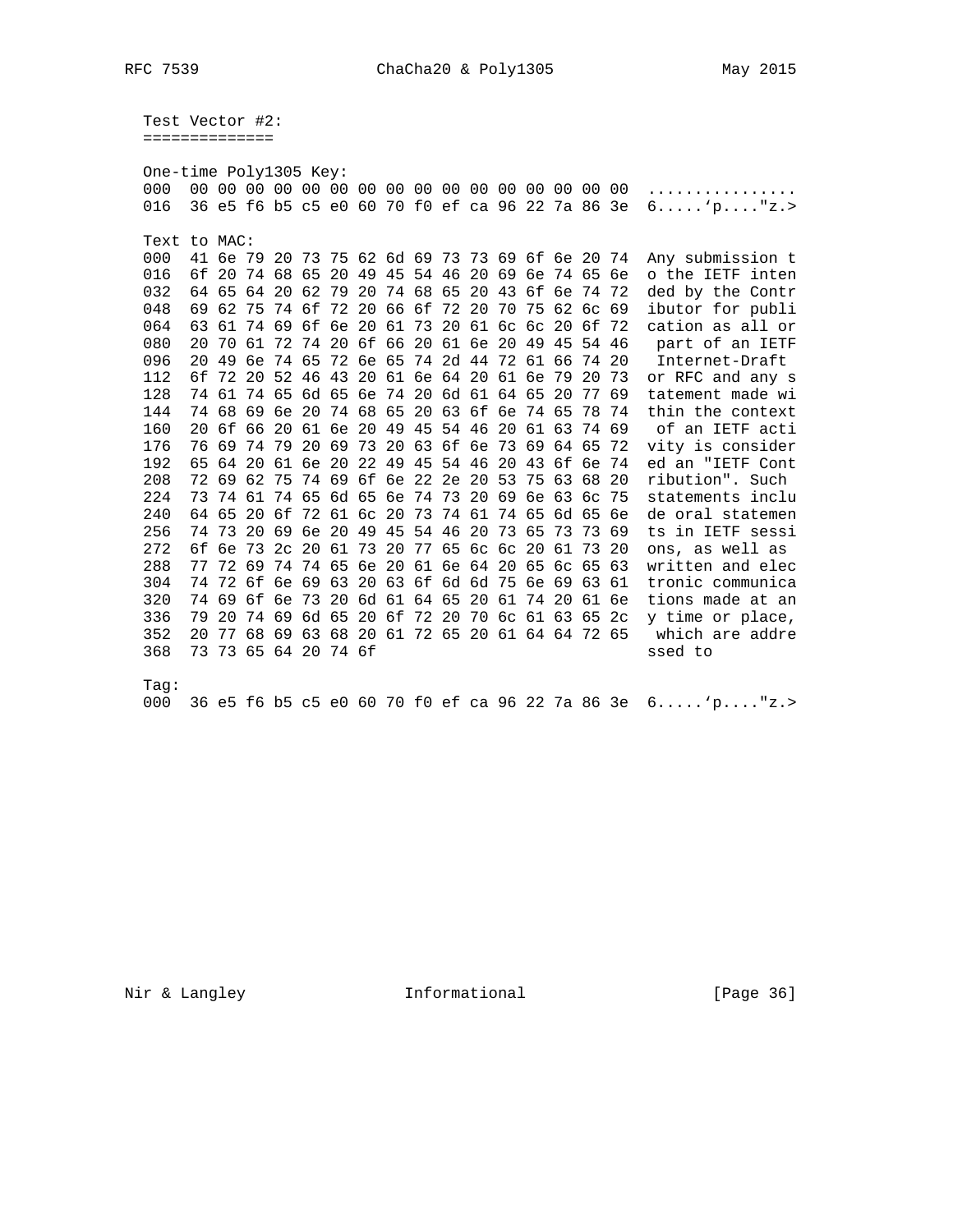Test Vector #3: ==============

| One-time Poly1305 Key: |    |                                                 |          |  |                            |  |                |  |  |  |                                              |  |       |             |       |                                                 |                                                                                        |
|------------------------|----|-------------------------------------------------|----------|--|----------------------------|--|----------------|--|--|--|----------------------------------------------|--|-------|-------------|-------|-------------------------------------------------|----------------------------------------------------------------------------------------|
| 000                    |    | 36 e5 f6 b5 c5 e0 60 70 f0 ef ca 96 22 7a 86 3e |          |  |                            |  |                |  |  |  |                                              |  |       |             |       |                                                 | 6'p''z.                                                                                |
| 016                    |    |                                                 |          |  |                            |  |                |  |  |  |                                              |  |       |             |       |                                                 | .                                                                                      |
|                        |    |                                                 |          |  |                            |  |                |  |  |  |                                              |  |       |             |       |                                                 |                                                                                        |
| Text to MAC:           |    |                                                 |          |  |                            |  |                |  |  |  |                                              |  |       |             |       |                                                 |                                                                                        |
| 000                    |    | 41 6e 79 20                                     |          |  |                            |  |                |  |  |  | 73 75 62 6d 69 73 73 69 6f 6e 20 74          |  |       |             |       |                                                 | Any submission t                                                                       |
| 016                    |    | 6f 20                                           | 74 68 65 |  |                            |  | 20 49 45 54 46 |  |  |  | 20 69 6e 74 65 6e                            |  |       |             |       |                                                 | o the IETF inten                                                                       |
| 032                    |    | 64 65                                           |          |  | 64 20 62 79 20             |  |                |  |  |  | 74 68 65 20 43 6f 6e 74 72                   |  |       |             |       |                                                 | ded by the Contr                                                                       |
| 048                    | 69 |                                                 |          |  | 62 75 74 6f 72 20          |  |                |  |  |  | 66 6f 72 20 70                               |  |       | 75 62 6c 69 |       |                                                 | ibutor for publi                                                                       |
| 064                    | 63 | 61                                              |          |  |                            |  |                |  |  |  | 74 69 6f 6e 20 61 73 20 61 6c 6c             |  |       | 20 6f       |       | 72                                              | cation as all or                                                                       |
| 080                    | 20 | 70                                              |          |  |                            |  |                |  |  |  | 61 72 74 20 6f 66 20 61 6e 20 49 45          |  |       |             | 54 46 |                                                 | part of an IETF                                                                        |
| 096                    | 20 | 49                                              |          |  |                            |  |                |  |  |  | 6e 74 65 72 6e 65 74 2d 44 72                |  | 61    | 66          | 74    | 20                                              | Internet-Draft                                                                         |
| 112                    | 6f |                                                 |          |  |                            |  |                |  |  |  | 72 20 52 46 43 20 61 6e 64 20 61 6e          |  |       | 79          | 20    | 73                                              | or RFC and any s                                                                       |
| 128                    |    | 74 61 74 65 6d 65 6e 74 20 6d 61 64 65          |          |  |                            |  |                |  |  |  |                                              |  |       | 20          | 77 69 |                                                 | tatement made wi                                                                       |
| 144                    |    | 74 68 69 6e 20 74 68 65 20 63 6f 6e 74 65       |          |  |                            |  |                |  |  |  |                                              |  |       |             | 78    | 74                                              | thin the context                                                                       |
| 160                    | 20 | 6f                                              |          |  |                            |  |                |  |  |  | 66 20 61 6e 20 49 45 54 46 20                |  | 61 63 |             |       | 74 69                                           | of an IETF acti                                                                        |
| 176                    | 76 |                                                 |          |  |                            |  |                |  |  |  | 69 74 79 20 69 73 20 63 6f 6e 73 69 64 65    |  |       |             |       | 72                                              | vity is consider                                                                       |
| 192                    | 65 | 64                                              |          |  |                            |  |                |  |  |  | 20 61 6e 20 22 49 45 54 46 20                |  | 43    | 6f          | 6e 74 |                                                 | ed an "IETF Cont                                                                       |
| 208                    |    | 72 69 62 75 74 69 6f 6e 22 2e 20 53             |          |  |                            |  |                |  |  |  |                                              |  |       | 75 63       | 68 20 |                                                 | ribution". Such                                                                        |
| 224                    | 73 |                                                 |          |  |                            |  |                |  |  |  | 74 61 74 65 6d 65 6e 74 73 20 69 6e 63       |  |       |             | 6с    | 75                                              | statements inclu                                                                       |
| 240                    | 64 | 65                                              |          |  |                            |  |                |  |  |  | 20 6f 72 61 6c 20 73 74 61 74 65 6d 65       |  |       |             |       | <u>бе</u>                                       | de oral statemen                                                                       |
| 256                    | 74 |                                                 |          |  | 73 20 69 6e 20 49 45 54 46 |  |                |  |  |  | 20 73 65                                     |  |       | 73          |       | 73 69                                           | ts in IETF sessi                                                                       |
| 272                    | 6f |                                                 |          |  |                            |  |                |  |  |  | 6e 73 2c 20 61 73 20 77 65 6c 6c 20          |  |       | 61 73 20    |       |                                                 | ons, as well as                                                                        |
| 288                    | 77 |                                                 | 72 69    |  |                            |  |                |  |  |  | 74 74 65 6e 20 61 6e 64 20 65 6c 65          |  |       |             |       | 63                                              | written and elec                                                                       |
| 304                    | 74 |                                                 |          |  |                            |  |                |  |  |  | 72 6f 6e 69 63 20 63 6f 6d 6d 75 6e 69 63 61 |  |       |             |       |                                                 | tronic communica                                                                       |
| 320                    | 74 | 69                                              |          |  |                            |  |                |  |  |  | 6f 6e 73 20 6d 61 64 65 20 61                |  | 74 20 |             |       | 61 6e                                           | tions made at an                                                                       |
| 336                    | 79 | 20                                              |          |  |                            |  |                |  |  |  | 74 69 6d 65 20 6f 72 20 70 6c 61 63 65       |  |       |             |       | 2c                                              | y time or place,                                                                       |
| 352                    |    | 20 77 68 69 63 68 20 61 72 65 20 61 64 64 72 65 |          |  |                            |  |                |  |  |  |                                              |  |       |             |       |                                                 | which are addre                                                                        |
| 368                    |    | 73 73 65 64 20 74 6f                            |          |  |                            |  |                |  |  |  |                                              |  |       |             |       |                                                 | ssed to                                                                                |
|                        |    |                                                 |          |  |                            |  |                |  |  |  |                                              |  |       |             |       |                                                 |                                                                                        |
| Taq:                   |    |                                                 |          |  |                            |  |                |  |  |  |                                              |  |       |             |       |                                                 |                                                                                        |
| 000                    |    |                                                 |          |  |                            |  |                |  |  |  |                                              |  |       |             |       | f3 47 7e 7c d9 54 17 af 89 a6 b8 79 4c 31 0c f0 | $\cdot$ G <sup><math>\sim</math></sup> $\vert$ $\cdot$ T $\ldots$ $\cdot$ yL1 $\ldots$ |
|                        |    |                                                 |          |  |                            |  |                |  |  |  |                                              |  |       |             |       |                                                 |                                                                                        |

Nir & Langley Theormational

[Page 37]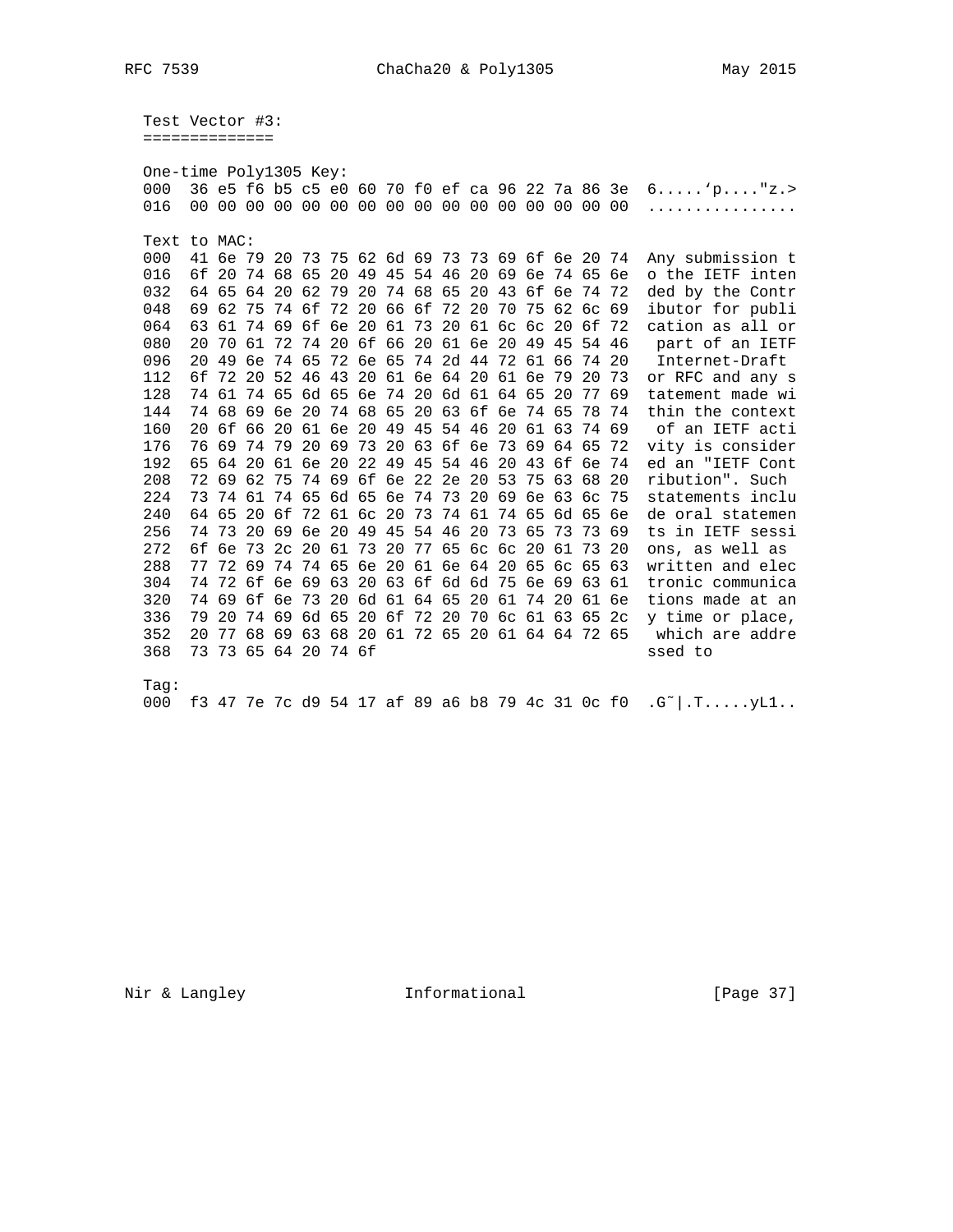Test Vector #4: ==============

One-time Poly1305 Key: 000 1c 92 40 a5 eb 55 d3 8a f3 33 88 86 04 f6 b5 f0 ..@..U...3...... 016 47 39 17 c1 40 2b 80 09 9d ca 5c bc 20 70 75 c0 G9..@+....\. pu. Text to MAC: 000 27 54 77 61 73 20 62 72 69 6c 6c 69 67 2c 20 61 'Twas brillig, a 016 6e 64 20 74 68 65 20 73 6c 69 74 68 79 20 74 6f nd the slithy to 032 76 65 73 0a 44 69 64 20 67 79 72 65 20 61 6e 64 ves. Did gyre and 048 20 67 69 6d 62 6c 65 20 69 6e 20 74 68 65 20 77 gimble in the w 064 61 62 65 3a 0a 41 6c 6c 20 6d 69 6d 73 79 20 77 abe:.All mimsy w 080 65 72 65 20 74 68 65 20 62 6f 72 6f 67 6f 76 65 ere the borogove<br>096 73 2c 0a 41 6e 64 20 74 68 65 20 6d 6f 6d 65 20 s,.And the mome 112 72 61 74 68 73 20 6f 75 74 67 72 61 62 65 2e raths outgrabe.  $Taq:$ 000 45 41 66 9a 7e aa ee 61 e7 08 dc 7c bc c5 eb 62 EAf."..a...|...b Test Vector #5: If one uses 130-bit partial reduction, does the code handle the case where partially reduced final result is not fully reduced?  $R:$  $S:$ data: tag: Test Vector #6: What happens if addition of s overflows modulo 2^128?  $R:$  $S:$  $data:$ tag: 

Nir & Langley Theormational

[Page 38]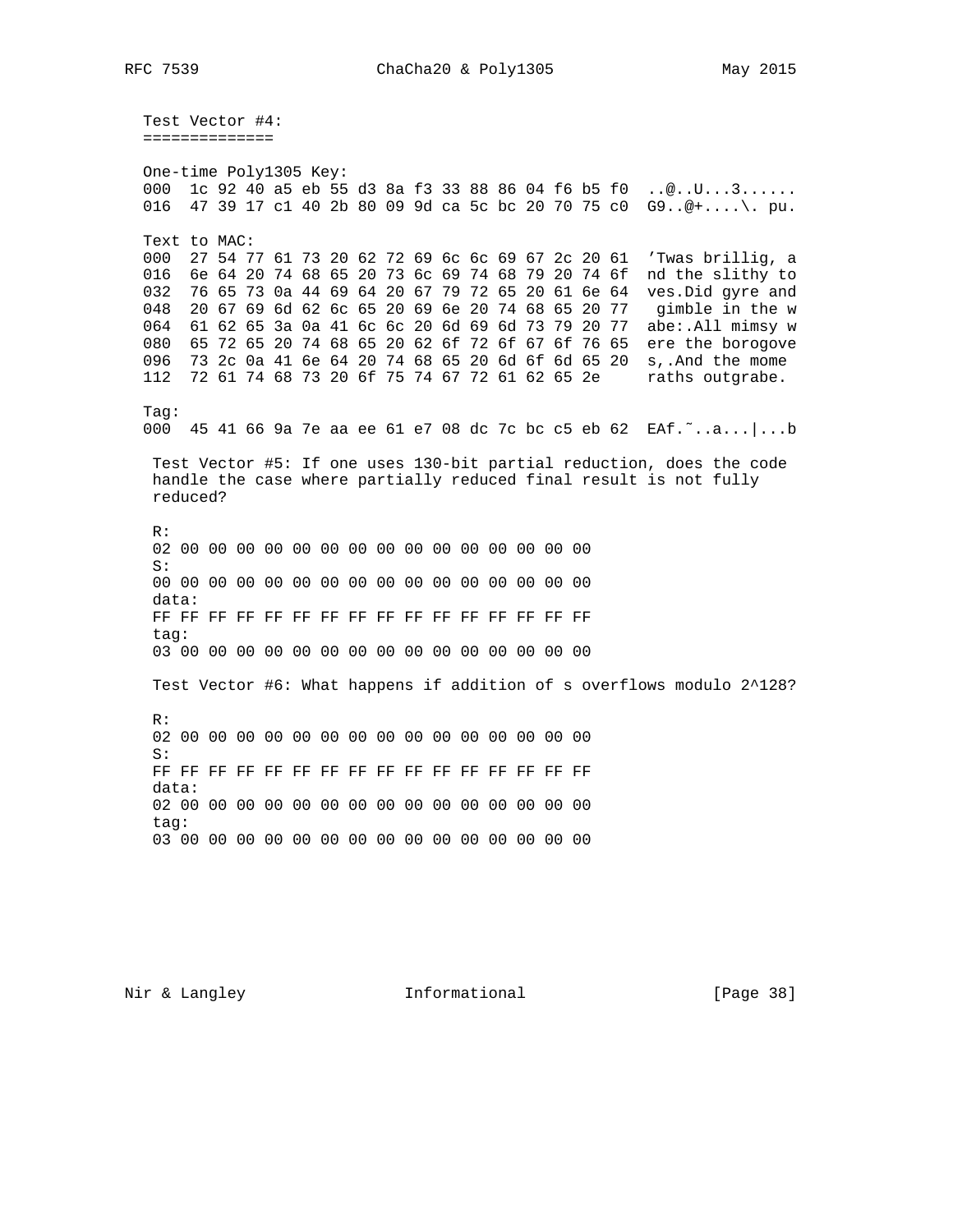Test Vector #7: What happens if data limb is all ones and there is carry from lower limb? R: 01 00 00 00 00 00 00 00 00 00 00 00 00 00 00 00 S: 00 00 00 00 00 00 00 00 00 00 00 00 00 00 00 00 data: FF FF FF FF FF FF FF FF FF FF FF FF FF FF FF FF F0 FF FF FF FF FF FF FF FF FF FF FF FF FF FF FF 11 00 00 00 00 00 00 00 00 00 00 00 00 00 00 00 tag: 05 00 00 00 00 00 00 00 00 00 00 00 00 00 00 00 Test Vector #8: What happens if final result from polynomial part is exactly 2^130-5? R: 01 00 00 00 00 00 00 00 00 00 00 00 00 00 00 00 S: 00 00 00 00 00 00 00 00 00 00 00 00 00 00 00 00 data: FF FF FF FF FF FF FF FF FF FF FF FF FF FF FF FF FB FE FE FE FE FE FE FE FE FE FE FE FE FE FE FE 01 01 01 01 01 01 01 01 01 01 01 01 01 01 01 01 tag: 00 00 00 00 00 00 00 00 00 00 00 00 00 00 00 00 Test Vector #9: What happens if final result from polynomial part is exactly 2^130-6? R: 02 00 00 00 00 00 00 00 00 00 00 00 00 00 00 00 S: 00 00 00 00 00 00 00 00 00 00 00 00 00 00 00 00 data: FD FF FF FF FF FF FF FF FF FF FF FF FF FF FF FF tag: FA FF FF FF FF FF FF FF FF FF FF FF FF FF FF FF

Nir & Langley **Informational** [Page 39]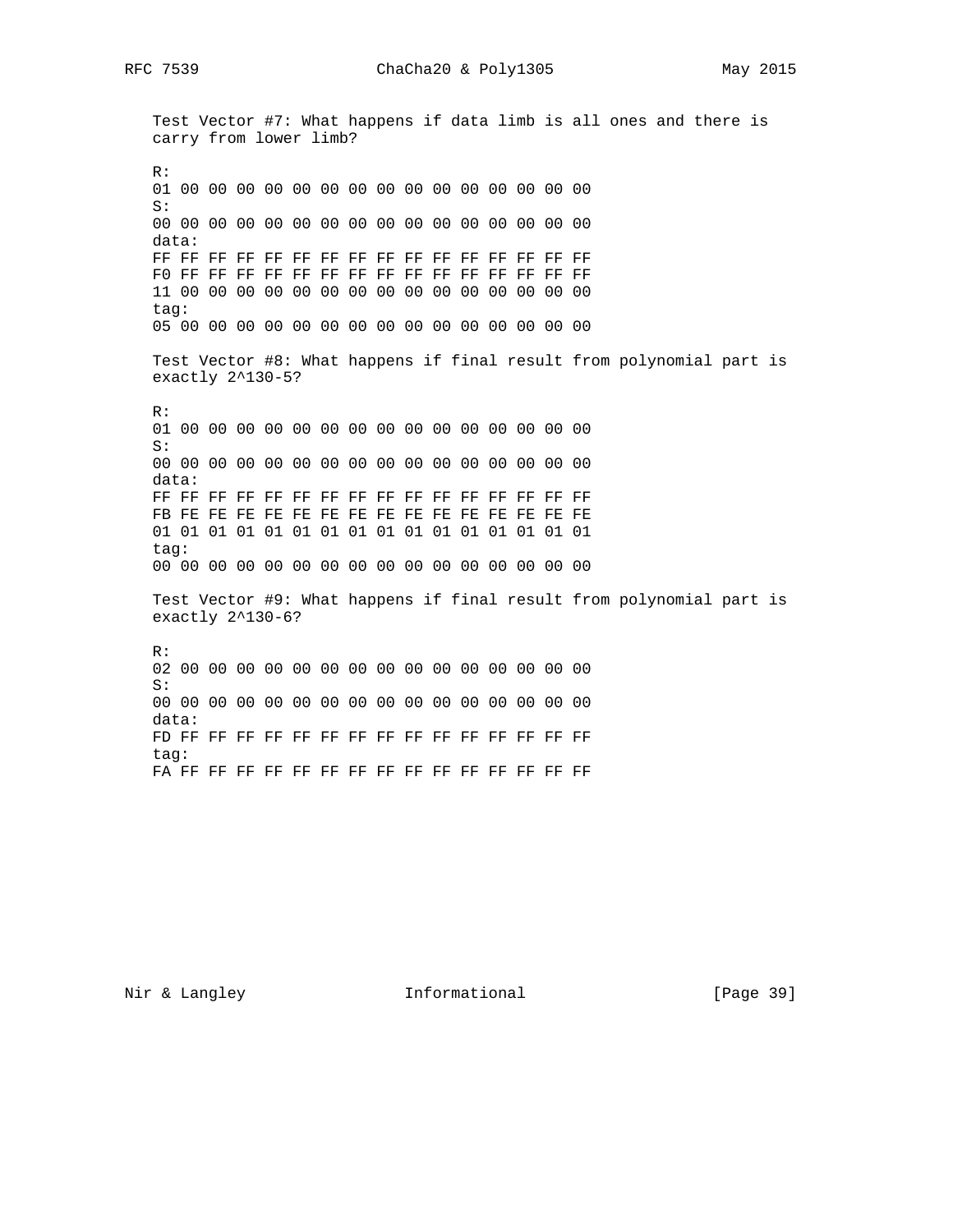Nir & Langley **Informational** [Page 40]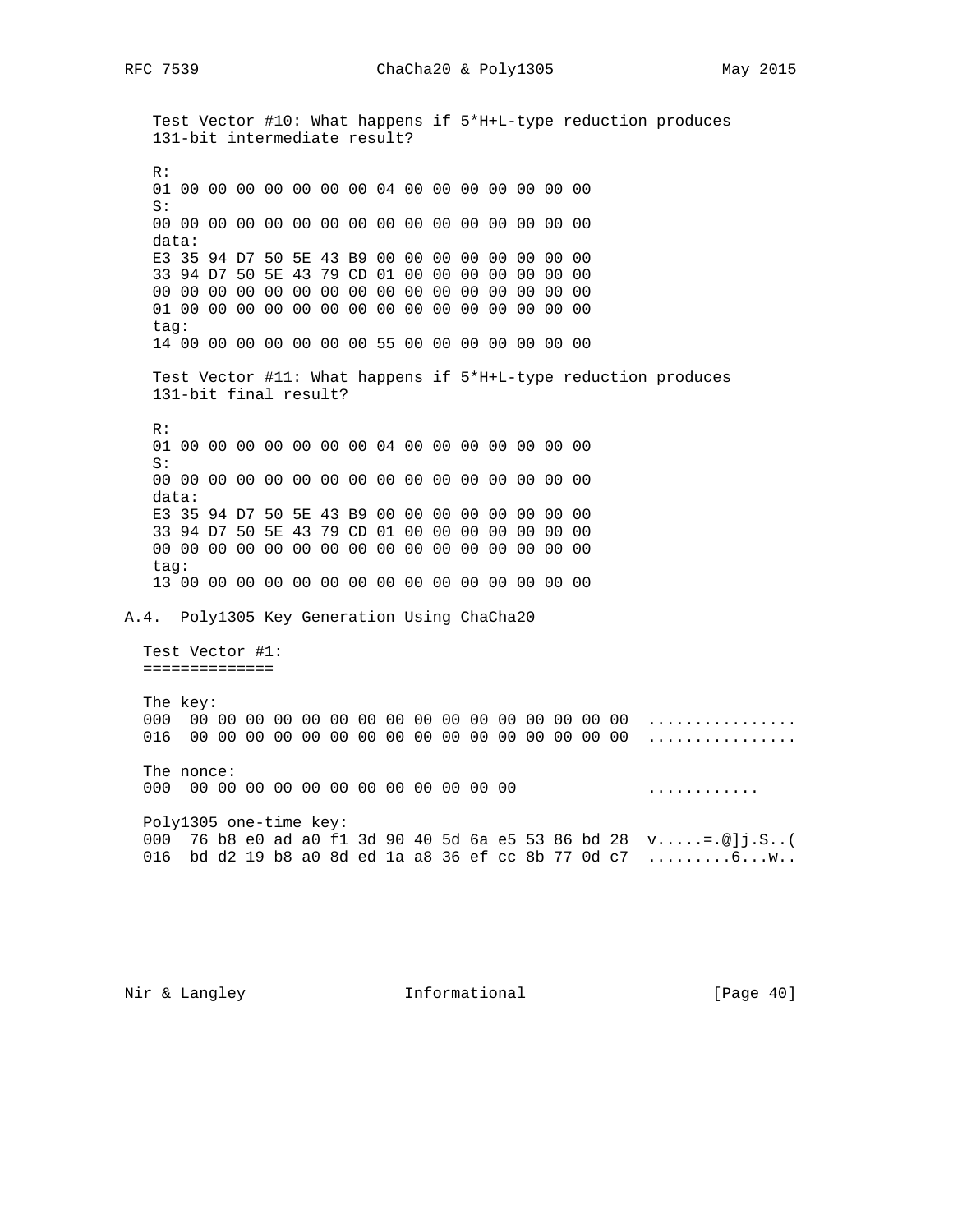Test Vector #2: ============== The key: 000 00 00 00 00 00 00 00 00 00 00 00 00 00 00 00 00 ................ 016 00 00 00 00 00 00 00 00 00 00 00 00 00 00 00 01 ................ The nonce: 000 00 00 00 00 00 00 00 00 00 00 00 02 ............ Poly1305 one-time key: 000 ec fa 25 4f 84 5f 64 74 73 d3 cb 14 0d a9 e8 76 ..%O.\_dts......v 016 06 cb 33 06 6c 44 7b 87 bc 26 66 dd e3 fb b7 39 ..3.lD{..&f....9 Test Vector #3: ============== The key: 000 1c 92 40 a5 eb 55 d3 8a f3 33 88 86 04 f6 b5 f0 ..@..U...3...... 016 47 39 17 c1 40 2b 80 09 9d ca 5c bc 20 70 75 c0 G9..@+....\. pu. The nonce: 000 00 00 00 00 00 00 00 00 00 00 00 02 ............ Poly1305 one-time key: 000 96 5e 3b c6 f9 ec 7e d9 56 08 08 f4 d2 29 f9 4b .^;...~.V....).K 016 13 7f f2 75 ca 9b 3f cb dd 59 de aa d2 33 10 ae ...u..?..Y...3.. A.5. ChaCha20-Poly1305 AEAD Decryption

 Below we see decrypting a message. We receive a ciphertext, a nonce, and a tag. We know the key. We will check the tag and then (assuming that it validates) decrypt the ciphertext. In this particular protocol, we'll assume that there is no padding of the plaintext.

Nir & Langley **Informational** [Page 41]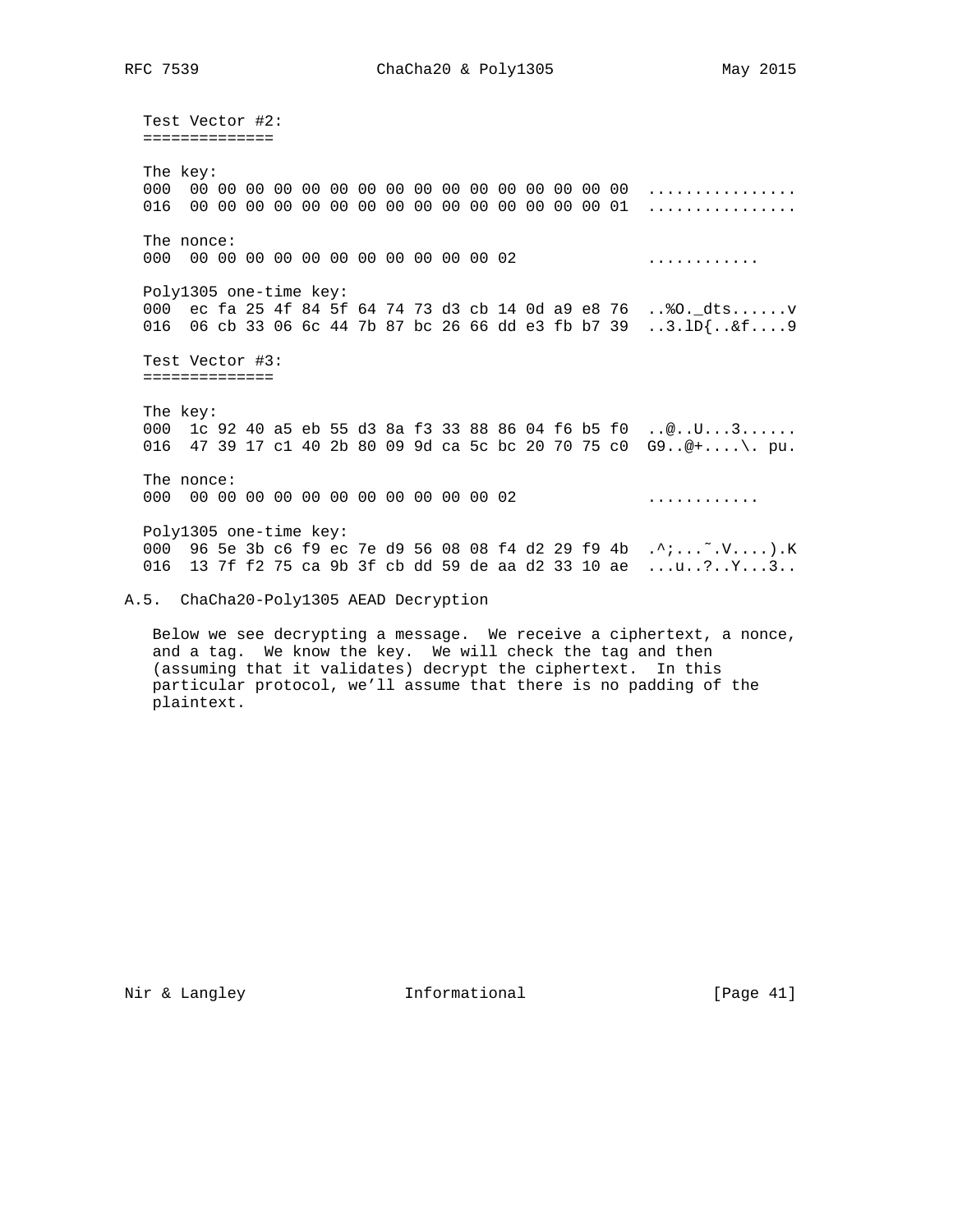The key: 000 1c 92 40 a5 eb 55 d3 8a f3 33 88 86 04 f6 b5 f0 ..@..U...3...... 016 47 39 17 c1 40 2b 80 09 9d ca 5c bc 20 70 75 c0  $G9 \dots 2 + \dots$ , pu. Ciphertext: 000 64 a0 86 15 75 86 1a f4 60 f0 62 c7 9b e6 43 bd d...u...'.b...C. 016 5e 80 5c fd 34 5c f3 89 f1 08 67 0a c7 6c 8c b2 ^.\.4\....g..1.. 032 4c 6c fc 18 75 5d 43 ee a0 9e e9 4e 38 2d 26 b0 Ll..u]C....N8-&. 048 bd b7 b7 3c 32 1b 01 00 d4 f0 3b 7f 35 58 94 cf ... < 2.....; 5X.. 064 33 2f 83 0e 71 0b 97 ce 98 c8 a8 4a bd 0b 94 81 3/..g......J.... 080 14 ad 17 6e 00 8d 33 bd 60 f9 82 bl ff 37 c8 55 ...n..3.'....7.U 096 97 97 a0 6e f4 f0 ef 61 c1 86 32 4e 2b 35 06 38 ...n...a..2N+5.8 112 36 06 90 7b 6a 7c 02 b0 f9 f6 15 7b 53 c8 67 e4 6.. $\{j | \ldots$ .... $\{S.g.$ 128 b9 16 6c 76 7b 80 4d 46 a5 9b 52 16 cd e7 a4 e9 ..lv{.MF..R.....<br>144 90 40 c5 a4 04 33 22 5e e2 82 a1 b0 a0 6c 52 3e .@...3"^.....lR> 160 af 45 34 d7 f8 3f al 15 5b 00 47 71 8c bc 54 6a .E4..?..[.Gq..Tj 176 0d 07 2b 04 b3 56 4e ea 1b 42 22 73 f5 48 27 1a ..... VN.. B"s. H'. 192 0b b2 31 60 53 fa 76 99 19 55 eb d6 31 59 43 4e ..1'S.v..U..1YCN 208 ce bb 4e 46 6d ae 5a 10 73 a6 72 76 27 09 7a 10 ..NFm.Z.s.rv'.z. 224 49 e6 17 d9 1d 36 10 94 fa 68 f0 ff 77 98 71 30 I....6...h..w.q0 240 30 5b ea ba 2e da 04 df 99 7b 71 4d 6c 6f 2c 29  $0[\ldots,\ldots,\{qMl0,\ldots]$ 256 a6 ad 5c b4 02 2b 02 70 9b  $\ldots \backslash \ldots + p$ . The nonce: 000 00 00 00 00 01 02 03 04 05 06 07 08 . . . . . . . . . . . . . The AAD: 000 f3 33 88 86 00 00 00 00 00 00 4e 91 3........N. Received Tag: 000 ee ad 9d 67 89 0c bb 22 39 23 36 fe al 85 1f 38 ...q..."9#6....8

Nir & Langley Theormational

 $[Page 42]$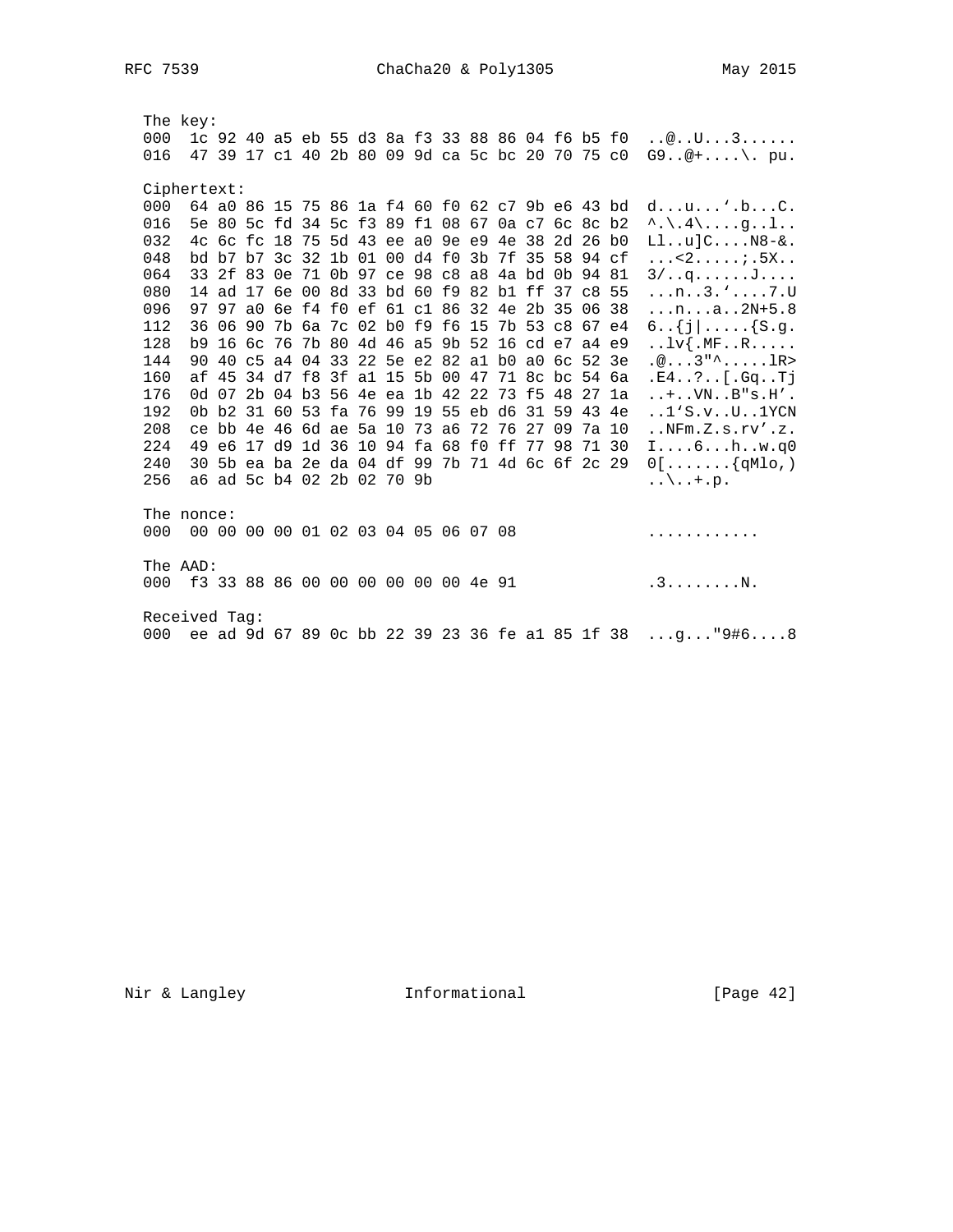First, we calculate the one-time Poly1305 key

@@@ ChaCha state with key setup

|            |                   | 61707865 3320646e 79622d32 |                            | 6b206574 |
|------------|-------------------|----------------------------|----------------------------|----------|
| a540921c   |                   |                            | 8ad355eb 868833f3 f0b5f604 |          |
|            | c1173947 09802b40 |                            | bc5cca9d c0757020          |          |
| . 00000000 |                   |                            |                            |          |

 @@@ ChaCha state after 20 rounds a94af0bd 89dee45c b64bb195 afec8fa1 508f4726 63f554c0 1ea2c0db aa721526 11b1e514 a0bacc0f 828a6015 d7825481 e8a4a850 d9dcbbd6 4c2de33a f8ccd912

 @@@ out bytes: bd:f0:4a:a9:5c:e4:de:89:95:b1:4b:b6:a1:8f:ec:af: 26:47:8f:50:c0:54:f5:63:db:c0:a2:1e:26:15:72:aa

 Poly1305 one-time key: 000 bd f0 4a a9 5c e4 de 89 95 b1 4b b6 a1 8f ec af  $\dots$ J.\.....K..... 016 26 47 8f 50 c0 54 f5 63 db c0 a2 1e 26 15 72 aa &G.P.T.c....&.r.

Next, we construct the AEAD buffer

Poly1305 Input:

000 f3 33 88 86 00 00 00 00 00 00 4e 91 00 00 00 00 .3........N..... 016 64 a0 86 15 75 86 1a f4 60 f0 62 c7 9b e6 43 bd d...u...'.b...C. 032 5e 80 5c fd 34 5c f3 89 f1 08 67 0a c7 6c 8c b2 ^.\.4\....g..l.. 048 4c 6c fc 18 75 5d 43 ee a0 9e e9 4e 38 2d 26 b0  $\text{L1..u}$ ]C....N8-&. 064 bd b7 b7 3c 32 1b 01 00 d4 f0 3b 7f 35 58 94 cf ...<2.....;.5X.. 080 33 2f 83 0e 71 0b 97 ce 98 c8 a8 4a bd 0b 94 81 3/..q......J.... 096 14 ad 17 6e 00 8d 33 bd 60 f9 82 b1 ff 37 c8 55 ...n..3.'....7.U 112 97 97 a0 6e f4 f0 ef 61 c1 86 32 4e 2b 35 06 38 ...n...a..2N+5.8 128 36 06 90 7b 6a 7c 02 b0 f9 f6 15 7b 53 c8 67 e4  $6..\{j}$ ..... $\{s,q$ . 144 b9 16 6c 76 7b 80 4d 46 a5 9b 52 16 cd e7 a4 e9 ..lv{.MF..R..... 160 90 40 c5 a4 04 33 22 5e e2 82 a1 b0 a0 6c 52 3e .@...3"^.....lR> 176 af 45 34 d7 f8 3f a1 15 5b 00 47 71 8c bc 54 6a .E4..?..[.Gq..Tj 192 0d 07 2b 04 b3 56 4e ea 1b 42 22 73 f5 48 27 1a ..+..VN..B"s.H'. 208 0b b2 31 60 53 fa 76 99 19 55 eb d6 31 59 43 4e ..1'S.v..U..1YCN 224 ce bb 4e 46 6d ae 5a 10 73 a6 72 76 27 09 7a 10 ..NFm.Z.s.rv'.z. 240 49 e6 17 d9 1d 36 10 94 fa 68 f0 ff 77 98 71 30 I....6...h..w.q0 256 30 5b ea ba 2e da 04 df 99 7b 71 4d 6c 6f 2c 29  $0[\ldots, \ldots, \{qMlo\})$  272 a6 ad 5c b4 02 2b 02 70 9b 00 00 00 00 00 00 00 ..\..+.p........ 288 0c 00 00 00 00 00 00 00 09 01 00 00 00 00 00 00 ................

Nir & Langley **Informational** [Page 43]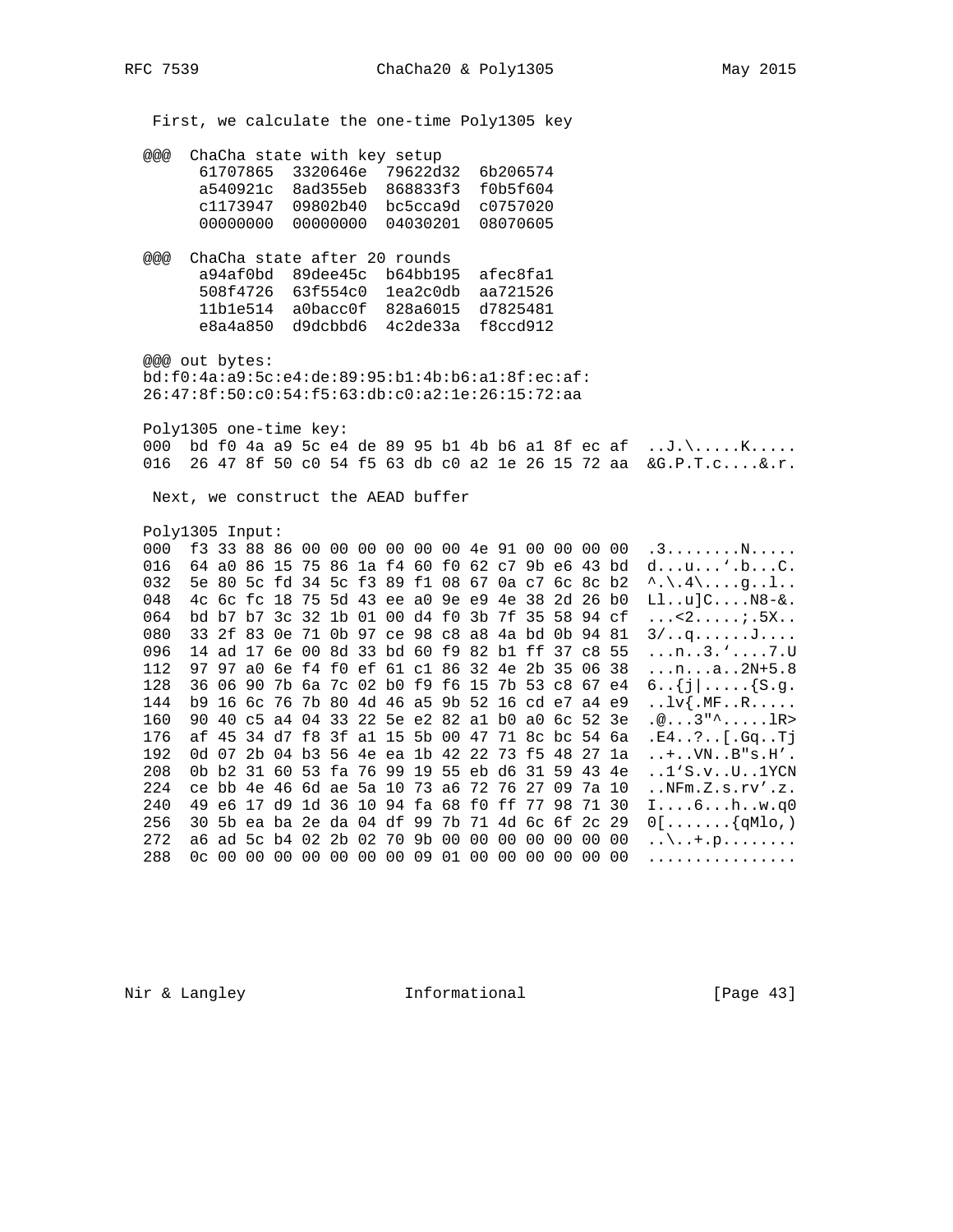We calculate the Poly1305 tag and find that it matches Calculated Tag: 000 ee ad 9d 67 89 0c bb 22 39 23 36 fe al 85 1f 38 ...g..."9#6....8 Finally, we decrypt the ciphertext  $Plaintext:$ 000 49 6e 74 65 72 6e 65 74 2d 44 72 61 66 74 73 20 Internet-Drafts 016 61 72 65 20 64 72 61 66 74 20 64 6f 63 75 6d 65 are draft docume 032 6e 74 73 20 76 61 6c 69 64 20 66 6f 72 20 61 20 nts valid for a 048 6d 61 78 69 6d 75 6d 20 6f 66 20 73 69 78 20 6d maximum of six m 064 6f 6e 74 68 73 20 61 6e 64 20 6d 61 79 20 62 65 onths and may be 080 20 75 70 64 61 74 65 64 2c 20 72 65 70 6c 61 63 updated, replace 096 65 64 2c 20 6f 72 20 6f 62 73 6f 6c 65 74 65 64 ed, or obsoleted 112 20 62 79 20 6f 74 68 65 72 20 64 6f 63 75 6d 65 by other docume 128 6e 74 73 20 61 74 20 61 6e 79 20 74 69 6d 65 2e nts at any time. 144 20 49 74 20 69 73 20 69 6e 61 70 70 72 6f 70 72 It is inappropr 160 69 61 74 65 20 74 6f 20 75 73 65 20 49 6e 74 65 iate to use Inte 176 72 6e 65 74 2d 44 72 61 66 74 73 20 61 73 20 72 rnet-Drafts as r 192 65 66 65 72 65 6e 63 65 20 6d 61 74 65 72 69 61 eference materia 208 6c 20 6f 72 20 74 6f 20 63 69 74 65 20 74 68 65 1 or to cite the 224 6d 20 6f 74 68 65 72 20 74 68 61 6e 20 61 73 20 m other than as 240 2f e2 80 9c 77 6f 72 6b 20 69 6e 20 70 72 6f 67 /... work in prog 256 72 65 73 73 2e 2f e2 80 9d  $ress. / ...$ 

Appendix B. Performance Measurements of ChaCha20

The following measurements were made by Adam Langley for a blog post published on February 27th, 2014. The original blog post was available at the time of this writing at <https://www.imperialviolet.org/2014/02/27/tlssymmetriccrypto.html>.

| Chip | AES-128-GCM | ChaCha20-Poly1305 | 0MAP 4460<br>
Snapdragon S4 Pro | 24.1 MB/s | 75.3 MB/s<br>
Sandy Bridge Xeon (AES-NI) | 900 MB/s | 500 MB/s 

Table 1: Speed Comparison

Nir & Langley Thermational

[Page  $44$ ]